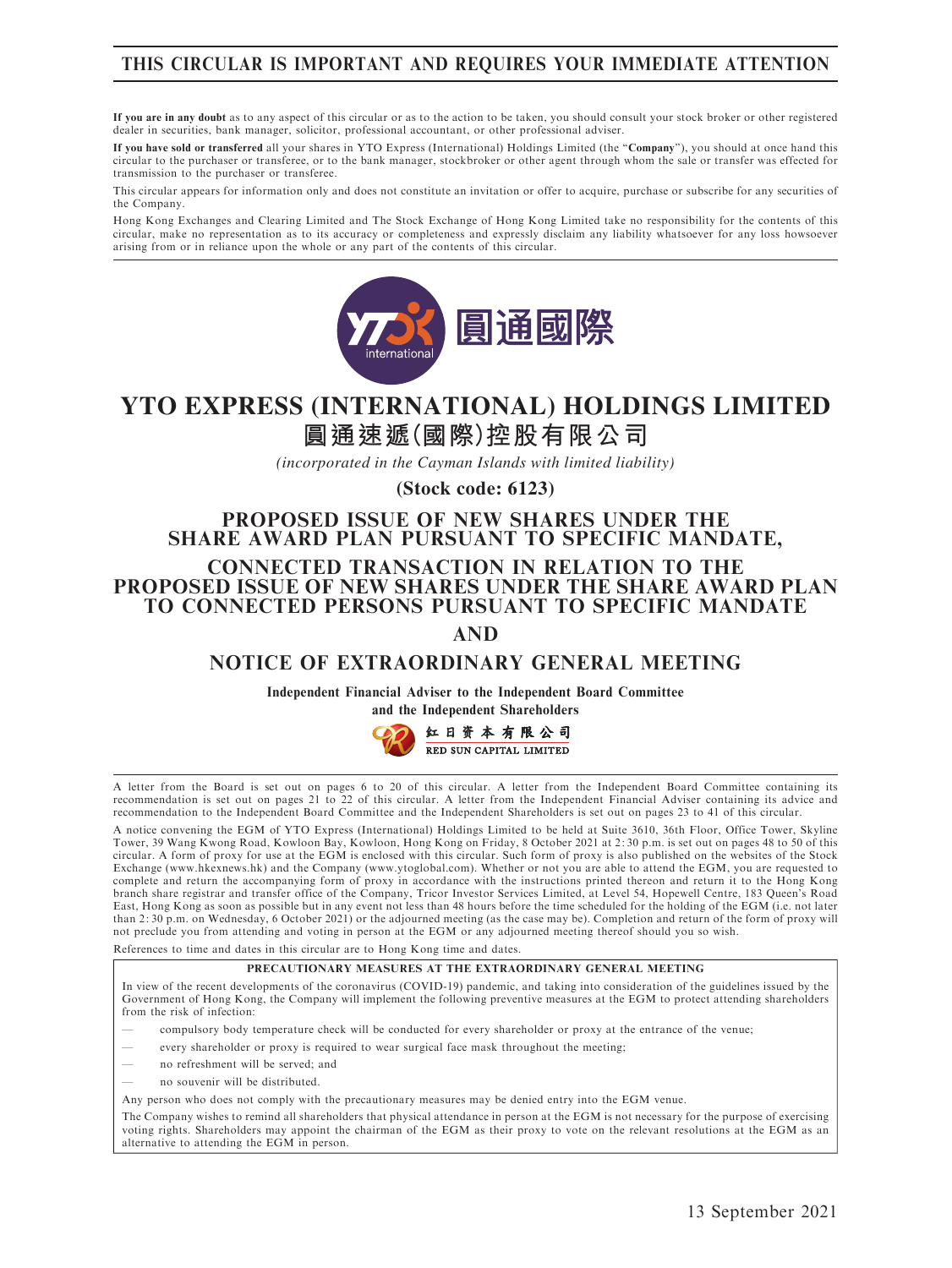# **CONTENTS**

# Page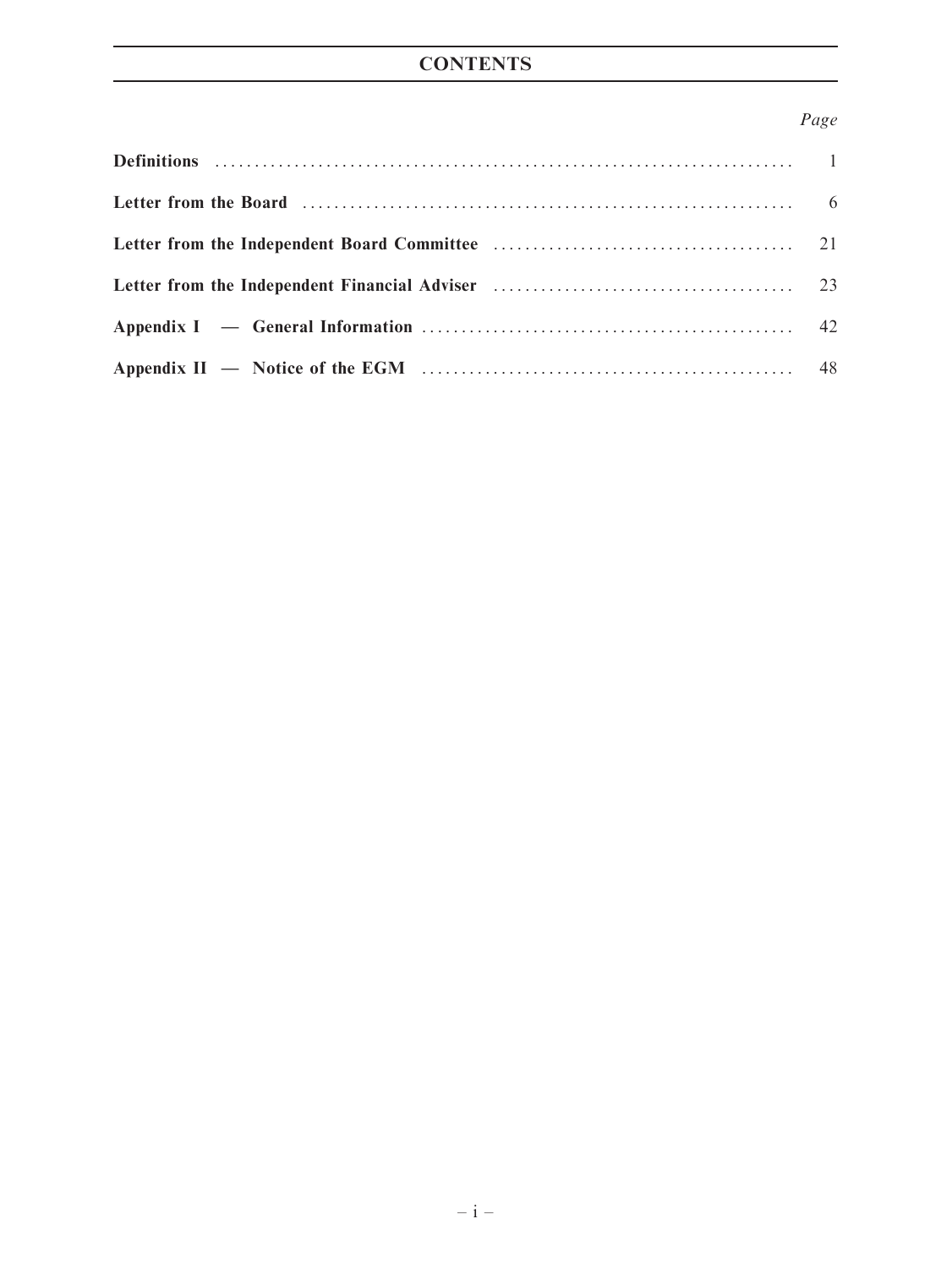In this circular, unless the context otherwise requires, the following words and expressions have the meanings ascribed to them below:

| "Adoption Date"                      | 17 August 2018, being the date on which the Board approved the<br>adoption of the Plan                                                                                                                                                                                                                                         |
|--------------------------------------|--------------------------------------------------------------------------------------------------------------------------------------------------------------------------------------------------------------------------------------------------------------------------------------------------------------------------------|
| "Announcement"                       | the announcement of the Company dated 10 June 2021 in<br>relation to, among others, (i) the proposed issue of new Shares<br>under the Plan pursuant to specific mandate; and (ii) connected<br>transaction in relation to the proposed issue of new Shares under<br>the Plan to connected persons pursuant to specific mandate |
| "associate"                          | has the meaning ascribed to it under the Listing Rules                                                                                                                                                                                                                                                                         |
| "Award"                              | an award of Award Shares made in accordance with the Plan                                                                                                                                                                                                                                                                      |
| "Award Shares"                       | the Share(s) awarded to a Selected Participant pursuant to an<br>Award                                                                                                                                                                                                                                                         |
| "Board"                              | the board of Directors and if the context of the terms of the Plan<br>and/or the Trust Deed so permits, it shall include such committee<br>or sub-committee or person(s) delegated with the power and<br>authority by the board of Directors to administer the Plan                                                            |
| "Business Day"                       | a day on which the Stock Exchange is open for the business of<br>dealing in securities                                                                                                                                                                                                                                         |
| "close associate"                    | has the meaning ascribed to it under the Listing Rules                                                                                                                                                                                                                                                                         |
| "Company"                            | YTO Express (International) Holdings Limited 圓通速遞(國際)<br>控股有限公司, an exempted company incorporated in the<br>Cayman Islands with limited liability, whose issued Shares are<br>listed on the main board of the Stock Exchange                                                                                                   |
| "Connected Award<br>Shares"          | an aggregate of 12,769,300 Award Shares awarded to the<br><b>Connected Selected Participants</b>                                                                                                                                                                                                                               |
| "connected person(s)"                | has the meaning ascribed to it under the Listing Rules                                                                                                                                                                                                                                                                         |
| "Connected Selected<br>Participants" | Selected Participants who are Directors and/or director of<br>certain subsidiaries of the Company, being connected persons<br>of the Company                                                                                                                                                                                   |
| "controlling<br>Shareholder(s)"      | has the meaning ascribed to it under the Listing Rules                                                                                                                                                                                                                                                                         |
| "Director(s)"                        | the director(s) of the Company                                                                                                                                                                                                                                                                                                 |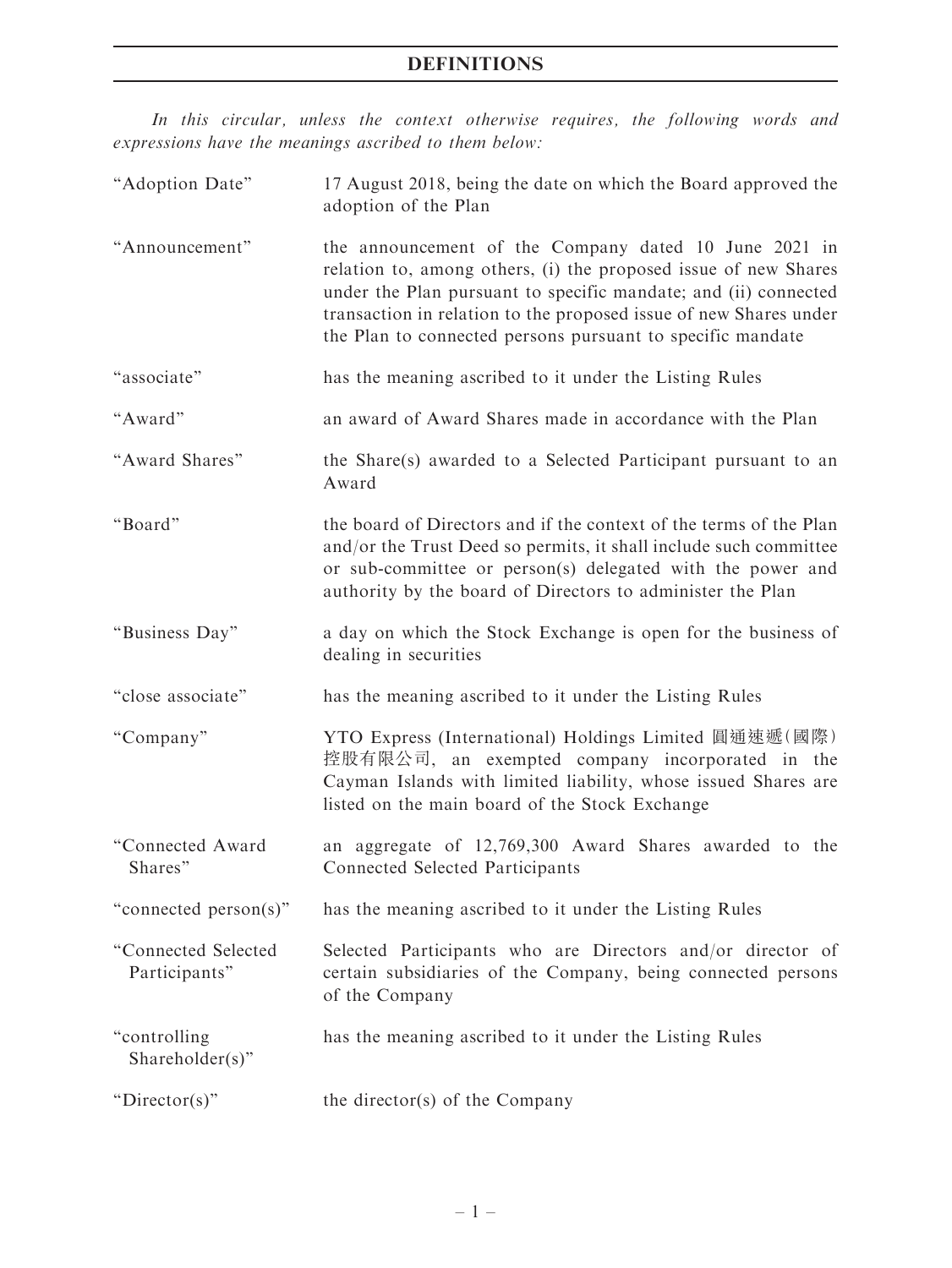| "EGM"                   |     | the extraordinary general meeting of the Company to be held at<br>Suite 3610, 36th Floor, Office Tower, Skyline Tower, 39 Wang<br>Kwong Road, Kowloon Bay, Kowloon, Hong Kong at 2:30 p.m.<br>on Friday, 8 October 2021 to consider, and if thought fit, to<br>approve the allotment and issue of the Selected Participants<br>Award Shares |  |  |  |  |
|-------------------------|-----|---------------------------------------------------------------------------------------------------------------------------------------------------------------------------------------------------------------------------------------------------------------------------------------------------------------------------------------------|--|--|--|--|
| "Eligible Participants" |     | the following classes of participants (excluding the Excluded<br>Participants) are eligible for participation in the Plan:                                                                                                                                                                                                                  |  |  |  |  |
|                         |     | (a) any employee (whether full time or part time, including any<br>executive director but excluding any non-executive director)<br>of the Company, any subsidiary or any Invested Entity (an<br>"Employee");                                                                                                                                |  |  |  |  |
|                         | (b) | any non-executive directors (including independent non-<br>executive directors) of the Company, any subsidiary or any<br>Invested Entity;                                                                                                                                                                                                   |  |  |  |  |
|                         | (c) | any supplier of goods or services to any member of the<br>Group or any Invested Entity;                                                                                                                                                                                                                                                     |  |  |  |  |
|                         | (d) | any customer of any member of the Group or any Invested<br>Entity;                                                                                                                                                                                                                                                                          |  |  |  |  |
|                         | (e) | any person or entity that provides research, development or<br>other technological support to any member of the Group or<br>any Invested Entity;                                                                                                                                                                                            |  |  |  |  |
|                         | (f) | any shareholder of any member of the Group or any<br>Invested Entity or any holder of any securities issued by any<br>member of the Group or any Invested Entity;                                                                                                                                                                           |  |  |  |  |
|                         | (g) | any adviser (professional or otherwise) or consultant to any<br>area of business or business development of any member of<br>the Group or any Invested Entity; and                                                                                                                                                                          |  |  |  |  |
|                         | (h) | any other group or classes of participants who have<br>contributed or may contribute by way of joint venture,<br>business alliance or other business arrangement to the<br>development and growth of the Group,                                                                                                                             |  |  |  |  |
|                         |     | and, for the purposes of the Plan, the Award may be made to any                                                                                                                                                                                                                                                                             |  |  |  |  |

company wholly owned by one or more of the above participant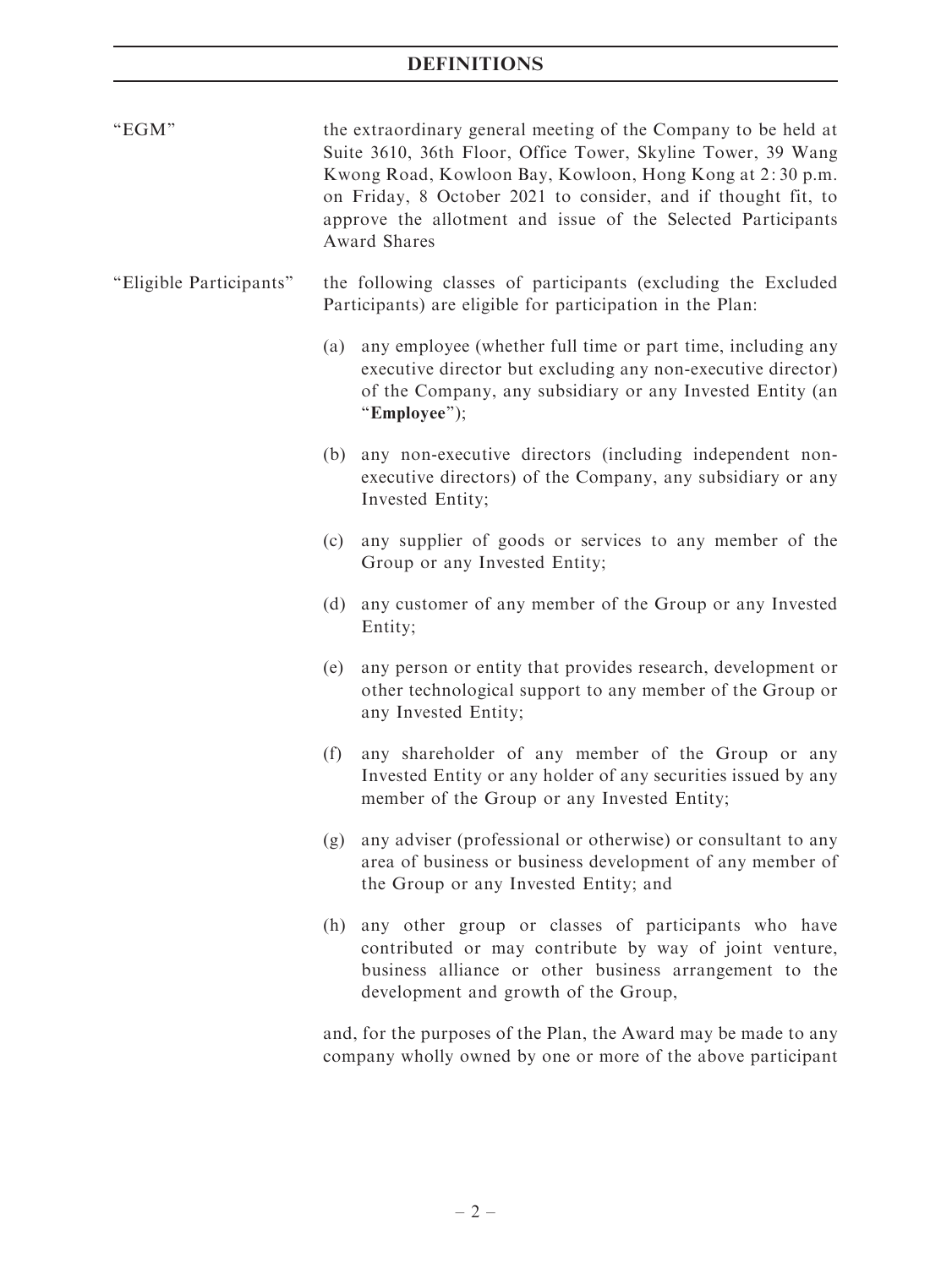| "Excluded<br>Participant(s)"           | any person who is resident in a place where the Award of the<br>Award Shares and/or the Award of the Returned Shares and/or<br>the vesting and transfer of Shares pursuant to the terms of the<br>Plan is not permitted under the laws and regulations of such<br>place or where in the view of the Board or the Trustee (as the<br>case may be) compliance with applicable laws and regulations in<br>such place make it necessary or expedient to exclude such person                                                                                                                                                     |
|----------------------------------------|-----------------------------------------------------------------------------------------------------------------------------------------------------------------------------------------------------------------------------------------------------------------------------------------------------------------------------------------------------------------------------------------------------------------------------------------------------------------------------------------------------------------------------------------------------------------------------------------------------------------------------|
| "Group"                                | the Company and its subsidiaries                                                                                                                                                                                                                                                                                                                                                                                                                                                                                                                                                                                            |
| "HK\$"                                 | Hong Kong dollar(s), the lawful currency of Hong Kong                                                                                                                                                                                                                                                                                                                                                                                                                                                                                                                                                                       |
| "Hong Kong"                            | the Hong Kong Special Administrative Region of the People's<br>Republic of China                                                                                                                                                                                                                                                                                                                                                                                                                                                                                                                                            |
| "Independent Award<br>Shares"          | an aggregate of 5,200,000 Award Shares awarded to the<br><b>Independent Selected Participants</b>                                                                                                                                                                                                                                                                                                                                                                                                                                                                                                                           |
| "Independent Board<br>Committee"       | a committee of the Board comprising all the independent non-<br>executive Directors formed for the purpose of advising the<br>Independent Shareholders in relation to the allotment and issue<br>of the Connected Award Shares to the Connected Selected<br>Participants                                                                                                                                                                                                                                                                                                                                                    |
| "Independent Financial<br>Adviser"     | Red Sun Capital Limited, a licensed corporation under the SFO<br>to carry out type 1 (dealing in securities) and type 6 (advising on<br>corporate finance) regulated activities and the independent<br>financial adviser appointed for the purpose of advising the<br>Independent<br>Board<br>Committee<br>and<br>the<br>Independent<br>Shareholders as to (a) the Awards of the Connected Award<br>Shares to the Connected Selected Participants to be satisfied by<br>the issue and allotment of the Connected Award Shares, and (b)<br>the specific mandate for the issue and allotment of the Connected<br>Award Shares |
| "Independent Selected<br>Participants" | Selected Participants who are third parties independent of the<br>Company and connected persons of the Company                                                                                                                                                                                                                                                                                                                                                                                                                                                                                                              |
| "Independent<br>Shareholders"          | the Shareholders other than the Connected Selected Participants<br>and their respective associates who are not required to abstain<br>from voting at the EGM                                                                                                                                                                                                                                                                                                                                                                                                                                                                |
| "Invested Entity"                      | any entity in which any member of the Group holds any equity<br>interest                                                                                                                                                                                                                                                                                                                                                                                                                                                                                                                                                    |
| "Latest Practicable<br>Date"           | 6 September 2021, being the latest practicable date prior to the<br>printing of this circular for the purpose of ascertaining certain<br>information contained herein                                                                                                                                                                                                                                                                                                                                                                                                                                                       |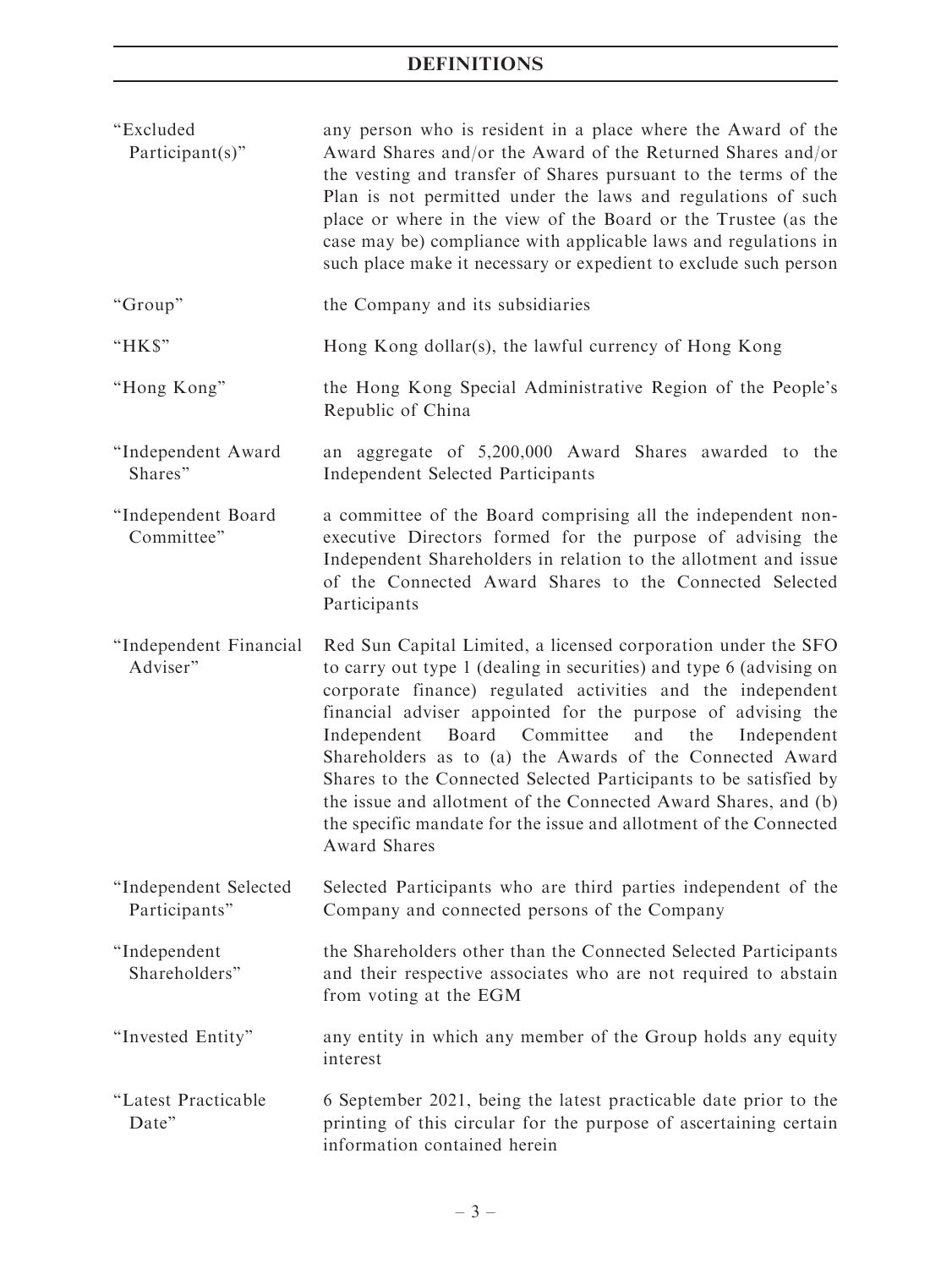| "Listing Rules"                        | the Rules Governing the Listing of Securities on the Stock<br>Exchange                                                                                                                                                                                             |
|----------------------------------------|--------------------------------------------------------------------------------------------------------------------------------------------------------------------------------------------------------------------------------------------------------------------|
| "Plan"                                 | the share award plan of the Company, which has become<br>effective on the Adoption Date, as altered from time to time                                                                                                                                              |
| "Remuneration<br>Committee"            | the remuneration committee of the Company                                                                                                                                                                                                                          |
| "Returned Shares"                      | such Award Shares which are not vested and/or forfeited in<br>accordance with the terms of the Plan, or such Shares being<br>deemed to be Returned Shares                                                                                                          |
| "Selected<br>Participant $(s)$ "       | any eligible participant under the Plan for whom Shares have<br>been provisionally set aside pursuant to an Award                                                                                                                                                  |
| "Selected Participant<br>Award"        | an Award of the Selected Participant Award Shares granted by<br>the Board to the Selected Participants in accordance with the<br>Plan                                                                                                                              |
| "Selected Participant<br>Award Shares" | an aggregate of 17,969,300 Shares awarded to the Selected<br>Participants under the Plan pursuant to the Board's approval on<br>10 June 2021                                                                                                                       |
| "SFO"                                  | the Securities and Futures Ordinance (Chapter 571 of the Laws<br>of Hong Kong)                                                                                                                                                                                     |
| "Share $(s)$ "                         | shares of HK\$0.10 each in the capital of the Company                                                                                                                                                                                                              |
| "Shareholder(s)"                       | shareholder(s) of the Company                                                                                                                                                                                                                                      |
| "Stock Exchange"                       | The Stock Exchange of Hong Kong Limited                                                                                                                                                                                                                            |
| "subsidiary(ies)"                      | a company which is for the time being and from time to time a<br>subsidiary (within the meaning of Division 4 of Part 1 of the<br>Companies Ordinance (Chapter 622 of the Laws of Hong Kong))<br>of the Company, whether incorporated in Hong Kong or<br>elsewhere |
| "Trust"                                | the trust constituted by the Trust Deed                                                                                                                                                                                                                            |
| "Trust Deed"                           | the trust deed dated 17 August 2018 and entered into between the<br>Company as settlor and the Trustee as trustee for governing,<br>among other matters, the duties and powers of the Trustee, as<br>restated, supplemented and amended from time to time          |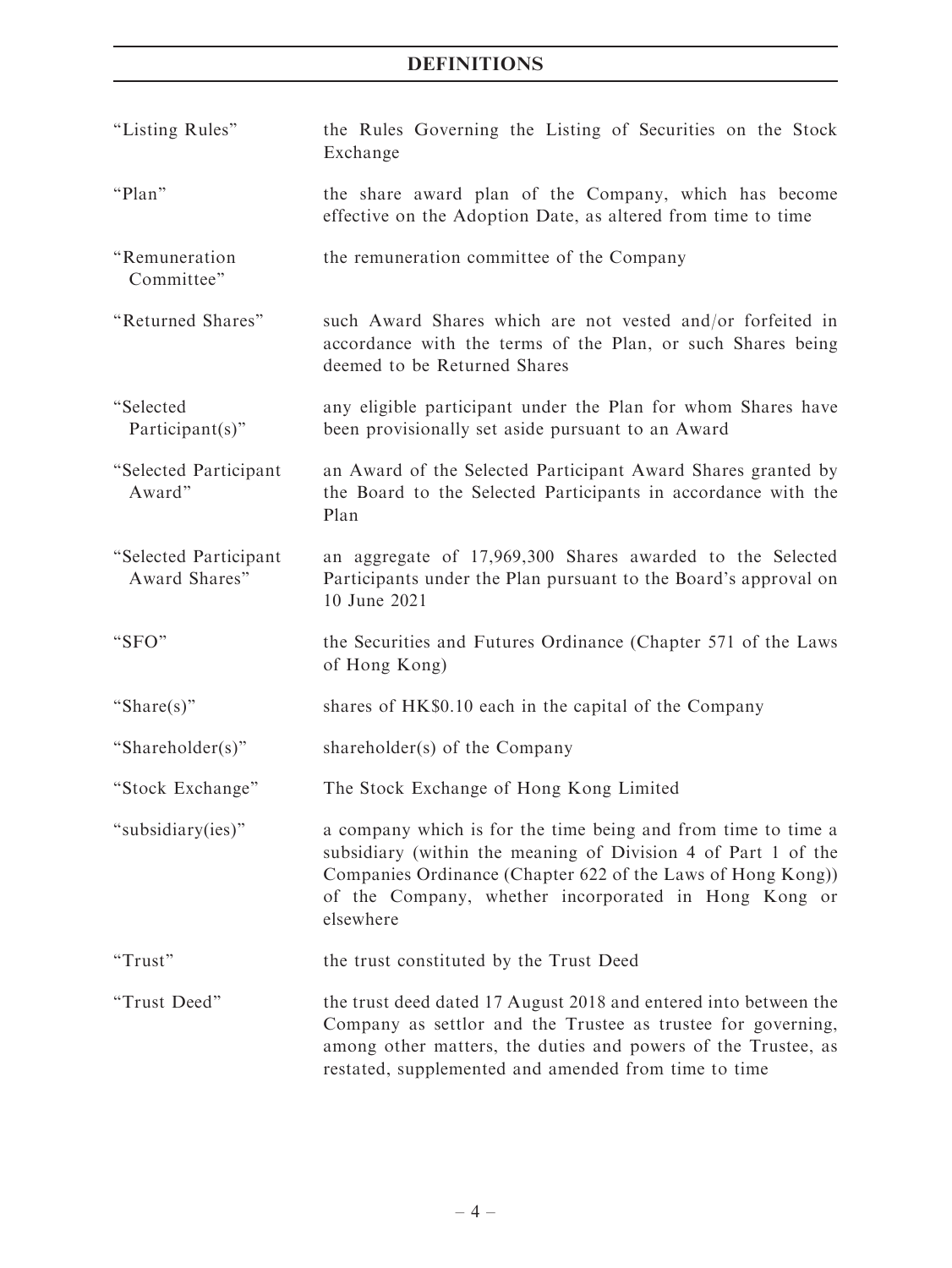| "Trust Fund"        | the funds and properties held under the Trust and managed by<br>the Trustee for the benefit of the Eligible Participants under the<br>Plan in accordance with the terms of the Plan and the Trust Deed                                                                                                                                                                                                             |
|---------------------|--------------------------------------------------------------------------------------------------------------------------------------------------------------------------------------------------------------------------------------------------------------------------------------------------------------------------------------------------------------------------------------------------------------------|
| "Trustee"           | the trustee or any additional or replacement trustee as shall be<br>from time to time appointed by the Company for the<br>administration of the Shares and other trust fund to be held by<br>the Trustee for the implementation of the Plan. As at the Latest<br>Practicable Date, the Trustee was Tricor Trust (Hong Kong)<br>Limited (formerly known as Acheson Limited), a company<br>incorporated in Hong Kong |
| "Vesting Date"      | in relation to any Selected Participant, the date on which the<br>legal and beneficial ownership of the Award Shares are vested in<br>such Selected Participant pursuant to an Award                                                                                                                                                                                                                               |
| "Vesting Period"    | in relation to any Selected Participant, the period commencing<br>on the date on which the Award Shares have been provisionally<br>set aside pursuant to an Award to such Selected Participant and<br>ending on the Vesting Date (both dates inclusive)                                                                                                                                                            |
| "Vesting Year"      | in relation to any Selected Participant, the year on which the<br>legal and beneficial ownership of the Award Shares are vested in<br>such Selected Participant pursuant to an Award                                                                                                                                                                                                                               |
| "YTO Express"       | YTO Express Group Co., Ltd.* 圓通速遞股份有限公司, a joint<br>stock limited liability company incorporated in the PRC, the<br>shares of which are listed on the Shanghai Stock Exchange (stock<br>code: 600233), and a controlling Shareholder                                                                                                                                                                               |
| "YTO Express Group" | YTO Express and its subsidiaries                                                                                                                                                                                                                                                                                                                                                                                   |
| "Yuan Jun"          | Shanghai Yuan Jun International Trading Company Limited*<br>上海圓鈞國際貿易有限公司, a company established in the PRC<br>and a wholly-owned subsidiary of YTO Express, and a<br>controlling Shareholder                                                                                                                                                                                                                       |
| "Yuantong Jiaolong" | Shanghai Yuantong Jiaolong Investment Development (Group)<br>Co., Ltd.* 上海圓通蛟龍投資發展(集團)有限公司, a company<br>established in the PRC which directly held approximately<br>34.26% of the equity interest in the share capital of YTO<br>Express, and a controlling Shareholder                                                                                                                                           |
| $\lq\lq 0$ "        | per cent.                                                                                                                                                                                                                                                                                                                                                                                                          |

\* For identification purpose only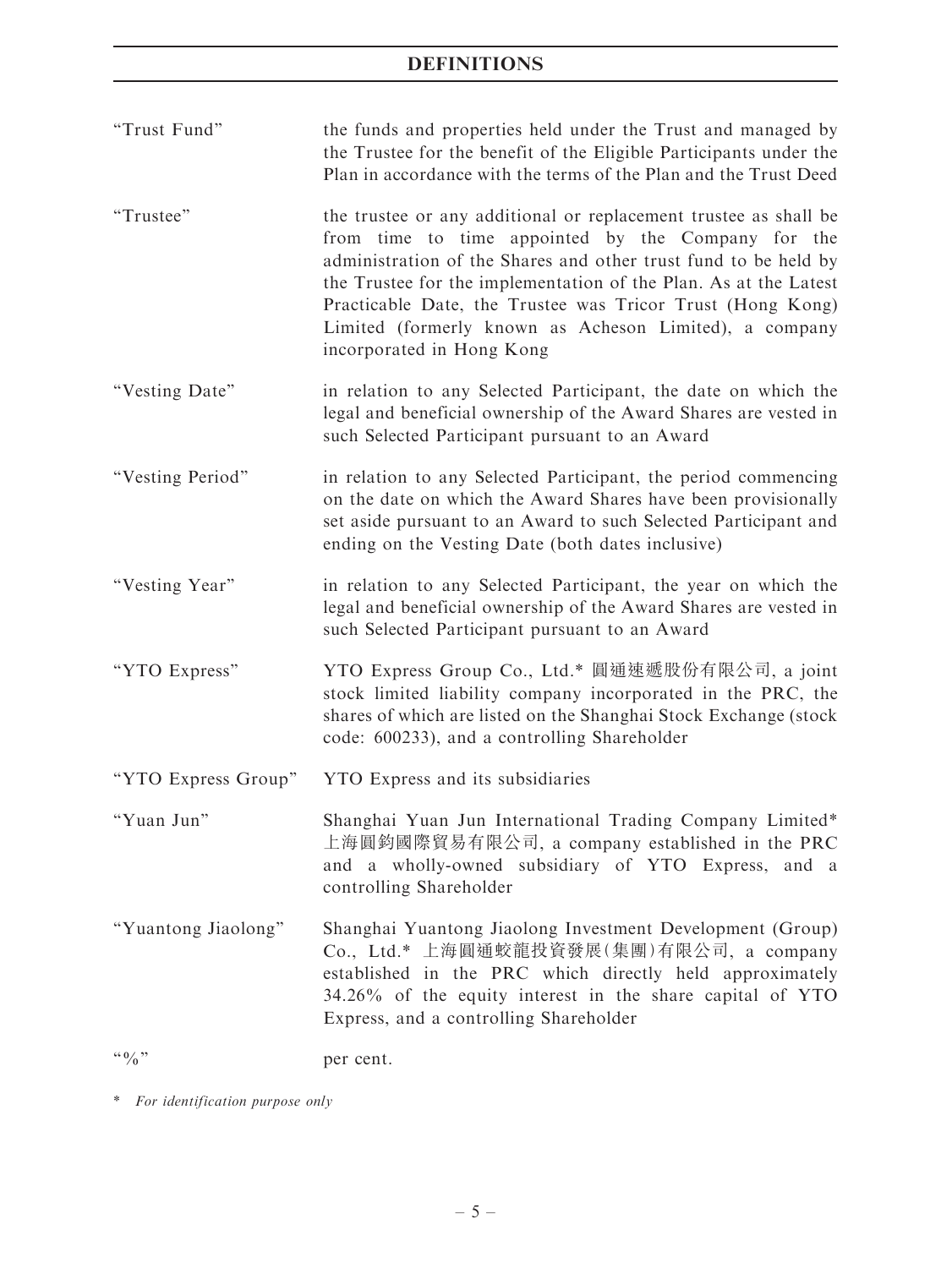

# **YTO EXPRESS (INTERNATIONAL) HOLDINGS LIMITED**

**圓通速遞(國際)控股有限公司**

*(incorporated in the Cayman Islands with limited liability)*

**(Stock code: 6123)**

Executive directors: Mr. Sun Jian Mr. Huang Yifeng

Non-executive Directors: Mr. Yu Huijiao (Chairman) Mr. Pan Shuimiao Mr. Li Xianjun Mr. Chen Dong

Independent Non-executive Directors: Mr. Li Donghui Mr. Xu Junmin Mr. Chung Kwok Mo John

Registered office: Cricket Square Hutchins Drive P.O. Box 2681 Grand Cayman KY1-1111 Cayman Islands

Head office and principal place of business: Suite 3610, 36th Floor Office Tower, Skyline Tower 39 Wang Kwong Road Kowloon Bay, Kowloon Hong Kong

13 September 2021

To the Shareholders,

Dear Sir/Madam,

# PROPOSED ISSUE OF NEW SHARES UNDER THE SHARE AWARD PLAN PURSUANT TO SPECIFIC MANDATE AND CONNECTED TRANSACTION IN RELATION TO THE PROPOSED ISSUE OF NEW SHARES UNDER THE SHARE AWARD PLAN TO CONNECTED PERSONS PURSUANT TO SPECIFIC MANDATE

#### INTRODUCTION

Reference is made to the Announcement. As disclosed in the Announcement, the Board has resolved to grant Awards to 20 Selected Participants under the Plan comprising of an aggregate of 18,969,300 Award Shares, subject to acceptance of the Selected Participants, of which, (i) 12,769,300 Connected Award Shares were awarded to five Connected Selected Participants by way of allotment and issue of new Shares and (ii) 6,200,000 Independent Award Shares were awarded to 15 Independent Selected Participants by way of allotment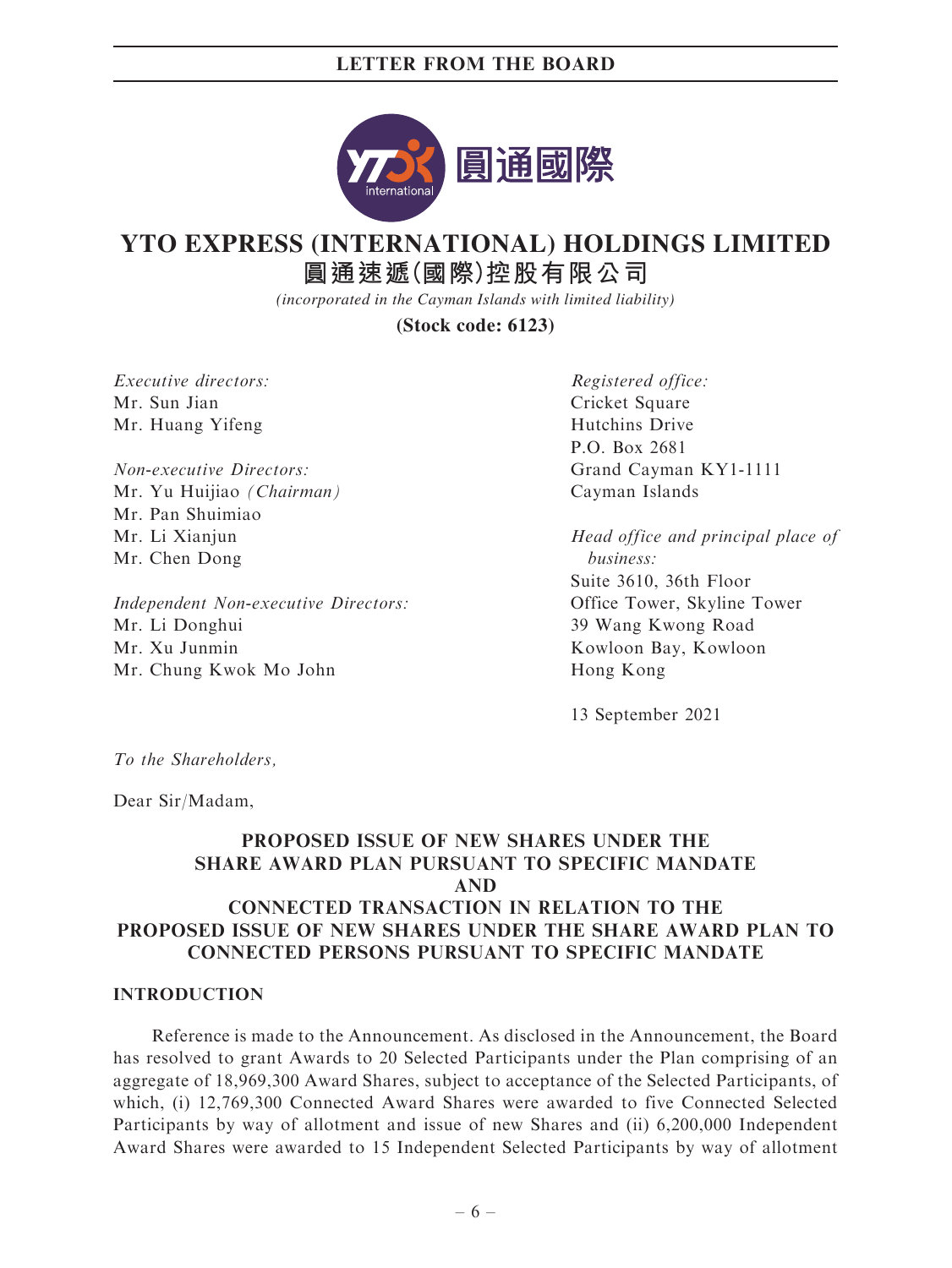and issue of new Shares. Two Independent Selected Participants did not accept the Award Shares. As such an aggregate of 17,969,300 Award Shares were granted and accepted by the Selected Participants, of which, (i) 12,769,300 Connected Award Shares, representing approximately 3.04% of the total number of Shares in issue as at the Latest Practicable Date, were awarded to five Connected Selected Participants; and (ii) 5,200,000 Independent Award Shares, representing approximately 1.24% of the total number of Shares in issue as at the Latest Practicable Date, were awarded to 13 Independent Selected Participants.

The main purpose of this circular is to provide you with, among other things, (i) information regarding the Award Shares and the proposed specific mandate for the allotment and issue of the Selected Participant Award Shares, (ii) a letter of advice from the Independent Financial Adviser to the Independent Board Committee and the Independent Shareholders in respect of the Connected Award Shares, (iii) a letter of recommendation from the Independent Board Committee to the Independent Shareholders in respect of the Connected Award Shares and (iv) a notice of the EGM to the Shareholders.

#### GRANT OF AWARD SHARES UNDER THE PLAN

On 10 June 2021, the Board has resolved to grant Awards to 20 Selected Participants under the Plan comprising of an aggregate of 18,969,300 Award Shares, subject to acceptance of the Selected Participants, by way of allotment and issue of new Shares pursuant to the specific mandate which may be granted by the Independent Shareholders/ Shareholders (as the case may be) at the EGM. Two Independent Selected Participants did not accept the Award Shares. As such an aggregate of 17,969,300 Award Shares were granted and accepted by the Selected Participants, of which, (i) 12,769,300 Connected Award Shares were awarded to five Connected Selected Participants; and (ii) 5,200,000 Independent Award Shares were awarded to 13 Independent Selected Participants.

Among the 17,969,300 Award Shares:

- (i) the Connected Award Shares were awarded to five Connected Selected Participants; and
- (ii) the Independent Award Shares were awarded to 13 Independent Selected Participants.

#### AWARD TO THE CONNECTED SELECTED PARTICIPANTS

The Awards will be satisfied by the issue and allotment of new Shares to the Trustee under the Plan which shall be held on trust by the Trustee before the vesting of the Awards. The allotment and issue of such Connected Award Shares to Connected Selected Participants shall constitute connected transactions of the Company under Chapter 14A of the Listing Rules. The (a) Awards of the Connected Award Shares to the Connected Selected Participants to be satisfied by the allotment and issue of the Connected Award Shares, and (b) specific mandate for the allotment and issue of the Connected Award Shares shall be subject to, among others, the approval by the Independent Shareholders at the EGM.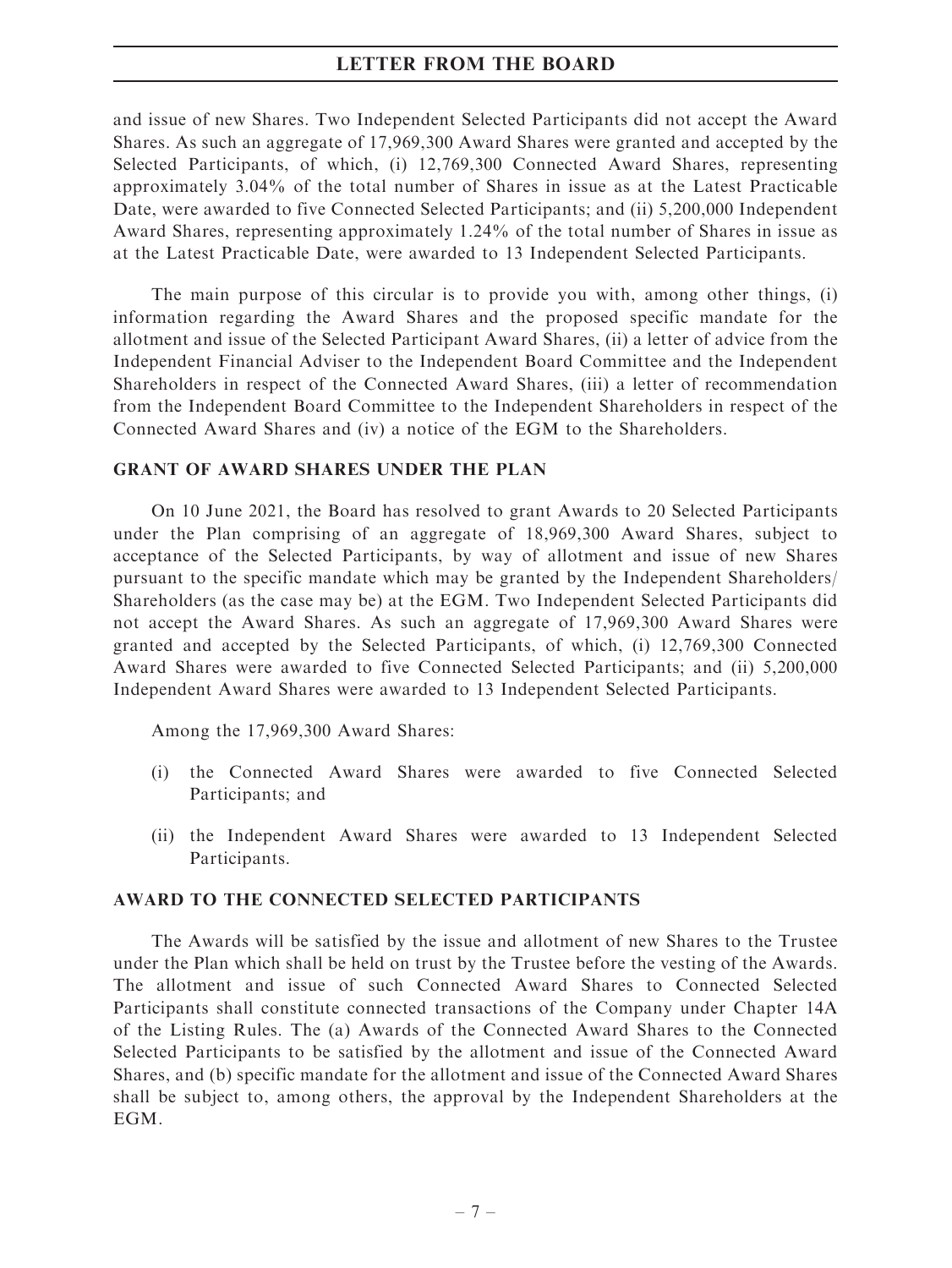The Connected Award Shares were awarded to the following connected persons of the Company:

| <b>Name of Connected</b><br><b>Selected Participants</b> | <b>Relationship with the Group</b>                                                               | Number of<br><b>Connected</b><br><b>Award Shares</b> |
|----------------------------------------------------------|--------------------------------------------------------------------------------------------------|------------------------------------------------------|
| Li Xianjun                                               | Non-executive Director                                                                           | 3,334,100                                            |
| Sun Jian                                                 | Executive Director and the chief<br>executive officer of the Company                             | 4,017,600                                            |
| Huang Yifeng                                             | Executive Director                                                                               | 3,017,600                                            |
| Chen Dong                                                | Non-executive Director                                                                           | 1,600,000                                            |
| Wong Pui Wah                                             | Chief financial officer of the Company<br>and director of certain subsidiaries<br>of the Company | 800,000                                              |
| Total                                                    |                                                                                                  | 12,769,300                                           |

The Awards granted to the Connected Selected Participants have been approved by the independent non-executive Directors.

As Mr. Li Xianjun, Mr. Sun Jian, Mr. Huang Yifeng and Mr. Chen Dong are materially interested in the awards of the Connected Award Shares, they have abstained from voting on the respective solutions passed at the Board meeting for approving the awards of the Connected Award Shares. Save for the Directors mentioned above, none of the other Directors is or is deemed to have a material interest in the Connected Award Shares.

The Connected Selected Participants have played a major role in managing the business and/or contributed in the business development of the Group, and the grant of the Connected Award Shares to these Connected Selected Participants were because these participants had and is expected to continue to contribute to the business affairs of and benefits to the Group (in terms of, including without limitation, catalysing the continuing development and growth of the Group via (i) increasing demand of the Group's services by developing and/or introducing new sizable customers; (ii) improving business performance of the services provided by the Group by increasing the tonnage volume of the Group and improving the quality of services; and (iii) increasing Group's overall profits by formulating proposals to maintain and/or lower the overall operational cost and/or lower the Group's credit risk by stimulating earlier recovery of trade receivables from the Group's customers). Given the reasons as set out above, the Board considers that the grant of the Awards to Connected Award Shares to these Connected Selected Participants, which were determined with reference to, among others, the contribution and/or future contribution to the development and growth of the Group, provides incentives to each of them, and assist the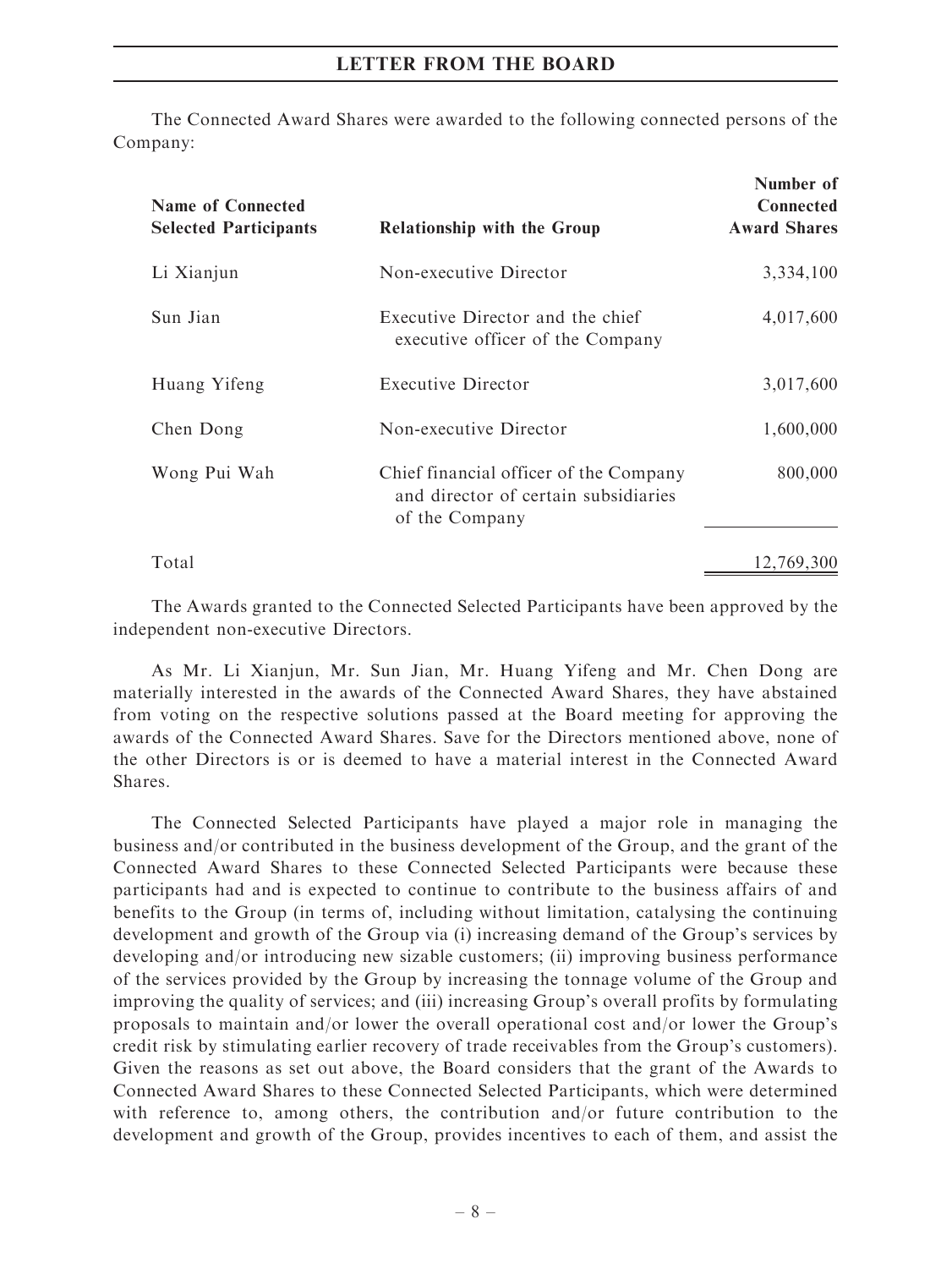Group to retain these talents, for the continual operation and development of the Group. As such, the grant of the Awards to the Connected Selected Participants meets the purpose of the Plan.

#### AWARD TO THE INDEPENDENT SELECTED PARTICIPANTS

5,200,000 Independent Award Shares were awarded to the Independent Selected Participants, who are either employees of the Group (none of which are directors or chief executive of any members of the Group) (''Employee Selected Participants'') or Selected Participants who have contributed or may contribute by way of business arrangement to the development and growth of the Group ("Non-employee Selected Participants"). These Nonemployee Selected Participants are certain senior management of YTO Express (a controlling Shareholder) involved in managing information technology, corporate finance and operation of the small parcels and customs business. The grant of Awards to the Nonemployee Selected Participants were to recognise and reward the participation and involvement of these participants in the business development of the Group. Over the years, the Group benefited from the synergy between YTO Express and the Group. YTO Express has extensive experience in logistic service market in the PRC and resources to share (in terms of, among others, corporate brand influence in the PRC, customers referral, provision of international express and parcel services and/or air and ocean freight services) with the Group which in turn allowed the Group to develop and grow over the years. The grant of Awards to the Non-employee Selected Participants was because these participants had and is expected to continue to contribute to the business affairs of and benefits to the Group (in terms of, including without limitation, catalysing the continuing development and growth of the Group via (i) sharing know-how of information technology systems adopted by YTO Express to the Group to improve the Group's operating efficiency; (ii) increasing demand of the Group's international express and parcel services and/or air and ocean freight services through increasing YTO Express's provision of such services as YTO Express has appointed the Group as agent for the members of the YTO Express Group for the rest of the world, for the provision of international express and parcel services and/or air and ocean freight services; and (iii) introducing potential investors to the Company by leveraging YTO Express's corporate brand influence in the PRC). Given the reasons as set out above, the Board considers that the grant of the Awards to the Non-employee Selected Participants, which were determined with reference to, among others, the contribution and/ or future contribution to the development and growth of the Group, provides incentives to each of them for the continual operation and development of the Group. As such, the grant of the Awards to the Non-employee Selected Participants meets the purpose of the Plan.

These Awards will be satisfied by the issue and allotment of new Shares to the Trustee under the Plan which shall be held on trust by the Trustee before the vesting of the Awards. The allotment and issue of the Independent Award Shares shall be subject to, among others, the approval by the Shareholders at the EGM.

To the best of the Directors' knowledge, information and belief, having made all reasonable enquiries, the Independent Selected Participants are third parties independent of the Company and connected persons of the Company.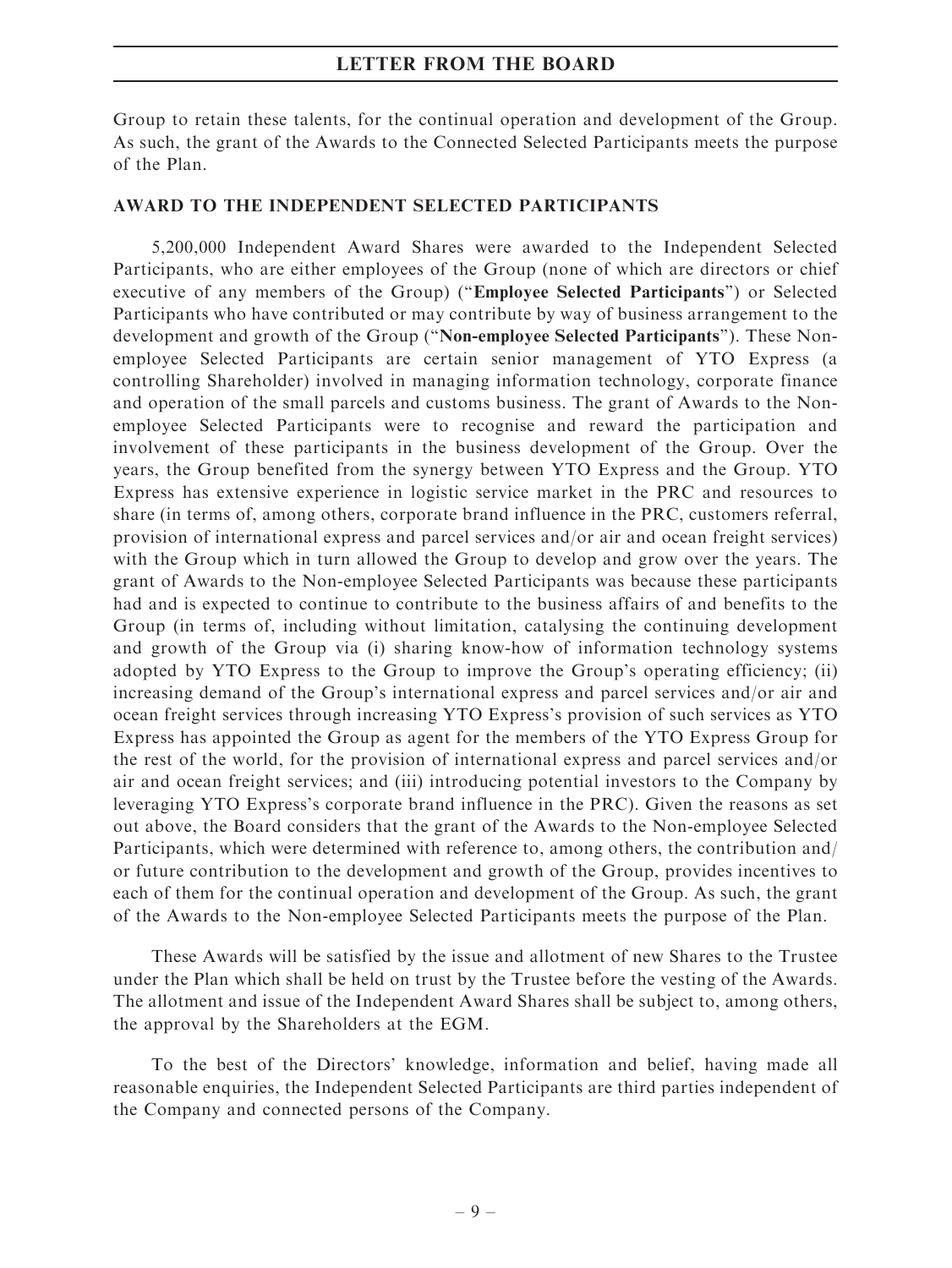#### **CONDITIONS**

The allotment and issue of the Connected Award Shares to the Trustee which shall be held on trust for the Connected Selected Participants shall be subject to:

- (i) the approval by the Independent Shareholders at the EGM in respect of (a) the Awards of the Connected Award Shares to the Connected Selected Participants to be satisfied by the allotment and issue of the Connected Award Shares, and (b) the specific mandate for the allotment and issue of the Connected Award Shares; and
- (ii) the Listing Committee of the Stock Exchange having granted the listing of and permission to deal in the Connected Award Shares which may be allotted and issued by the Company to the Trustee.

The allotment and issue of the Independent Award Shares to the Trustee which shall be held on trust for the Independent Selected Participants shall be subject to:

- (i) the approval by the Shareholders at the EGM in respect of the specific mandate for the allotment and issue of the Independent Award Shares; and
- (ii) the Listing Committee of the Stock Exchange having granted the listing of and permission to deal in the Independent Award Shares which may be allotted and issued by the Company to the Trustee.

# FURTHER DETAILS OF THE SELECTED PARTICIPANT AWARD SHARES

The information in relation to the Awards of the Selected Participant Award Shares is set out below:

Securities to be issued: An aggregate of 17,969,300 Award Shares, comprising (i) 12,769,300 Connected Award Shares to be issued and allotted to the Trustee which shall be held on trust for the Connected Selected Participants before the vesting of the Awards; and (ii) 5,200,000 Independent Award Shares to be issued and allotted to the Trustee which shall be held on trust for the Independent Selected Participants before the vesting of the Awards.

> The Selected Participant Award Shares to be issued by the Company to the Selected Participants represent approximately 4.276% of the total number of Shares in issue as at the Latest Practicable Date and approximately 4.101% of the total number of Shares in issue as enlarged by the allotment and issue of the Selected Participant Award Shares.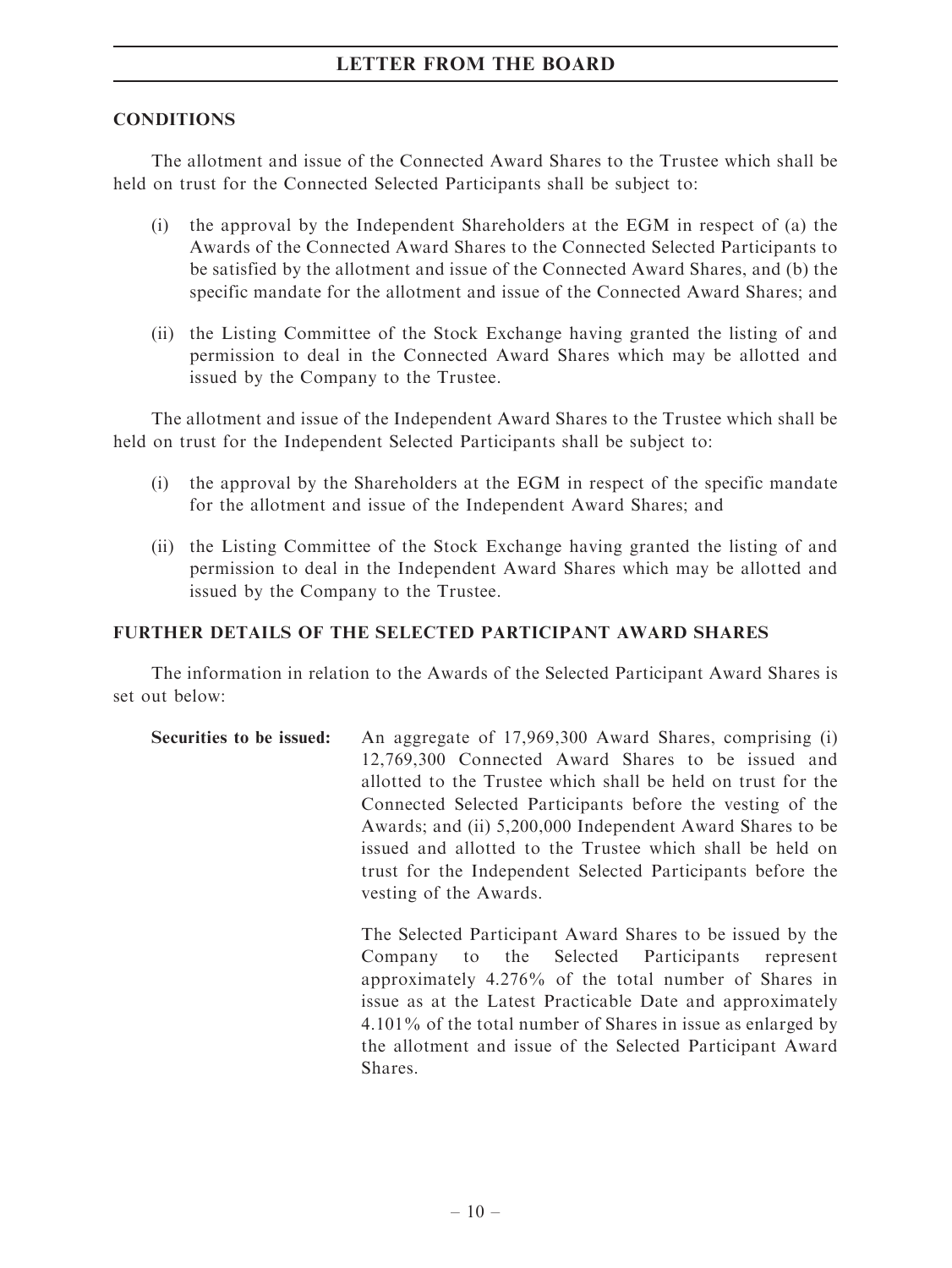The Selected Participant Award Shares will rank equally with the Shares in issue on the date of their allotment and issue.

Application will be made by the Company to the Listing Committee of the Stock Exchange for the listing of, and permission to deal in, the Selected Participant Award **Shares** 

- Issue price of the Award Shares: At par value of HK\$0.10 per Share
- Market value of the Award Shares: Based on the closing price of the Shares as at the date of the Announcement, as quoted on the Stock Exchange of HK\$4.73 per Share, the market values of 12,769,300 Connected Award Shares and 5,200,000 Independent Award Shares are HK\$60,398,789 and HK\$24,596,000, respectively.

Based on the closing price of the Shares as at the Latest Practicable Date as quoted on the Stock Exchange of HK\$3.37 per Share, the market values of 12,769,300 Connected Award Shares and 5,200,000 Independent Award Shares are HK\$43,032,541 and HK\$17,524,000, respectively.

Market price of the Shares: The closing price of the Shares as at the date of the Announcement and the Latest Practicable Date as quoted on the Stock Exchange was HK\$4.73 and HK\$3.37 per Share, respectively.

> The average closing price of the Shares for the five consecutive trading days immediately preceding the date of the Announcement and the Latest Practicable Date as quoted on the Stock Exchange was approximately HK\$4.78 and HK\$3.20 per Share, respectively.

Nominal value of the Award Shares: The Award Shares have a total nominal value of HK\$1,796,930.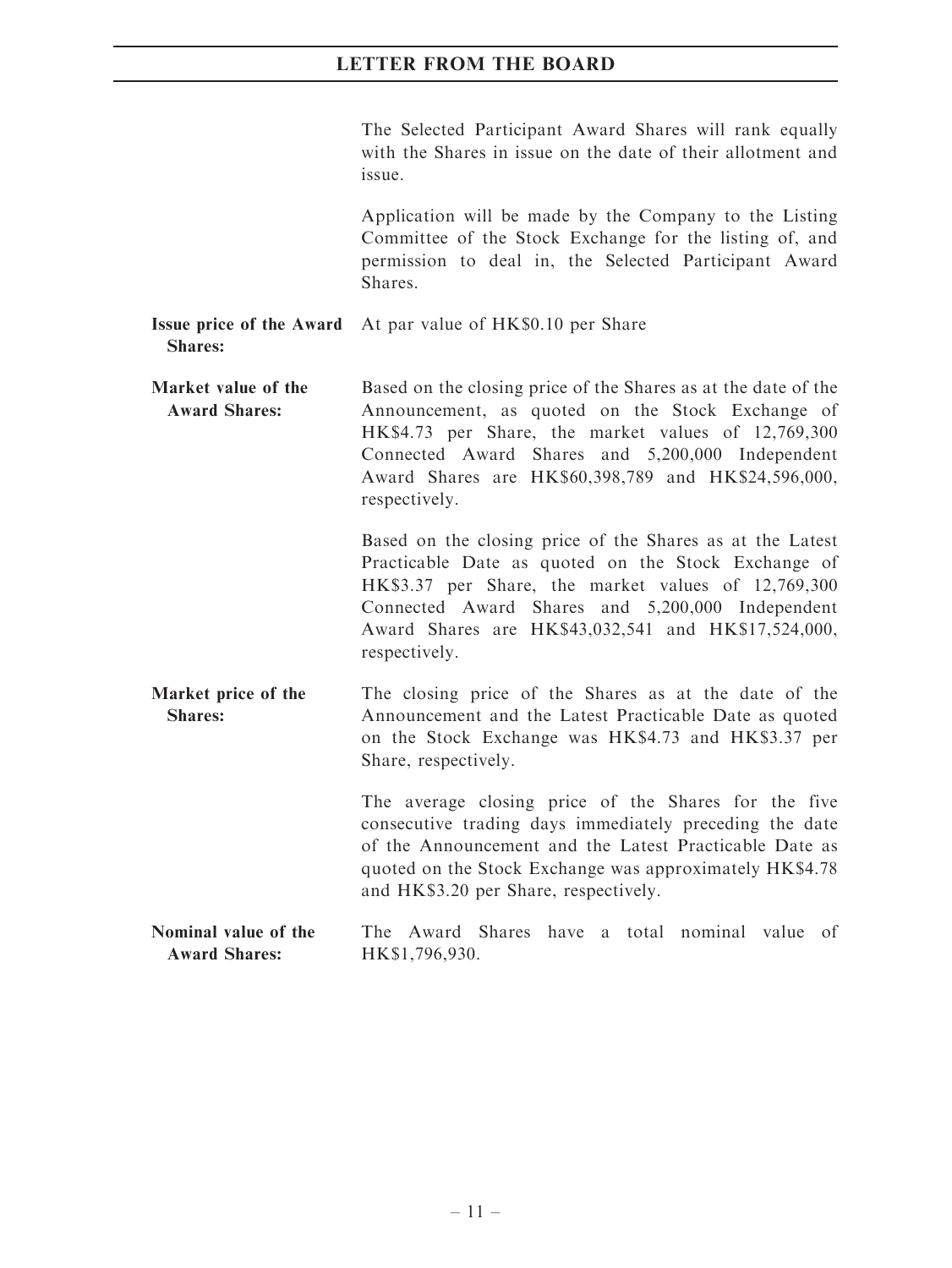| <b>Consideration and funds</b> | The Selected Participants are required to pay (the "Vesting")        |  |  |  |  |
|--------------------------------|----------------------------------------------------------------------|--|--|--|--|
| to be raised:                  | <b>Price</b> ") a vesting price of HK\$2.37 per Selected Participant |  |  |  |  |
|                                | Award Share to the Trustee on or before the applicable               |  |  |  |  |
|                                | Vesting Date to which the vesting of the relevant Selected           |  |  |  |  |
|                                | Participant Award Shares relates (the "Prescribed Payment"           |  |  |  |  |
|                                | Deadline"), failing which, the Selected Participant Awards           |  |  |  |  |
|                                | for the Selected Participant Award Shares shall                      |  |  |  |  |
|                                | automatically lapse upon expiry of such Prescribed                   |  |  |  |  |
|                                | Payment Deadline. The Vesting Price will be paid to the              |  |  |  |  |
|                                | Trustee as Trust Fund to be held by the Trustee for the Plan.        |  |  |  |  |
|                                | As such, no fund will be raised by the Company as a result           |  |  |  |  |
|                                | of the allotment and issue of the Award Shares.                      |  |  |  |  |
|                                |                                                                      |  |  |  |  |

Vesting: Subject to the acceptance by each of the Selected Participants and the vesting conditions as mentioned below being fully satisfied, the Selected Participant Award Shares shall be vested on the following date as follows:

|      | <b>Vesting Year</b> Vesting Date                                                                                                                                                                          | Percentage of<br><b>Selected</b><br>Participant<br><b>Award Shares</b><br>to be vested |
|------|-----------------------------------------------------------------------------------------------------------------------------------------------------------------------------------------------------------|----------------------------------------------------------------------------------------|
| 2022 | The Business Day immediately after the 30th day of<br>the date of publication of the annual results<br>announcement of the Company for the year ending<br>31 December 2021 pursuant to the Listing Rules. | 25%                                                                                    |
| 2023 | The Business Day immediately after the 30th day of<br>the date of publication of the annual results<br>announcement of the Company for the year ending<br>31 December 2022 pursuant to the Listing Rules. | 25%                                                                                    |
| 2024 | The Business Day immediately after the 30th day of<br>the date of publication of the annual results<br>announcement of the Company for the year ending<br>31 December 2023 pursuant to the Listing Rules. | 25%                                                                                    |
| 2025 | The Business Day immediately after the 30th day of<br>the date of publication of the annual results<br>announcement of the Company for the year ending<br>31 December 2024 pursuant to the Listing Rules. | 25%                                                                                    |

Identity of the allottee: The Shares will be allotted and issued to the Trustee and the Trustee will hold the Selected Participant Award Shares during the Vesting Period on the terms of the Trust Deed.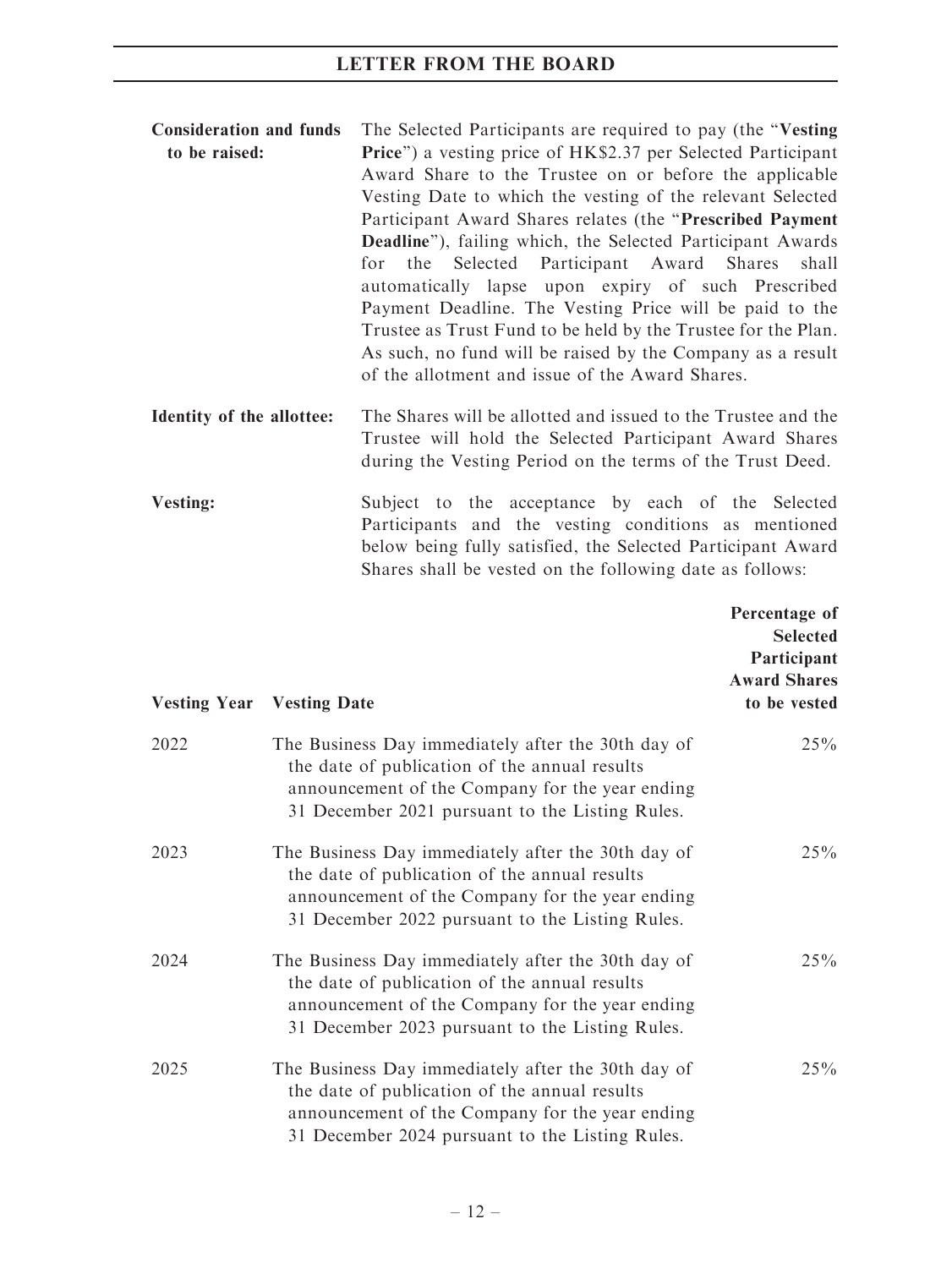Vesting Conditions: Subject as provided under the Plan, (i) vesting of 50% of the Award Shares on a particular Vesting Date is unconditional; and (ii) vesting of the remaining 50% of the Award Shares on a particular Vesting Date is conditional upon the personal level performance targets as set out below being fully satisfied:

> Personal level performance target is assessed based on one or more of the indicators as prescribed by the Board. The attributes of the personal level performance target relates to the business performance of the Group and/or the Selected Participants which may include, among others, business performance of the air freight, ocean freight and international express and parcel business, profits, tonnage volume of the Group, the number of sizable customers sourced by the Selected Participants and the Selected Participants' contribution to the reduction of operation costs of the Group. As the personal level performance target will provide incentive to the Selected Participants to make contribution to the development and growth of the Group, the Board considers that the attributes set could achieve the purpose of the Plan. The vesting of the remaining 50% of the Award Shares on a particular Vesting Date based on the Selected Participant's personal level performance target in respect of the relevant Vesting Year in the appraisal conducted by the chairman of the Company before each of the date of the publication of the annual results announcement of the Company for the financial years ending 2021, 2022, 2023 and 2024 will be as follows:

| <b>Overall Score</b>                            | Percentage of the remaining<br>50% of the Award Shares to<br>be vested on a particular<br><b>Vesting Date</b> |
|-------------------------------------------------|---------------------------------------------------------------------------------------------------------------|
| Less than 60                                    | Nil.                                                                                                          |
| Equal to or greater than 60<br>but less than 90 | Overall Score achieved/100<br>(Note)                                                                          |
| Equal to or greater than 90                     | $100\%$                                                                                                       |

Note: For illustration purpose only, the percentage of the remaining 50% of the Award Shares to be vested on a particular Vesting Date if such Selected Participants achieved an overall score of 65 would be 32.5% (i.e.  $(65/100) \times 50\% = 32.5\%$ ). As such 32.5% of the remaining 50% of the Award Shares will be vested in such scenario.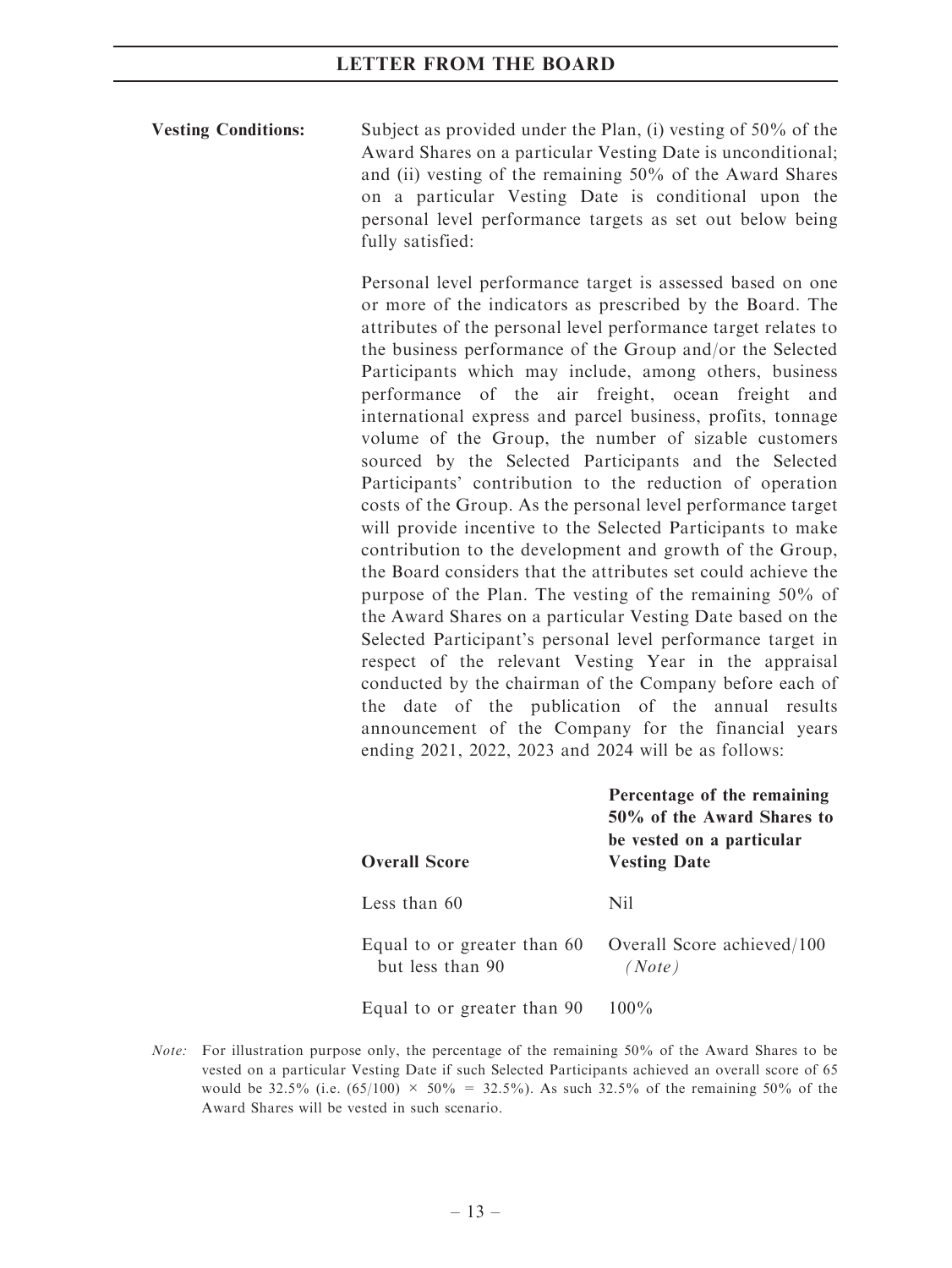If the overall score of a Selected Participant is below 90, the relevant Selected Participant Award Shares that do not vest for the relevant Vesting Year in accordance with the table above shall automatically forthwith lapse on the date when the Company by way of written notice informs the Selected Participant of his/her overall score in respect of the relevant Vesting Year on the respective dates of the publication of the annual results announcement of the Company for the years ending 31 December 2021, 2022, 2023 and 2024.

#### Others:

In the event that the Selected Participant ceases to be an Employee by reason as described in the Plan, or the Selected Participant is found to be an Excluded Participant or fails to return duly executed transfer documents prescribed by the Trustee between the date the Selected Participant has made the payment for the Vesting Price and the relevant Vesting Date, the Selected Participant Award made to him/her shall automatically lapse forthwith and all/the relevant Selected Participant Award Shares (as the case may be) shall not vest on the relevant Vesting Date but shall become Returned Shares for the purposes of the Plan. Under such circumstances, the Trustee shall within 10 Business Days from the original intended Vesting Date refund to the Selected Participant all of the Vesting Price received (without interest).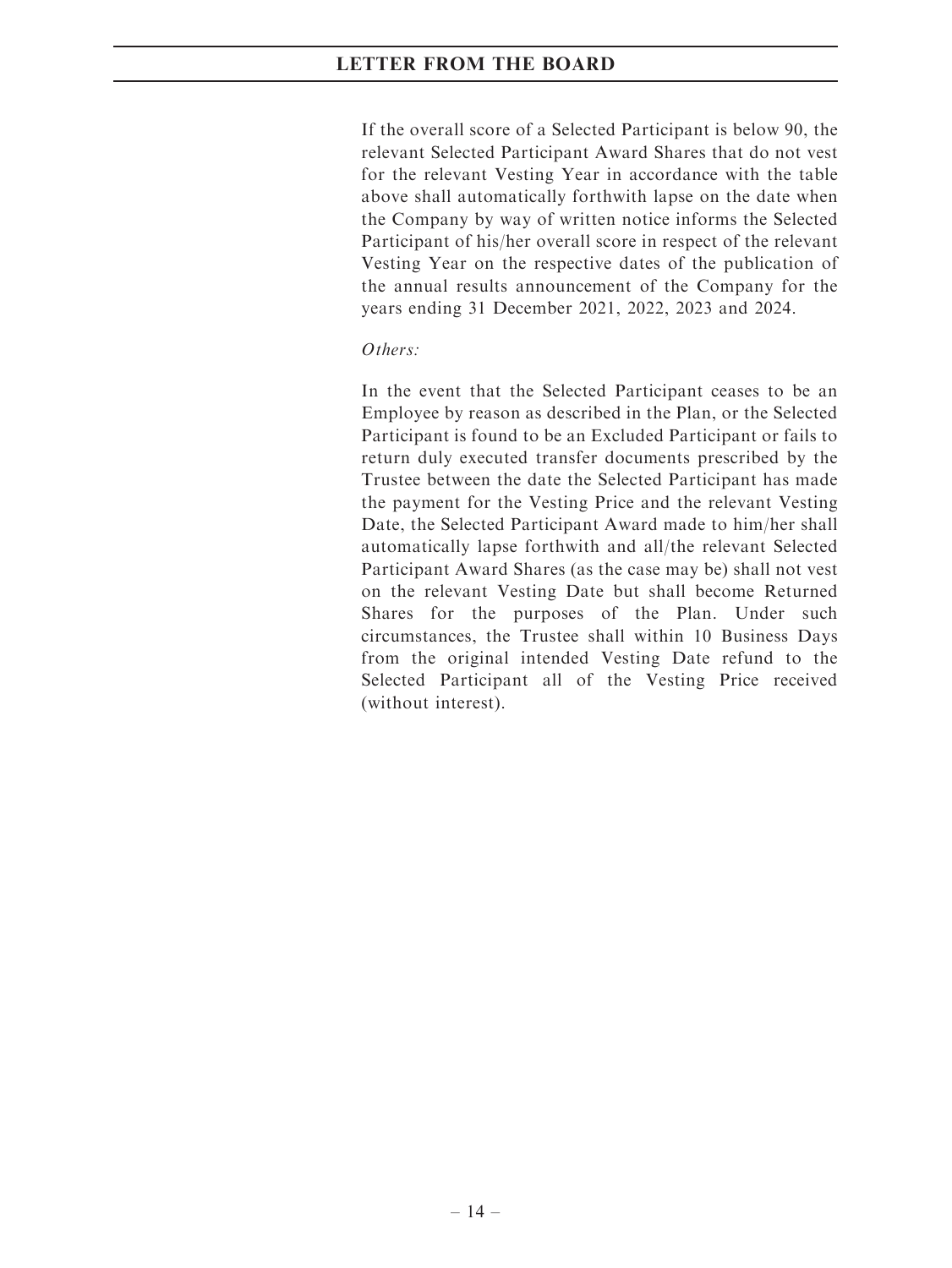### EFFECT OF THE ISSUE OF THE SELECTED PARTICIPANT AWARD SHARES ON SHAREHOLDING

For illustration purpose only, the table below sets out the shareholding structure of the Company based on each of the following scenarios and taking no account of any other issue or repurchase of Shares by the Company:

|                                        |                                |               | Upon full vesting of the      |               | Upon full vesting of the        |                          | Upon full vesting of all the |       |
|----------------------------------------|--------------------------------|---------------|-------------------------------|---------------|---------------------------------|--------------------------|------------------------------|-------|
|                                        | As at the                      |               | <b>Connected Award Shares</b> |               | <b>Independent Award Shares</b> |                          | <b>Selected Participant</b>  |       |
| Shareholder                            | <b>Latest Practicable Date</b> |               | only $(Note$ 1)               |               | only $(Note 2)$                 |                          | <b>Award Shares</b>          |       |
|                                        | Number of                      |               | Number of                     |               | Number of                       |                          | Number of                    |       |
|                                        | <b>Shares</b>                  | $\frac{0}{0}$ | <b>Shares</b>                 | $\frac{0}{0}$ | <b>Shares</b>                   | $\frac{0}{0}$            | <b>Shares</b>                | $\%$  |
| <b>Controlling Shareholder</b>         |                                |               |                               |               |                                 |                          |                              |       |
| YTO Global Holdings                    |                                |               |                               |               |                                 |                          |                              |       |
| Limited <sup>(Note 3)</sup>            | 268,229,408                    | 63.84         | 268,229,408                   | 61.95         | 268,229,408                     | 63.05                    | 268,229,408                  | 61.22 |
| <b>Connected Selected Participants</b> |                                |               |                               |               |                                 |                          |                              |       |
| Huang Yifeng <sup>(Note 4)</sup>       | 700,000                        | 0.17          | 3,717,600                     | 0.86          | 700,000                         | 0.17                     | 3,717,600                    | 0.85  |
| Li Xianjun <sup>(Note 5)</sup>         |                                |               | 3,334,100                     | 0.77          |                                 | $\overline{\phantom{0}}$ | 3,334,100                    | 0.76  |
| Sun Jian $^{(Note 6)}$                 |                                |               | 4,017,600                     | 0.93          |                                 | $\overline{\phantom{0}}$ | 4,017,600                    | 0.92  |
| Chen Dong <sup>(Note 7)</sup>          |                                |               | 1,600,000                     | 0.37          |                                 |                          | 1,600,000                    | 0.37  |
| Wong Pui Wah <sup>(Note 8)</sup>       | 560,000                        | 0.13          | 1,360,000                     | 0.31          | 560,000                         | 0.13                     | 1.360.000                    | 0.30  |
| Sub-total $(A)$ :                      | 1,260,000                      | 0.30          | 14,029,300                    | 3.24          | 1,260,000                       | 0.30                     | 14,029,300                   | 3.20  |
| Public                                 |                                |               |                               |               |                                 |                          |                              |       |
| Independent Selected                   |                                |               |                               |               |                                 |                          |                              |       |
| Participants                           | 286,000                        | 0.07          | 286,000                       | 0.07          | 5,486,000                       | 1.29                     | 5,486,000                    | 1.25  |
| Other public Shareholders              | 150,414,592                    | 35.79         | 150,414,592                   | 34.74         | 150,414,592                     | 35.36                    | 150,414,592                  | 34.33 |
| Sub-total $(B)$ :                      | 150,700,592                    | 35.86         | 150,700,592                   | 34.81         | 155,900,592                     | 36.65                    | 155,900,592                  | 35.58 |
| Total:                                 | 420,190,000                    | 100           | 432,959,300                   | 100           | 425,390,000                     | 100                      | 438,159,300                  | 100   |

Notes:

- (1) Without taking into account any Independent Award Shares which may be vested on the Independent Selected Participants.
- (2) Without taking into account any Connected Award Shares which may be vested on the Connected Selected Participants.
- (3) YTO Global Holdings Limited is wholly owned by Yuan Jun, which is in turn wholly owned by YTO Express. YTO Express is controlled by Yuantong Jiaolong, which is in turn owned as to 51% and 49% by Mr. Yu Huijiao, a non-executive Director and the Chairman of the Board and his spouse, respectively.
- (4) Mr. Huang Yifeng is an executive Director.
- (5) Mr. Li Xianjun is a non-executive Director.
- (6) Mr. Sun Jian is an executive Director and the chief executive officer of the Company.
- (7) Mr. Chen Dong is a non-executive Director.
- (8) Ms. Wong Pui Wah is the chief financial officer of the Company and a director of certain subsidiaries of the Company.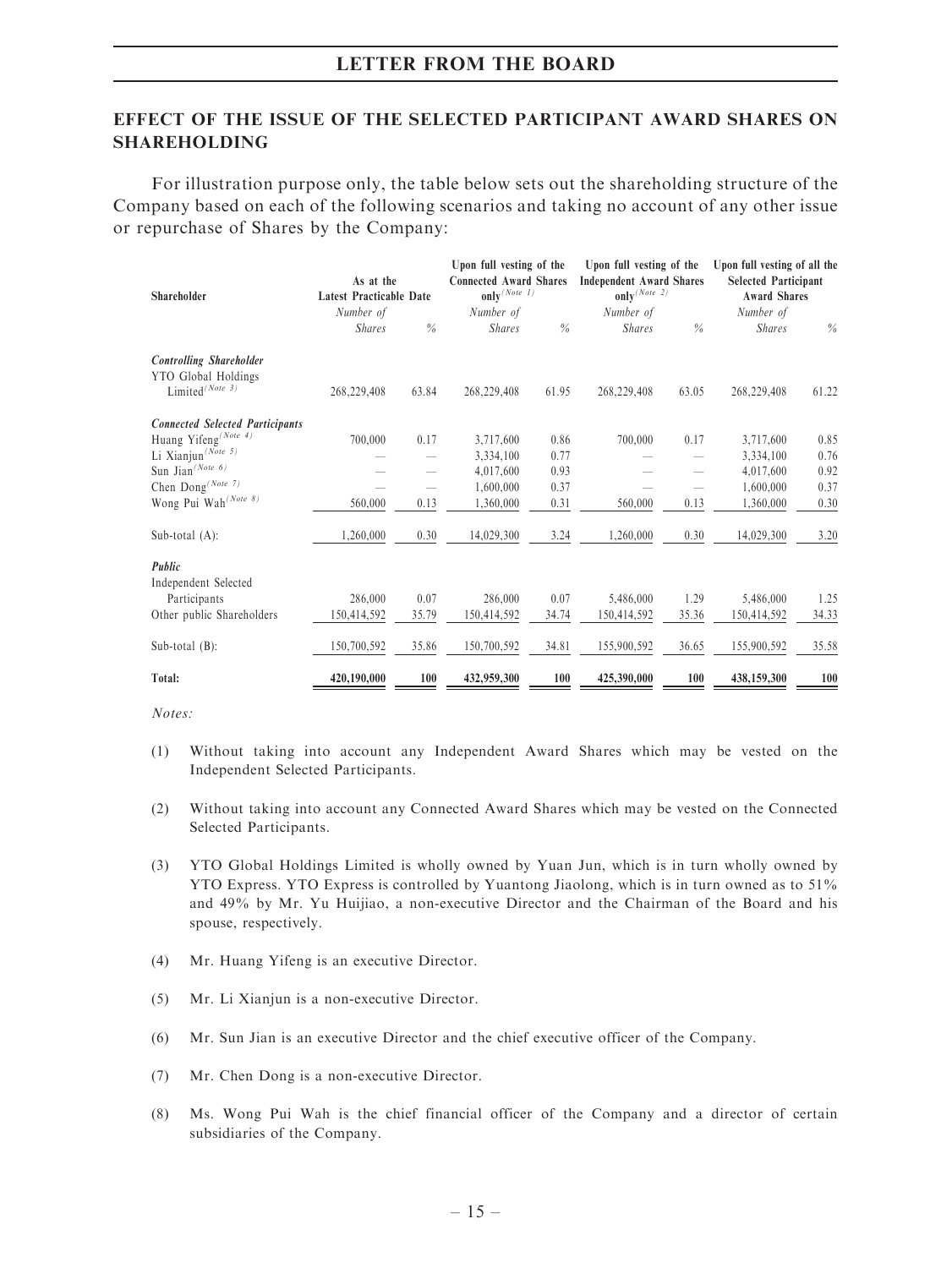#### FUND RAISING ACTIVITIES IN THE PAST TWELVE MONTHS

The Company has not conducted any equity fund raising activities in the past twelve months immediately prior to the Latest Practicable Date.

#### REASONS FOR AND BENEFITS IN THE GRANT OF AWARD SHARES

The Plan forms part of the incentive schemes of the Group. The Board considers that the grant of the Award Shares to the Selected Participants, which were determined with reference to, among others, the contribution and/or future contribution to the development and growth of the Group, provides incentives to each of them and will allow the Group to attract and retain talents for the continual operation and development of the Group. Furthermore, there will not be any actual cash outflow by the Company for the Awards of the Award Shares as such Award Shares will be satisfied by way of allotment and issue of new Shares.

In light of that the Board's intention to maintain continuous and sustainable development for the Group can be supported by the Connected Selected Participants and Employee Selected Participants' contributions and/or future contributions and taking into account the Connected Selected Participants and Employee Selected Participants' contributions and/or future contributions to the Group as set out above, the Remuneration Committee considers the grant of the Award Shares to the Connected Selected Participants and Employee Selected Participants' under the Plan to be generally in line with the Company's remuneration policy, as the granting of Award Shares is aligned with the contributions and/or performance of the these participants. The Remuneration Committee has also taken into account the financial performance of the Group during the latest financial year, and in particular, the contributions and efforts made by the Connected Selected Participants and Employee Selected Participants' in enhancing the overall financial performance of the Group.

Grant of Share Award as incentives or rewards for performance is common practice among listed companies in Hong Kong. For instance, during the three-month period immediately prior to the date of the Announcement, not less than 20 main board listed companies have granted award shares to their respective management and/or employees. To align with market practice, the Company has adopted the Plan which forms part of the incentive schemes of the Group as explained above. As such, the Remuneration Committee and the Board are of the view that the grant of the Award Shares to the Connected Selected Participants and Employee Selected Participants' is in line with the remuneration policy of the Company and the market practice of other listed companies.

In view of the above, the Remuneration Committee is of the opinion that since (i) the Connected Selected Participants and Employee Selected Participants contributions and/or future contributions will be beneficial to the continual operation and development of the Group; (ii) there will not be any actual cash outflow by the Company as a result for the Awards of the Award Shares to the Connected Selected Participants and Employee Selected Participants as such Award Shares will be satisfied by way of allotment and issue of new Shares; (iii) the grant of Award Shares to the Connected Selected Participants and Employee Selected Participants' were in line with the remuneration policy of the Group;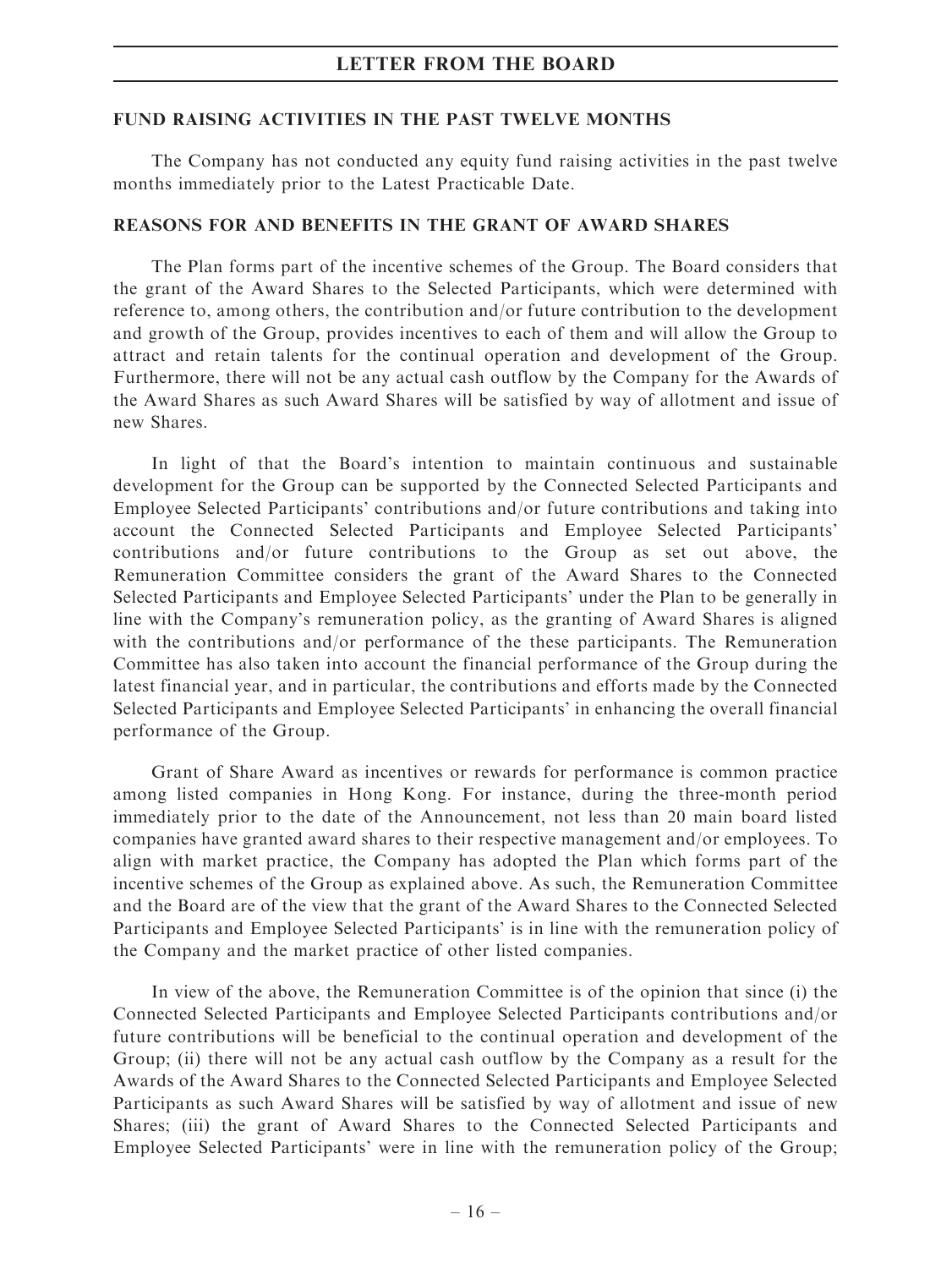and (iv) the Awards to the Connected Selected Participants and Employee Selected Participants are expected to serve as a key incentive to the these participants to strive for higher returns to the Group and their long term support will continue to promote the Group's future development, the Awards to the Connected Selected Participants and Employee Selected Participants is in the ordinary and usual course of business of the Group, on normal commercial terms or better, fair and reasonable and in the interests of the Company and the Shareholders as a whole.

#### INFORMATION ON THE GROUP

The principal activity of the Company is investment holding, and through its subsidiaries, specialises in international air and sea freight forwarding as well as warehousing and value-added logistics and distribution. The Group further provides support services in relation to origin management, key account management, customs and compliance, web-based supply chain visibility and supply chain consultancy.

### ESTABLISHMENT OF INDEPENDENT BOARD COMMITTEE AND APPOINTMENT OF INDEPENDENT FINANCIAL ADVISER

The independent board committee of the Company, comprising all the independent non-executive Directors, has been formed to advise the Independent Shareholders as to whether the specific mandate for (a) Awards of the Connected Award Shares to the Connected Selected Participants to be satisfied by the allotment and issue of the Connected Award Shares, and (b) the allotment and issue of the Connected Award Shares to the Connected Selected Participants is in the ordinary and usual course of business of the Group, on normal commercial terms or better, fair and reasonable and in the interests of the Company and the Shareholders as a whole.

Red Sun Capital Limited has been appointed as the Independent Financial Adviser to advise the Independent Board Committee and the Independent Shareholders in relation to (a) the Awards of the Connected Award Shares to the Connected Selected Participants to be satisfied by the allotment and issue of the Connected Award Shares, and (b) the specific mandate for the allotment and issue of the Connected Award Shares to the Connected Selected Participants.

#### **EGM**

An EGM will be held to consider and, if thought fit, passing the ordinary resolutions to approve, among other matters, the specific mandate for the allotment and issue of the Selected Participant Award Shares.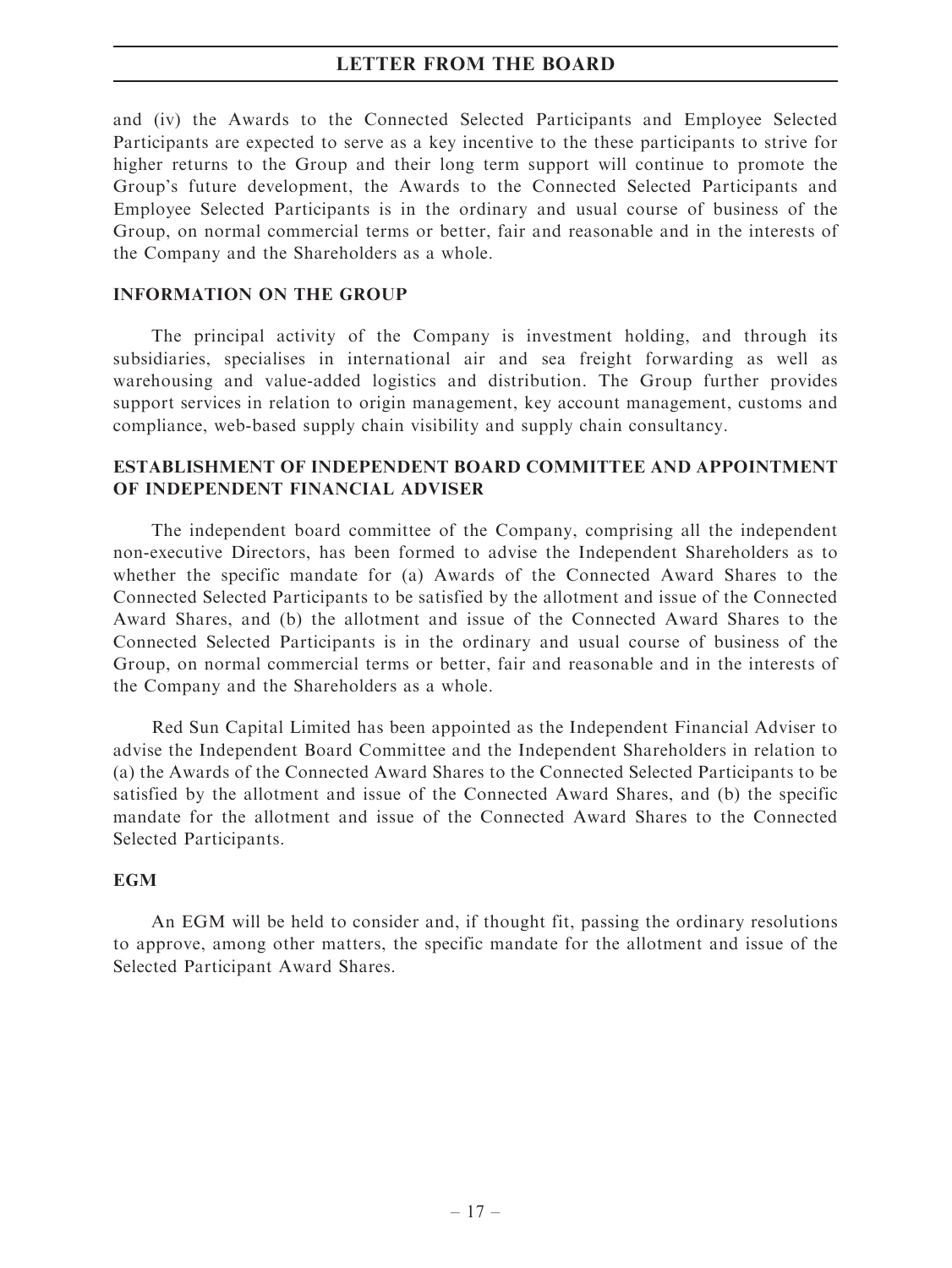Pursuant to Rule 14A.36 of the Listing Rules, any Shareholder with a material interest in the relevant connected transaction is required to abstain from voting on the relevant resolutions at the EGM. As at the Latest Practicable Date, Mr. Huang Yifeng and Ms. Wong Pui Wah hold 700,000 Shares and 560,000 Shares respectively, representing approximately 0.17% and 0.13% of the total number of Shares in issue as at the Latest Practicable Date, and are required to abstain from voting on the relevant resolutions relating to the proposed specific mandate for the allotment and issue of the Connected Award Shares at the EGM.

As at the Latest Practicable Date, five Independent Selected Participants and an associate of one of the Independent Selected Participants hold 290,000 Shares in aggregate, representing approximately 0.07% of the total number of Shares in issue as at the Latest Practicable Date, and are required to abstain from voting on the relevant resolutions relating to the proposed specific mandate for the allotment and issue of the Independent Award Shares at the EGM.

Save as disclosed, to the best of the Directors' knowledge, information and belief, having made all reasonable enquiries, no other Shareholder has a material interest in the Selected Participant Award Shares and therefore no other Shareholder is required to abstain from voting at the EGM for the relevant resolutions.

A form of proxy for use at the EGM is enclosed with this circular and such form of proxy is also published on the websites of the Stock Exchange (www.hkexnews.hk) and the Company (www.ytoglobal.com). Whether or not you are able to attend the EGM, please complete and return the form of proxy in accordance with the instructions printed thereon and return it, together with the power of attorney or other authority (if any) under which it is signed or a certified copy of that power of attorney or authority, to the Hong Kong branch share registrar and transfer office of the Company, Tricor Investor Services Limited, at Level 54, Hopewell Centre, 183 Queen's Road East, Hong Kong, as soon as possible but in any event not less than 48 hours before the time scheduled for holding the EGM (i.e. not later than 2: 30 p.m. on Wednesday, 6 October 2021) or the adjourned meeting (as the case may be). Completion and delivery of the form of proxy will not preclude you from attending and voting at the EGM if you so wish and in such event, your proxy form shall be deemed to be revoked.

Details of the Connected Award Shares will be disclosed in the Company's published annual report and accounts in accordance with Rule 14A.49 of the Listing Rules.

#### VOTING BY POLL AT THE EGM

Pursuant to Rule 13.39(4) of the Listing Rules, any vote of shareholders at a general meeting must be taken by poll. Accordingly, all the proposed resolutions will be put to vote by way of poll at the EGM. An announcement on the poll vote results will be published by the Company after the EGM in the manner prescribed under Rule 13.39(5) of the Listing Rules.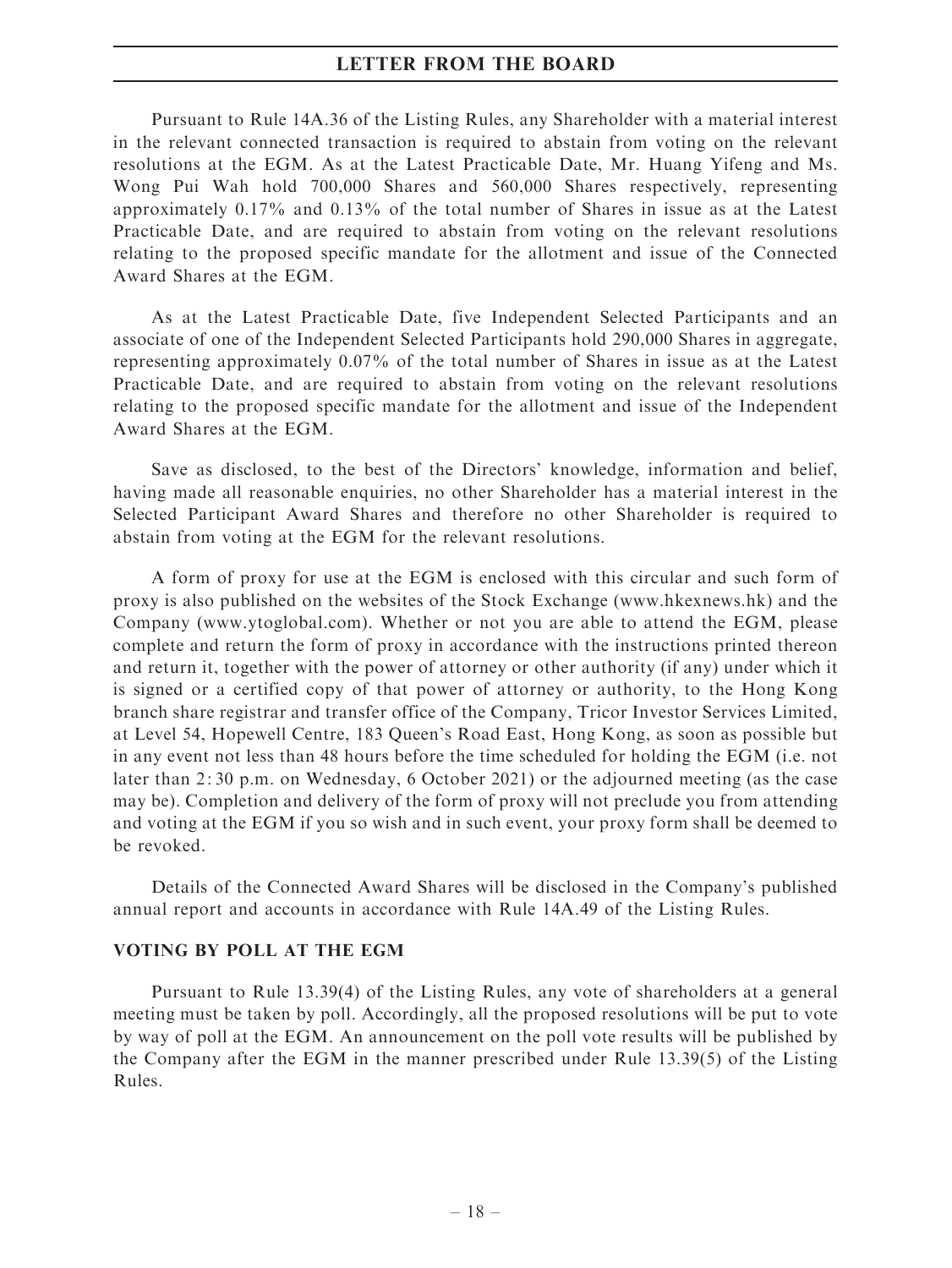#### RECOMMENDATION

The Board believes that the grant of the Selected Participant Awards is in line with the purposes and objectives of the Plan.

The Directors (including the independent non-executive Directors) consider that (a) the Awards of the Connected Award Shares to the Connected Selected Participants to be satisfied by the allotment and issue of the Connected Award Shares, and (b) the allotment and issue of the Connected Award Shares to the Connected Selected Participants, and the transactions contemplated thereunder is in the ordinary and usual course of business of the Group, on normal commercial terms or better, fair and reasonable and in the interests of the Company and the Shareholders as a whole. Accordingly, the Directors recommend that the Independent Shareholders to vote in favour of the resolutions to be proposed at the EGM to approve (a) the Awards of the Connected Award Shares to the Connected Selected Participants to be satisfied by the allotment and issue of the Connected Award Shares, and (b) the grant of the specific mandate for the allotment and issue of the Connected Award Shares to the Connected Selected Participants.

The Directors (including the independent non-executive Directors) consider that the awards of the Independent Award Shares to the Independent Selected Participants and the transactions contemplated thereunder is fair and reasonable and in the interests of the Company and the Shareholders as a whole. Accordingly, the Directors recommend that the Shareholders to vote in favour of the resolutions to be proposed at the EGM to approve the grant of the specific mandate for the allotment and issue of the Independent Selected Participant Award Shares to the Independent Selected Participants.

Your attention is drawn to (i) the letter from the Independent Board Committee set out on pages 21 to 22 of this circular, which contains its recommendation to the Independent Shareholders as to the Award of the Connected Award Shares to the Connected Selected Participants; and (ii) the letter from the Independent Financial Adviser set out on pages 23 to 41 of this circular, which contains its advice to the Independent Board Committee and the Independent Shareholders in relation to the Award of the Connected Award Shares to the Connected Selected Participants and reasons considered by it in arriving at its opinion.

The Independent Board Committee, having taken into account the advice of the Independent Financial Adviser, is of the view that (a) the Awards of the Connected Award Shares to the Connected Selected Participants to be satisfied by the allotment and issue of the Connected Award Shares, and (b) and the grant of the specific mandate for the allotment and issue of the Connected Award Shares to the Connected Selected Participants is in the ordinary and usual course of business of the Group, on normal commercial terms or better, fair and reasonable and in the interests of the Company and the Shareholders as a whole. Accordingly, the Independent Board Committee recommend that the Independent Shareholders to vote in favour of the resolutions to be proposed at the EGM to approve (a) the Awards of the Connected Award Shares to the Connected Selected Participants to be satisfied by the allotment and issue of the Connected Award Shares, and (b) the grant of the specific mandate for the allotment and issue of the Connected Award Shares to the Connected Selected Participants.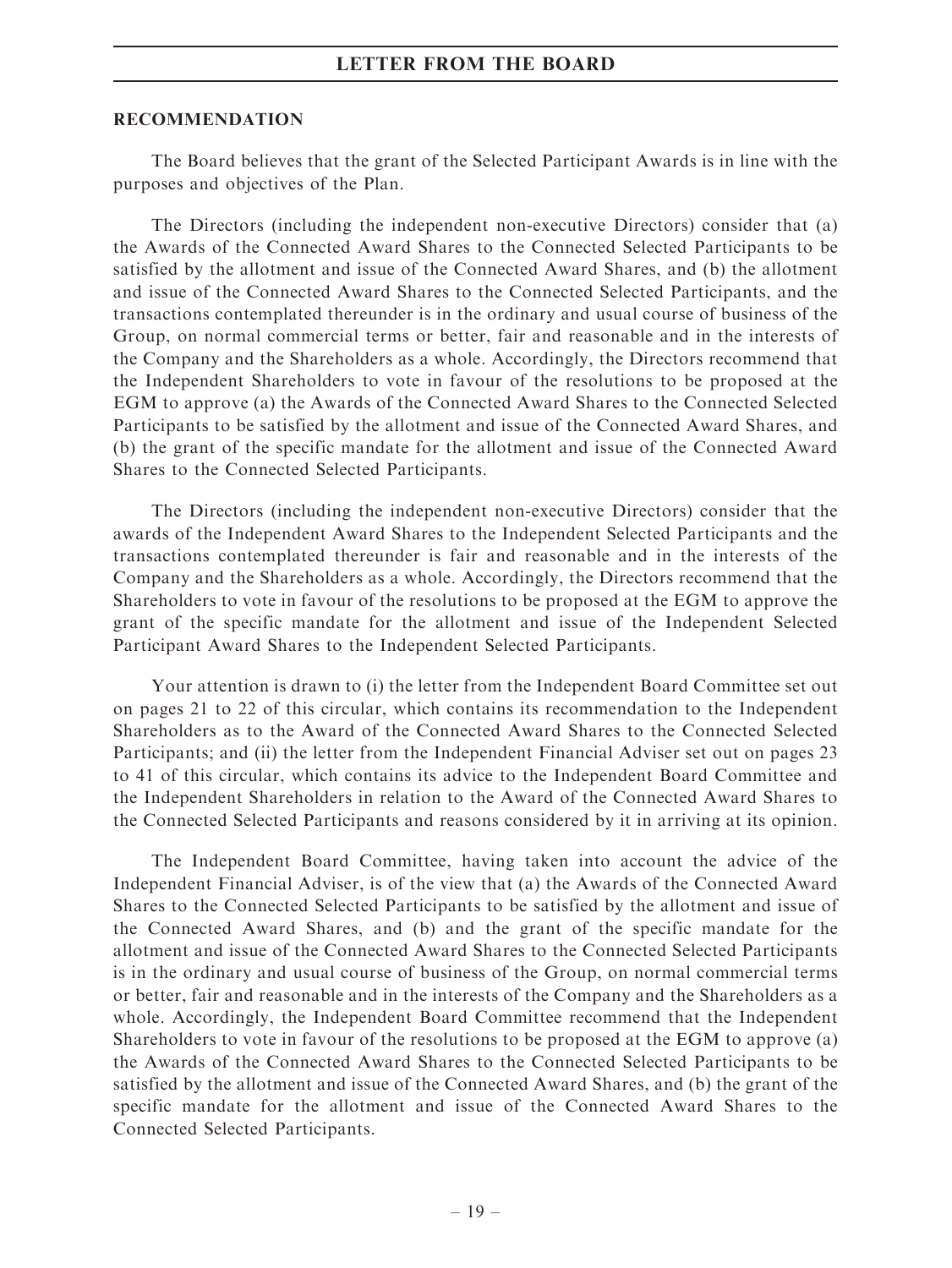#### CLOSURE OF REGISTER OF MEMBERS

The register of members of the Company will be closed from Tuesday, 5 October 2021 to Friday, 8 October 2021 (both days inclusive) for the purpose of determining the right to attend and vote at the EGM. In order to be qualified for attending and voting at the EGM, unregistered holders of Shares should ensure that all share transfer documents accompanied by the corresponding share certificates are lodged with the Company's branch share registrar and transfer office in Hong Kong, Tricor Investor Services Limited at Level 54, Hopewell Centre, 183 Queen's Road East, Hong Kong, for registration not later than 4: 30 p.m. (Hong Kong time) on Monday, 4 October 2021.

# ADDITIONAL INFORMATION

Your attention is also drawn to the additional information set out in the appendices to this circular.

> Yours faithfully, By order of the Board YTO Express (International) Holdings Limited 圓通速遞(國際)控股有限公司 Yu Huiiiao Chairman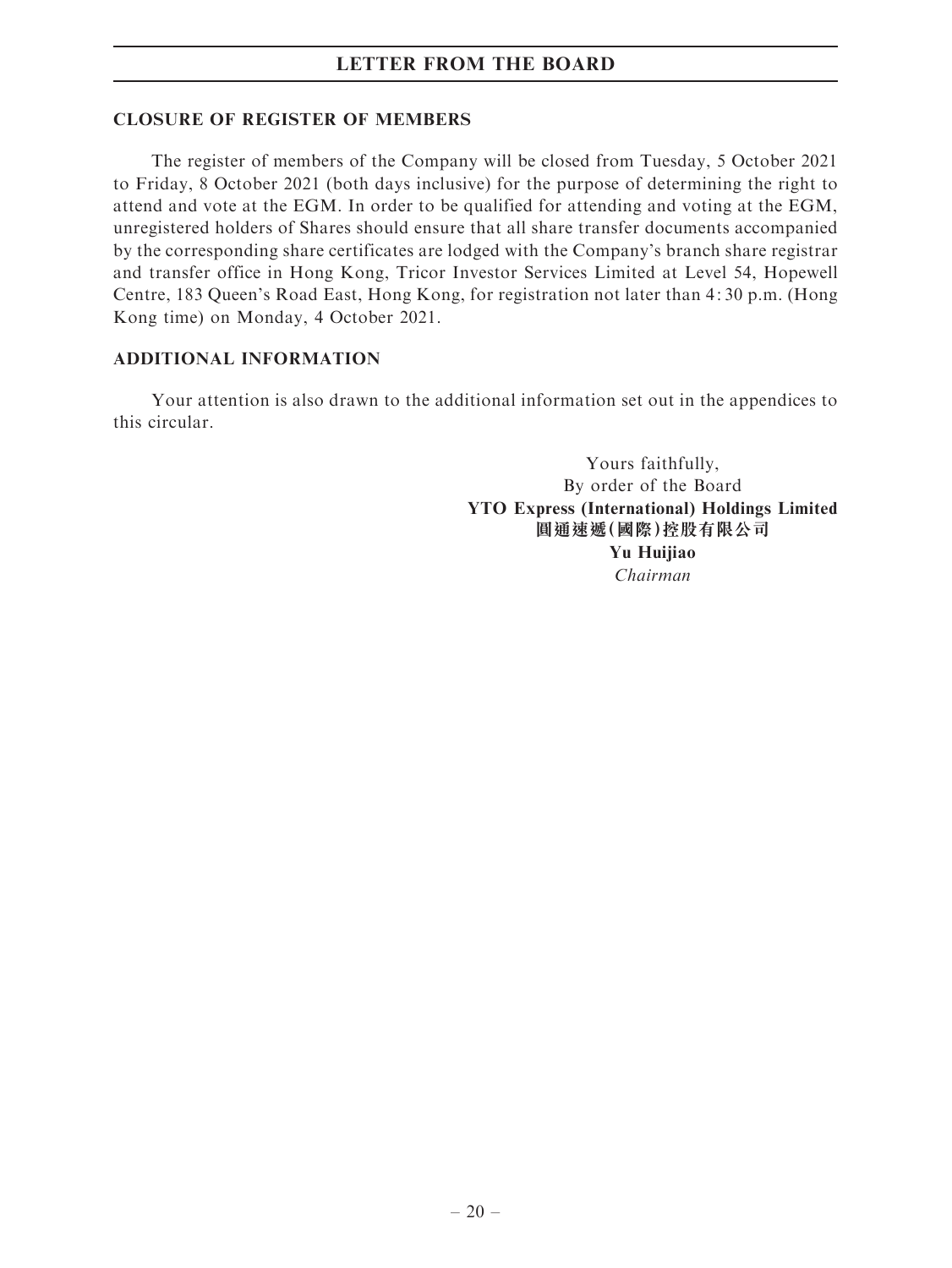# LETTER FROM THE INDEPENDENT BOARD COMMITTEE



# **YTO EXPRESS (INTERNATIONAL) HOLDINGS LIMITED**

**圓通速遞(國際)控股有限公司**

*(incorporated in the Cayman Islands with limited liability)*

**(Stock code: 6123)**

13 September 2021

To the Shareholders,

Dear Sir/Madam,

# PROPOSED ISSUE OF NEW SHARES UNDER THE SHARE AWARD PLAN PURSUANT TO SPECIFIC MANDATE AND CONNECTED TRANSACTION IN RELATION TO THE PROPOSED ISSUE OF NEW SHARES UNDER THE SHARE AWARD PLAN TO CONNECTED PERSONS PURSUANT TO SPECIFIC MANDATE

We refer to the circular dated 13 September 2021 (the "Circular") issued by the Company to its Shareholders of which this letter forms part. Unless the context requires otherwise, the capitalized terms used herein shall have the same meanings as defined in the Circular.

We understand that as the Connected Selected Participants are connected persons of the Company, the (a) Awards of the Connected Award Shares to the Connected Selected Participants to be satisfied by the allotment and issue of the Connected Award Shares, and (b) the grant of the specific mandate for the allotment and issue of the Connected Award Shares to the Connected Selected Participants constitute connected transactions on the part of the Company under Chapter 14A of the Listing Rules and shall be subject to the approval by the Independent Shareholders.

We have been appointed as members of the Independent Board Committee to advise the Independent Shareholders as to whether (a) the Awards of the Connected Award Shares to the Connected Selected Participants to be satisfied by the allotment and issue of the Connected Award Shares, and (b) the grant of the specific mandate for the allotment and issue of the Connected Award Shares to the Connected Selected Participants is in the ordinary and usual course of business of the Group, on normal commercial terms or better, fair and reasonable and in the interests of the Company and the Shareholders as a whole. Red Sun Capital Limited has been appointed as the independent financial adviser to advise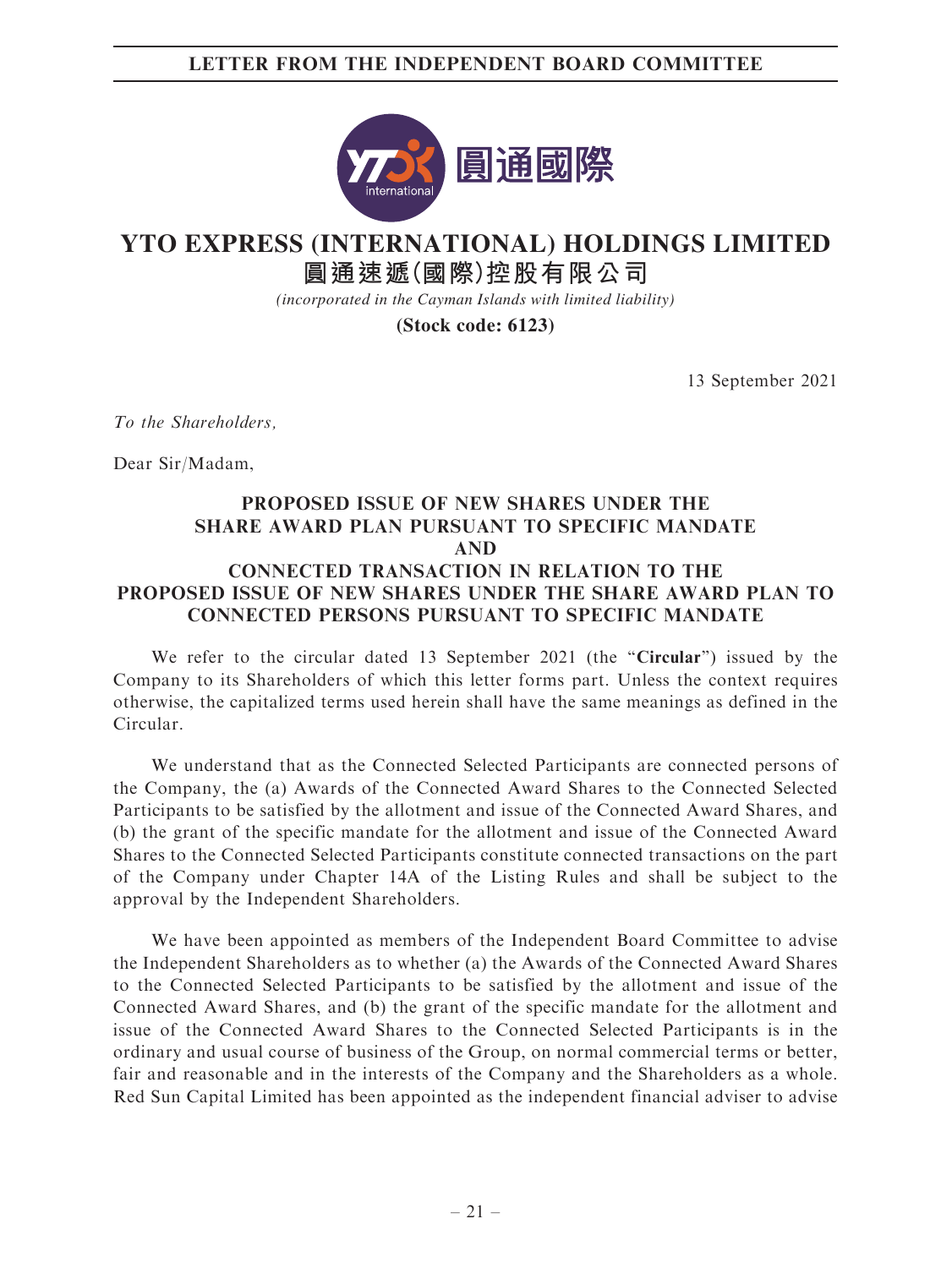# LETTER FROM THE INDEPENDENT BOARD COMMITTEE

us and the Independent Shareholders in this respect. Further information of its advice is set out on pages 23 to 41 of the Circular. Your attention is also drawn to the letter from the Board set forth on pages 6 to 20 of the Circular.

Having considered the advice and recommendation of Red Sun Capital Limited, we are of the opinion that (a) the Awards of the Connected Award Shares to the Connected Selected Participants to be satisfied by the allotment and issue of the Connected Award Shares, and (b) the grant of the specific mandate for the allotment and issue of the Connected Award Shares to the Connected Selected Participants is in the ordinary and usual course of business of the Group, on normal commercial terms or better, fair and reasonable and in the interests of the Company and the Shareholders as a whole.

Accordingly, we recommend the Independent Shareholders to vote in favour of the ordinary resolutions to be proposed at the EGM to approve (a) the Awards of the Connected Award Shares to the Connected Selected Participants to be satisfied by the allotment and issue of the Connected Award Shares, and (b) the grant of the specific mandate for the allotment and issue of the Connected Award Shares to the Connected Selected Participants.

> Yours faithfully, For and on behalf of the Independent Board Committee

Mr. Li Donghui Mr. Xu Junmin Mr. Chung Kwok Mo John Independent non-executive Directors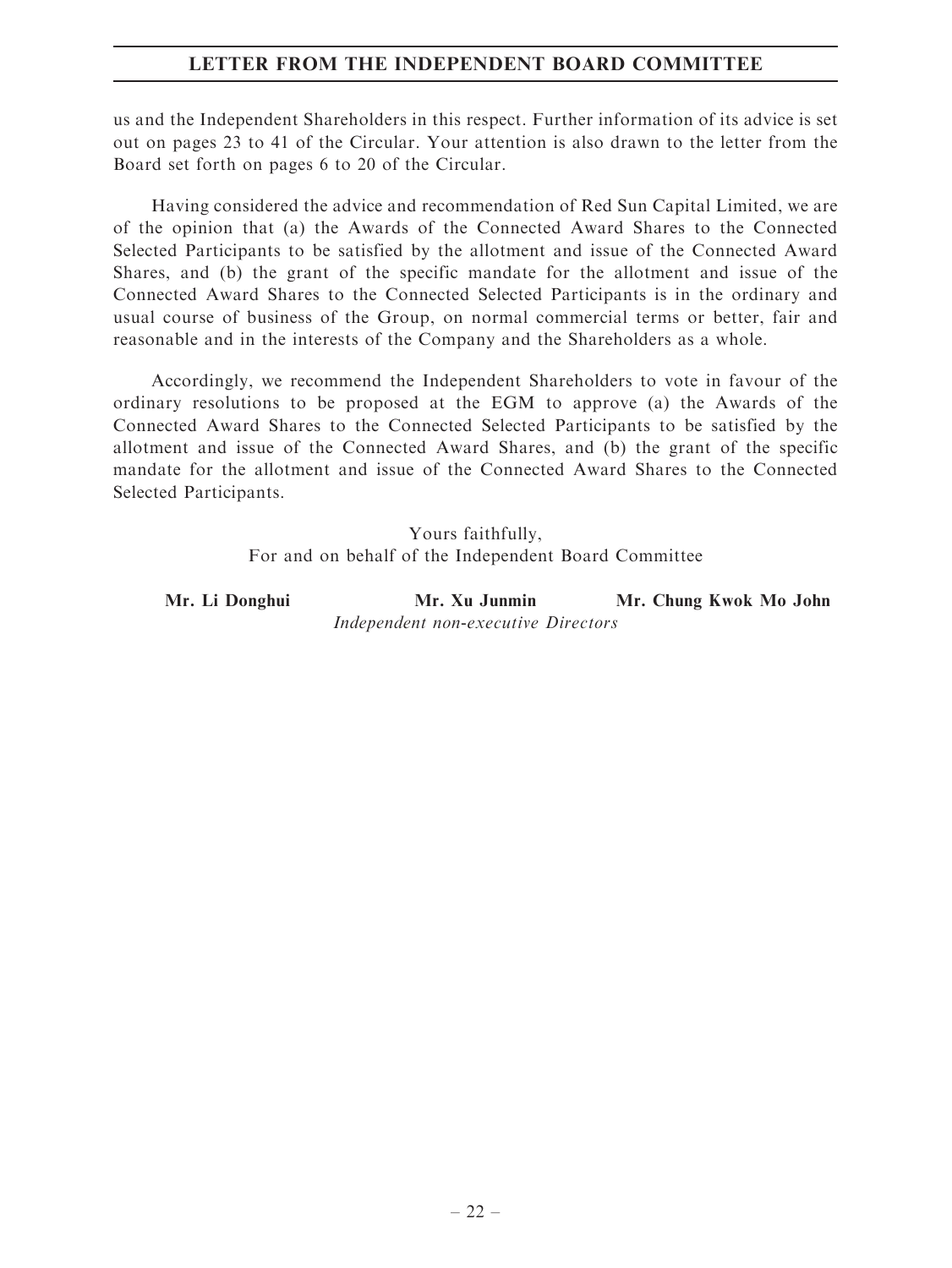The following is the text of the letter of advice from Red Sun Capital Limited to the Independent Board Committee and the Independent Shareholders in relation to the grant of the Connected Award Shares to the Connected Selected Participants pursuant to the specific mandate prepared for the purpose of incorporation in this circular.



Unit 3303, 33/F, West Tower, Shun Tak Centre, 168–200 Connaught Road Central, Hong Kong

Tel: (852) 2857 9208 Fax: (852) 2857 9100

13 September 2021

To the Independent Board Committee and the Independent Shareholders of YTO Express (International) Holdings Ltd.

Dear Sirs,

# PROPOSED ISSUE OF NEW SHARES UNDER THE SHARE AWARD PLAN PURSUANT TO SPECIFIC MANDATE AND CONNECTED TRANSACTION IN RELATION TO THE

# PROPOSED ISSUE OF NEW SHARES UNDER THE SHARE AWARD PLAN TO CONNECTED PERSONS PURSUANT TO SPECIFIC MANDATE

#### INTRODUCTION

We refer to our appointment as the Independent Financial Adviser to the Independent Board Committee and the Independent Shareholders in respect of the Connected Award Shares and the transactions contemplated thereunder, details of which are set out in the circular to the Shareholders dated 13 September 2021 (the ''Circular''), of which this letter forms part. This letter contains our advice to the Independent Board Committee and the Independent Shareholders in respect of the grant of Connected Award Shares and the transactions contemplated thereunder. Unless otherwise stated, terms defined in the Circular have the same meanings in this letter.

As set out in the letter from the Board in the Circular (the "Letter from the Board"), and with reference to the announcements of the Company dated 10 June 2021 and 6 July 2021, the Board approved the adoption of the Plan on 17 August 2018 with a view to provide incentives to the Selected Participants, including Connected Selected Participants and Independent Selected Participants, and to attract and retain talents for the continual operation and development of the Group.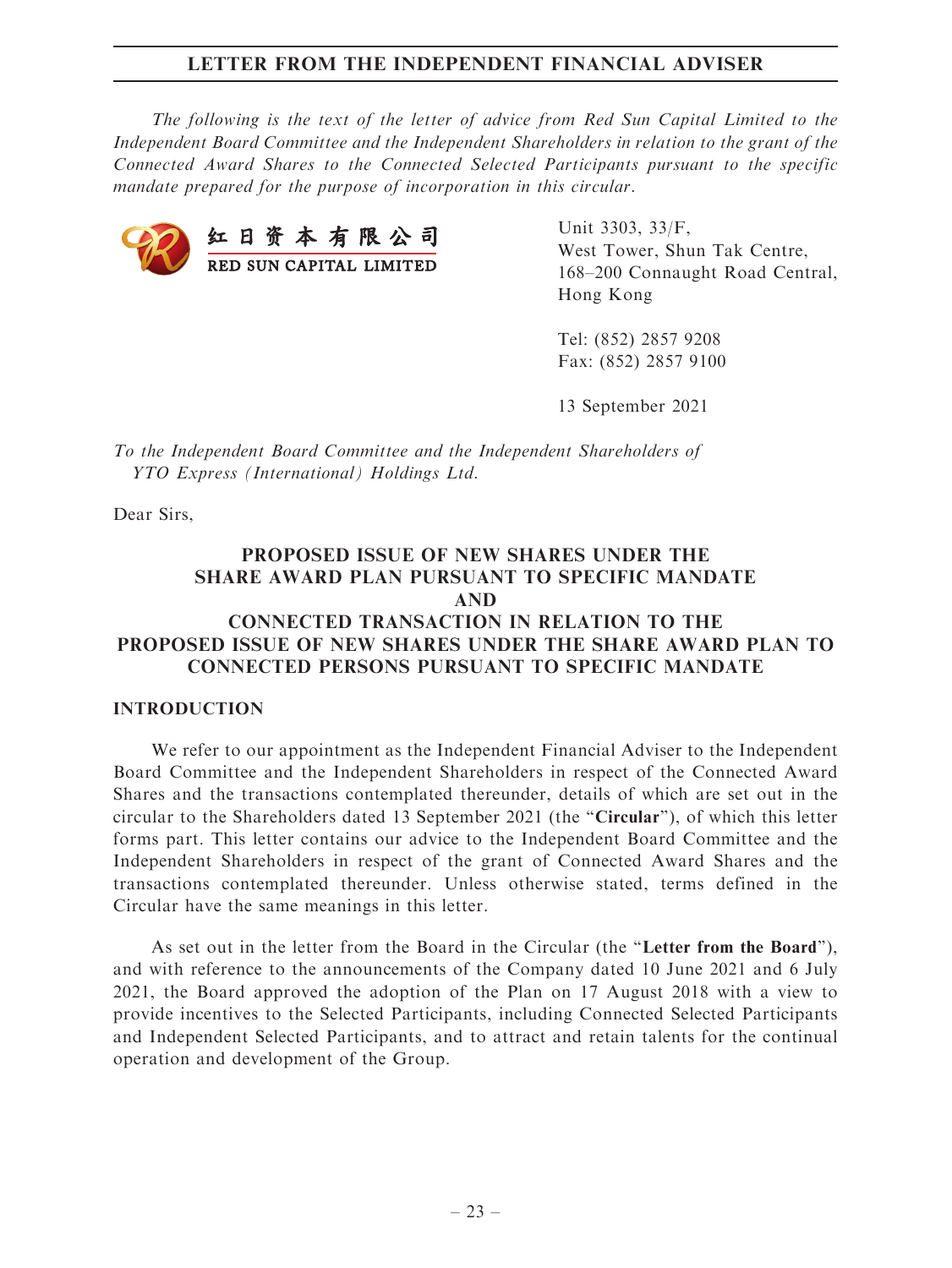On 10 June 2021, the Board resolved to grant the Awards to 20 Selected Participants under the Plan comprising of an aggregate of 18,969,300 Award Shares, subject to acceptance of the Selected Participants, of which, (i) 12,769,300 Connected Award Shares were awarded to five Connected Selected Participants by way of issue and allotment of new Shares; and (ii) 6,200,000 Independent Award Shares were awarded to 15 Independent Selected Participants by way of issue and allotment of new Shares.

However, as set out in the Letter from the Board, two Independent Selected Participants did not accept the Award Shares. As such, an aggregate of 17,969,300 Award Shares were granted and accepted by the Selected Participants, of which, (i) 12,769,300 Connected Award Shares, representing approximately 3.04% of the total number of Shares in issue as at the Latest Practicable Date, were awarded to five Connected Selected Participants by way of issue and allotment of new Shares; and (ii) 5,200,000 Independent Award Shares, representing approximately 1.24% of the total number of Shares in issue as at the Latest Practicable Date, were awarded to 13 Independent Selected Participants.

The Awards will be satisfied by the issue and allotment of new Shares to the Trustee under the Plan which shall be held on trust by the Trustee before the vesting of the Awards. As such, the allotment and issue of such Connected Award Shares to the five Connected Selected Participants, who are connected persons of the Company shall constitute connected transactions of the Company under Chapter 14A of the Listing Rules. The (a) Awards of the Connected Award Shares to the Connected Selected Participants to be satisfied by the allotment and issue of the Connected Award Shares; and (b) specific mandate for the allotment and issue of the Connected Award Shares shall be subject to, among others, the approval by the Independent Shareholders at the EGM.

Pursuant to Rule 14A.36 of the Listing Rules, any Shareholder with a material interest in the relevant connected transaction is required to abstain from voting on the relevant resolutions at the EGM. As set out in the Letter from the Board, Mr. Huang Yifeng and Ms. Wong Pui Wah hold 700,000 Shares and 560,000 Shares respectively, representing approximately 0.17% and 0.13% of the total number of Shares in issue as at the Latest Practicable Date, and are required to abstain from voting on the relevant resolutions relating to the proposed specific mandate for the allotment and issue of the Connected Award Shares at the EGM.

As at the Latest Practicable Date, five of the Independent Selected Participants and an associate of one of the Independent Selected Participants hold 290,000 Shares in aggregate, representing approximately 0.07% of the total number of Shares in issue, and are required to abstain from voting on the relevant resolutions relating to the proposed specific mandate for the allotment and issue of the Independent Award Shares at the EGM.

Save for the above, to the best of the Directors' knowledge, information and belief, having made all reasonable enquiries, no other Shareholders has a material interest in the Selected Participant Award Shares and other Shareholder is required to abstain from voting at the EGM for the relevant resolutions.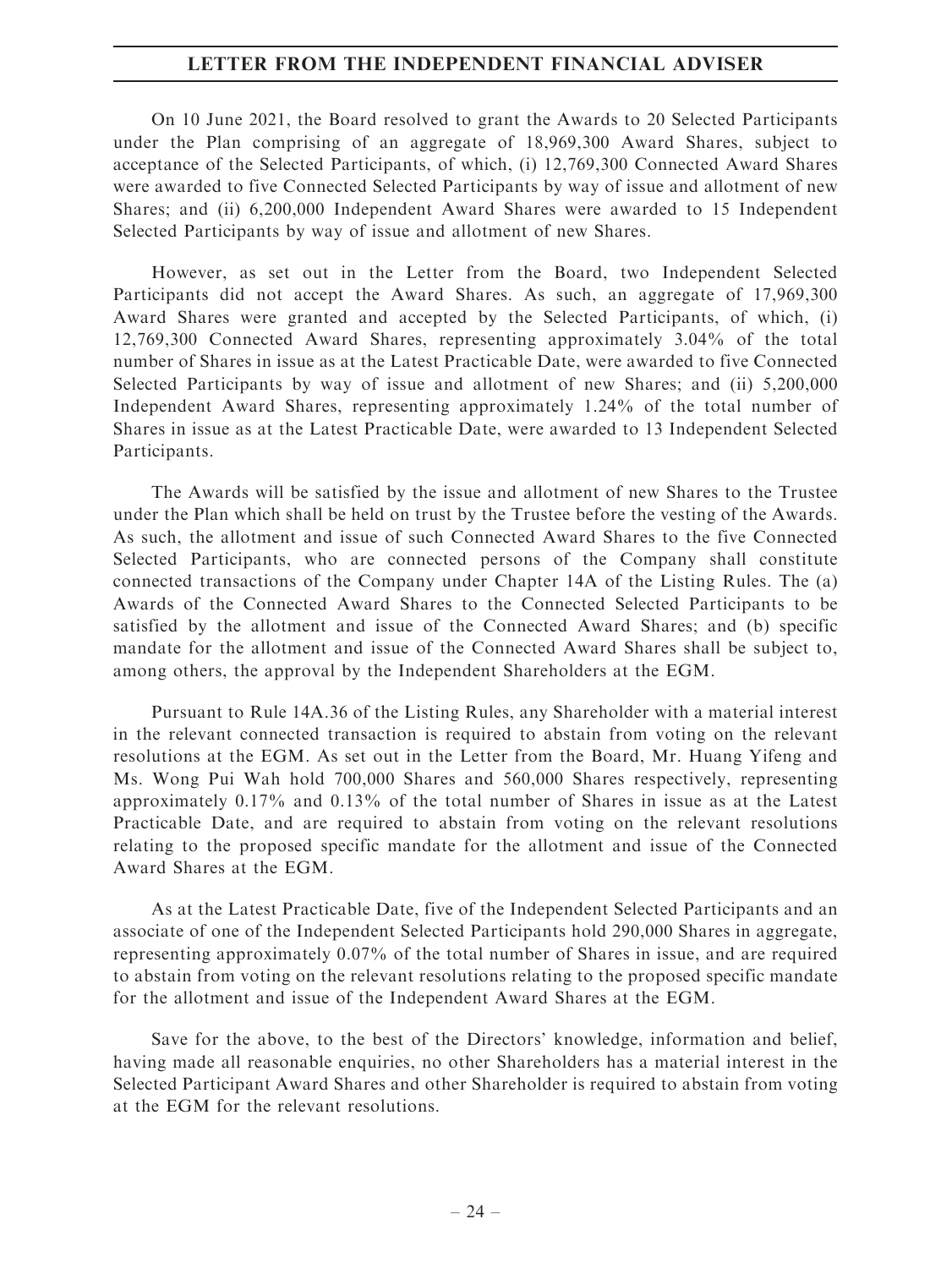The Independent Board Committee comprising all the independent non-executive Directors, namely, Mr. Li Donghui, Mr. Xu Junmin and Mr. Chung Kwok Mo John, has been formed to advise the Independent Shareholders in relation to (a) the Awards of the Connected Award Shares to the Connected Selected Participants to be satisfied by the allotment and issue of the Connected Award Shares; and (b) the grant of the specific mandate for the allotment and issue of the Connected Award Shares to the Connected Selected Participants is in the ordinary and usual course of business of the Group, on normal commercial terms or better, fair and reasonable and in the interests of the Company and the Shareholders as a whole.

The role of Red Sun Capital Limited, as the independent financial adviser to the Independent Board Committee and the Independent Shareholders, is to give an independent opinion to the Independent Board Committee and the Independent Shareholders as to whether (a) the Awards of the Connected Award Shares to the Connected Selected Participants to be satisfied by the allotment and issue of the Connected Award Shares; and (b) the grant of the specific mandate for the allotment and issue of the Connected Award Shares to the Connected Selected Participants is in the ordinary and usual course of business of the Group, on normal commercial terms or better, fair and reasonable and in the interests of the Company and the Independent Shareholders as a whole.

#### OUR INDEPENDENCE

As at the Latest Practicable Date, we did not have any relationship with or interest in the Company or any other parties that could reasonably be regarded as relevant in assessing our independence. In the previous two years, save for this appointment and our appointment as the independent financial adviser for the certain continuing connected transactions between the Group and group members of YTO Express Group Co., Ltd., details of which are set out in the circular of the Company dated 29 October 2019, Red Sun Capital Limited has not acted as an independent financial adviser to the Independent Board Committee and the Independent Shareholders of the Company for any transaction. Apart from normal professional fees paid or payable to us in connection with this appointment and the engagement as stated above as the independent financial adviser, no arrangements exist whereby we had received or will receive any fees or benefits from the Company or any other parties that could reasonably be regarded as relevant in assessing our independence. Accordingly, we consider that we are independent pursuant to Rule 13.84 of the Listing Rules.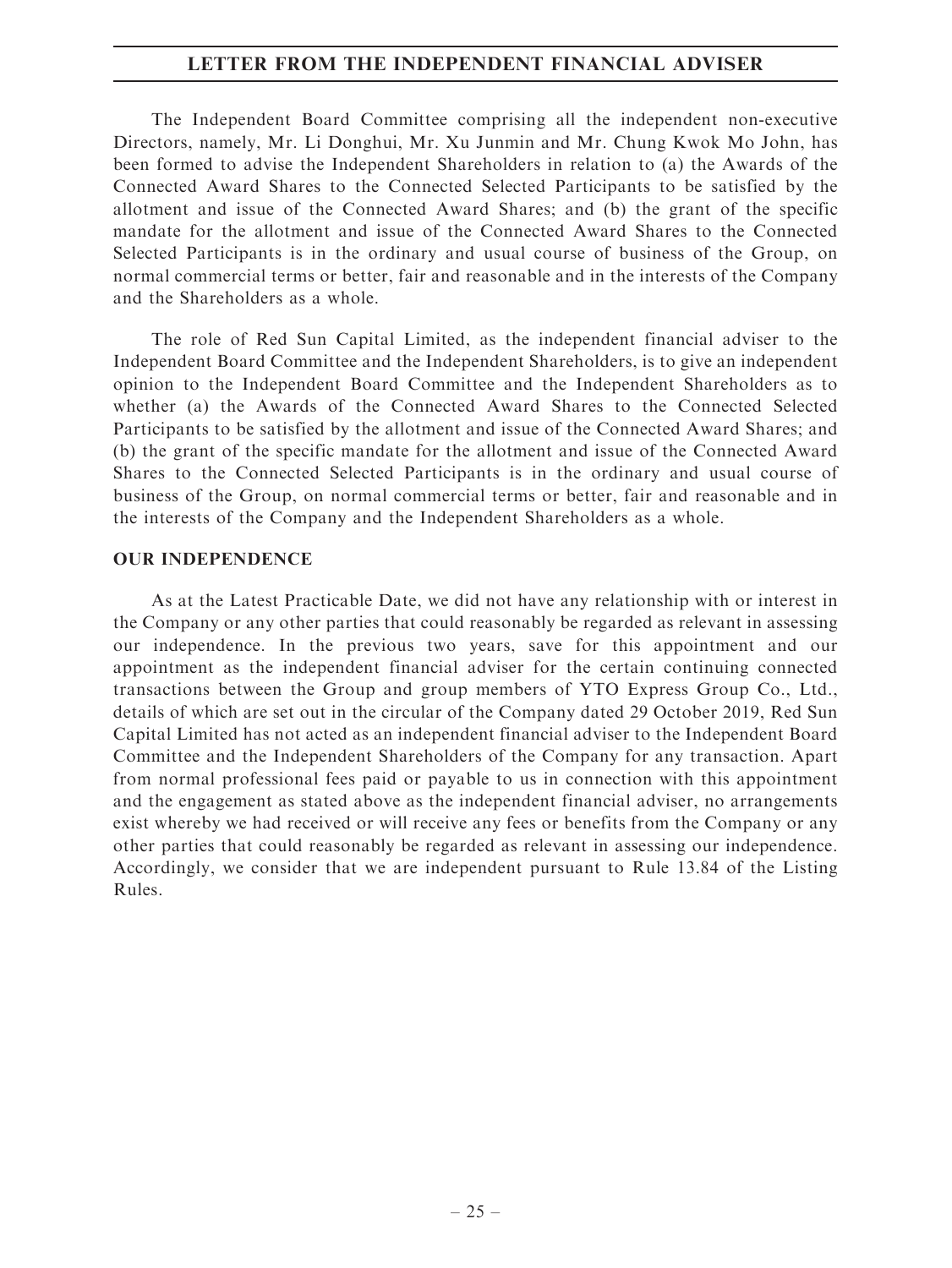#### BASIS OF OUR ADVICE

In formulating our advice to the Independent Board Committee and the Independent Shareholders, we have relied solely on the statements, information, opinions and representations contained in the Circular and the information and representations provided to us by the Company, the Directors and/or its senior management staff (the "Management"). We have assumed that all such statements, information, opinions and representations contained or referred to in the Circular or otherwise provided or made or given by the Company, the Directors and/or the Management (for which it is/they are solely and wholly responsible), were true and accurate and valid at the time they were made and given and continue to be true and valid as at the date of the Circular.

The Directors jointly and severally accept full responsibility for the accuracy of the statements, information and representations contained in the Circular and confirm, having made all reasonable enquiries, that to the best of their knowledge, opinions expressed in the Circular have been reasonably arrived at after due and careful consideration and there are no other material facts not contained in the Circular the omission of which would make any statement in the Circular misleading. We consider that we have been provided with sufficient information in order to form a reasonable basis for our opinion. We have no reason to suspect that any relevant information has been withheld, nor are we aware of any facts or circumstances which would render the information provided and representations made to us untrue, inaccurate or misleading. We consider that we have performed all necessary steps to enable us to reach an informed view and to justify our reliance on the information provided so as to provide a reasonable basis for our opinion.

We have not, however, for the purpose of this exercise, conducted any independent verification, investigation or audit into the information provided by the Directors and the Management, business or affairs or future prospects of the Company, their respective shareholder(s) and subsidiaries or affiliates, the Connected Selected Participants and the Independent Selected Participants, and their respective history, experience and track records, or, where relevant, the prospects of the markets in which they respectively operate.

This letter is issued for the Independent Board Committee and the Independent Shareholders solely in connection with their consideration of the grant of the Connected Award Shares to the Connected Selected Participants and, except for its inclusion in the Circular, is not to be quoted or referred to, in whole or in part, nor shall this letter be used for any other purposes, without our prior written consent.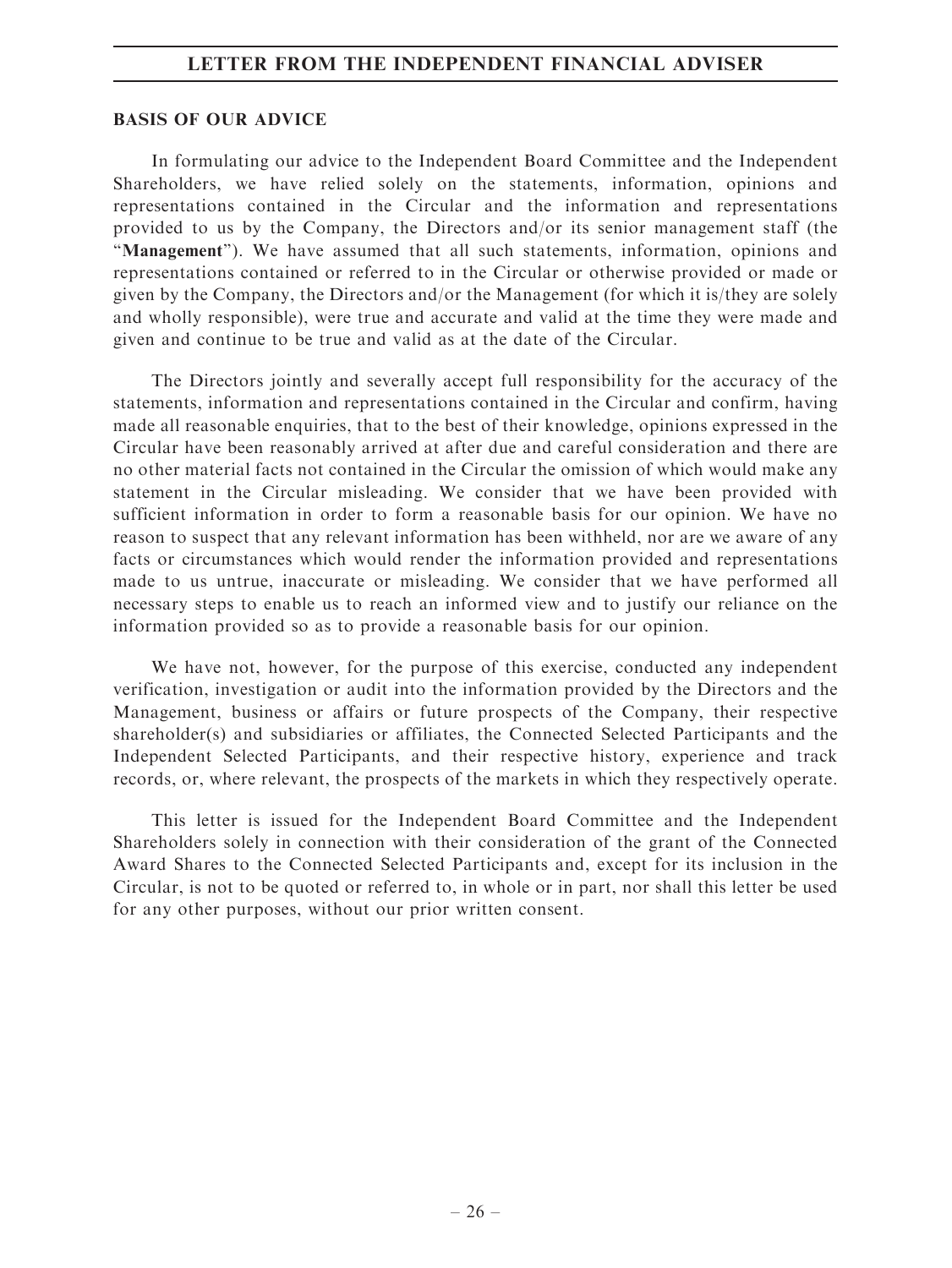#### PRINCIPAL FACTORS AND REASONS CONSIDERED

In formulating our opinion on the grant of the Connected Award Shares to the Connected Selected Participants and the terms contemplated thereunder, we have taken into consideration the following principal factors and reasons:

# 1. Background of and reasons for the grant of the Connected Award Shares to the Connected Selected Participants

The Plan, forms part of the incentive schemes of the Group, which is set up with a view to recognise and reward the contribution and provide an additional mean for the Company to incentivise and retain the Selected Participant, comprising of certain employees and key senior management of the Company, certain of which are the Connected Selected Participants.

The 20 Selected Participants included five Connected Selected Participants, being Directors and/or directors of certain subsidiaries of the Company, and the remaining 15 were Independent Selected Participants, who are either employees of the Group (none of which are directors or chief executive of any members of the Group) or Selected Participants. The Board considers that the grant of the Awards to the Selected Participants, which were determined with reference to, among others, the contribution and/or future contribution to the development and growth of the Group, provides incentives to each of them and will allow the Group to attract and retain talents for the continual operation and development of the Group.

However, as set out in the Letter from the Board, two Independent Selected Participants did not accept the Award Shares. As such, an aggregate of 17,969,300 Award Shares were granted and accepted by the Selected Participants, of which, (i) 12,769,300 Connected Award Shares, representing approximately 3.04% of the total number of Shares in issue as at the Latest Practicable Date, were awarded to five Connected Selected Participants by way of issue and allotment of new Shares; and (ii) 5,200,000 Independent Award Shares, representing approximately 1.24% of the total number of Shares in issue as at the Latest Practicable Date, were awarded to 13 Independent Selected Participants.

As set out in the Letter from the Board and as advised by the Management, the Connected Selected Participants are members of the Group's senior management who are expected to continue their significant contribution towards the Group's ongoing operations and financial performance, as well as support the Group's continuous development and growth. The grant of the Award Shares would enable the Group to retain, motivate and incentivise key members of the management for the continual operation and development of the Group as well as to align their interests with that of the Group in the long-term. Furthermore, there will not be any material cash outflow by the Company for the grant of the Award Shares as such Award Shares will be satisfied by way of issue and allotment of new Shares. Having considered the above, we concur with the Management's view that the grant of the Connected Award Shares to the Connected Selected Participants under the specific mandate to be in the interests of the Company and Independent Shareholders as a whole.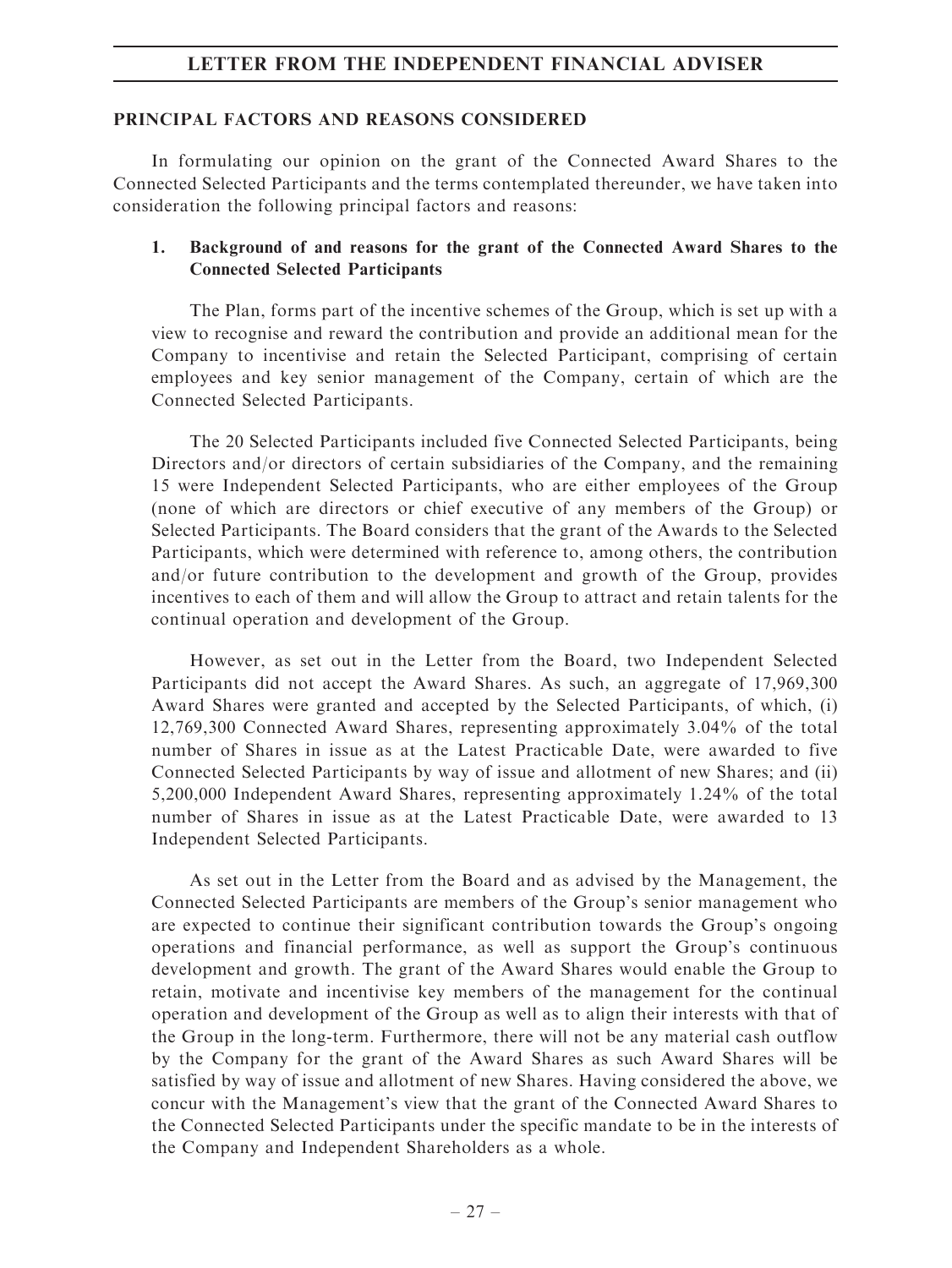#### 2. Principal terms of the Selected Participant Award Shares

Based on the Letter from the Board, we have set out a summary of the principal terms of the grant of the Selected Participant Award Shares under the Plan.

#### (i) Grant of Awards

On 10 June 2021, the Board resolved to grant Awards to 20 Selected Participants under the Plan comprising of an aggregate of 18,969,300 Award Shares, subject to acceptance of the Selected Participants, of which, (i) 12,769,300 Connected Award Shares were awarded to five Connected Selected Participants by way of issue and allotment of new Shares; and (ii) 6,200,000 Independent Award Shares were awarded to 15 Independent Selected Participants by way of issue and allotment of new Shares. However, as set out in the Letter from the Board, two Independent Selected Participants did not accept the Award Shares. As such, an aggregate of 17,969,300 Award Shares were granted and accepted by the Selected Participants, of which, (i) 12,769,300 Connected Award Shares, representing approximately 3.04% of the total number of Shares in issue as at the Latest Practicable Date, were awarded to five Connected Selected Participants; and (ii) 5,200,000 Independent Award Shares, representing approximately 1.24% of the total number of Shares in issue as at the Latest Practicable Date, were awarded to 13 Independent Selected Participants.

The Connected Award Shares were awarded to, and accepted by, the following connected persons of the Company:

| <b>Name of Connected</b><br><b>Selected Participants</b> | <b>Relationship with the Group</b>                                                               | Number of<br>Connected<br><b>Award Shares</b> |
|----------------------------------------------------------|--------------------------------------------------------------------------------------------------|-----------------------------------------------|
| Li Xianjun                                               | Non-executive Director                                                                           | 3,334,100                                     |
| Sun Jian                                                 | Executive Director and the chief<br>executive officer of the Company                             | 4,017,600                                     |
| Huang Yifeng                                             | <b>Executive Director</b>                                                                        | 3,017,600                                     |
| Chen Dong                                                | Non-executive Director                                                                           | 1,600,000                                     |
| Wong Pui Wah                                             | Chief financial officer of the<br>Company and director of certain<br>subsidiaries of the Company | 800,000                                       |
| Total                                                    |                                                                                                  | 12,769,300                                    |

Pursuant to the Plan, the Award Shares will be held on trust by the Trustee before vesting of the Awards.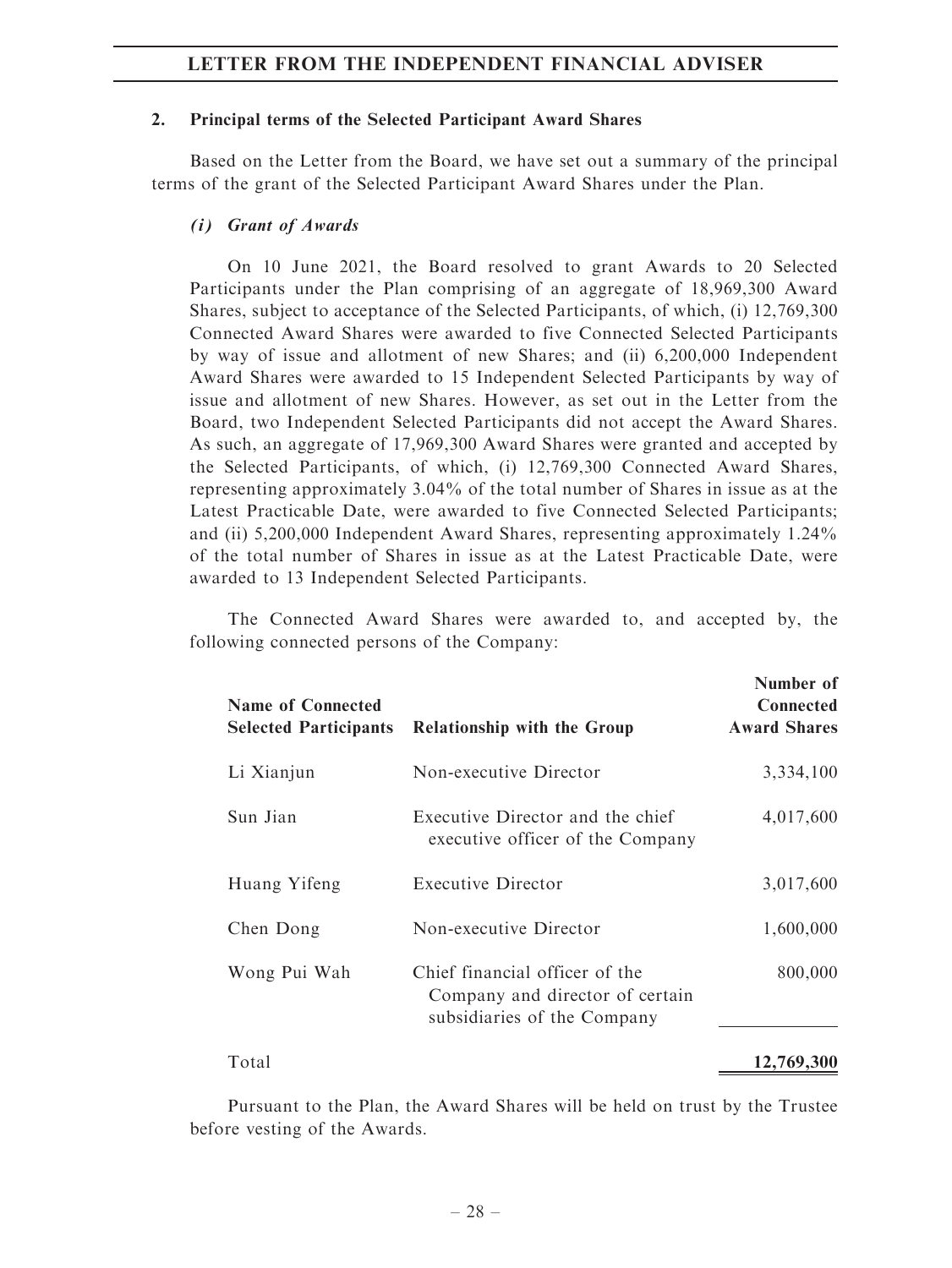# (ii) Maximum number of Award Shares to be granted to the Connected Selected Participants and its market value

Assuming (i) the maximum number of new Shares to be granted to the Selected Participants of 17,969,300 Shares, which represents approximately 4.276% of the total issued Shares at the Latest Practicable Date, were to be issued; and (ii) no other new Shares would be issued up to the date of issue and allotment of the Connected Award Shares and the transactions contemplated thereunder, the maximum number of 17,969,300 new Shares to be issued to the Selected Participants would represent approximately 4.101% of the total number of Shares in issue as enlarged by the allotment and issue of Selected Participant Award Shares. Out of the 17,969,300 Award Shares, 12,769,300 shall be Connected Award Shares to be issued and allotted to the Trustee, and shall be held on trust for the Connected Selected Participants before the vesting of the Awards.

Based on the closing price of the Shares as at the Latest Practicable Date, as quoted on the Stock Exchange of HK\$3.37 per Share, the market value of 12,769,300 Connected Award Shares and 5,200,000 Independent Award Shares are approximately HK\$43,032,541 and HK\$17,524,000, respectively.

#### (iii) Consideration and funds to be raised

The Selected Participants are required to pay the Vesting Price of HK\$2.37 per Selected Participant Award Share (including Connected Award Shares and Independent Award Shares) to the Trustee on or before the applicable Vesting Date to which the vesting of the relevant Selected Participant Award Shares relates, failing which, the Selected Participant Awards for the Selected Participant Award Shares shall automatically lapse upon expiry of such Prescribed Payment Deadline. The Vesting Price will be paid to the Trustee as Trust Fund to be held by the Trustee for the Plan. As such, no fund will be raised by the Company as a result of the issue and allotment of the Award Shares.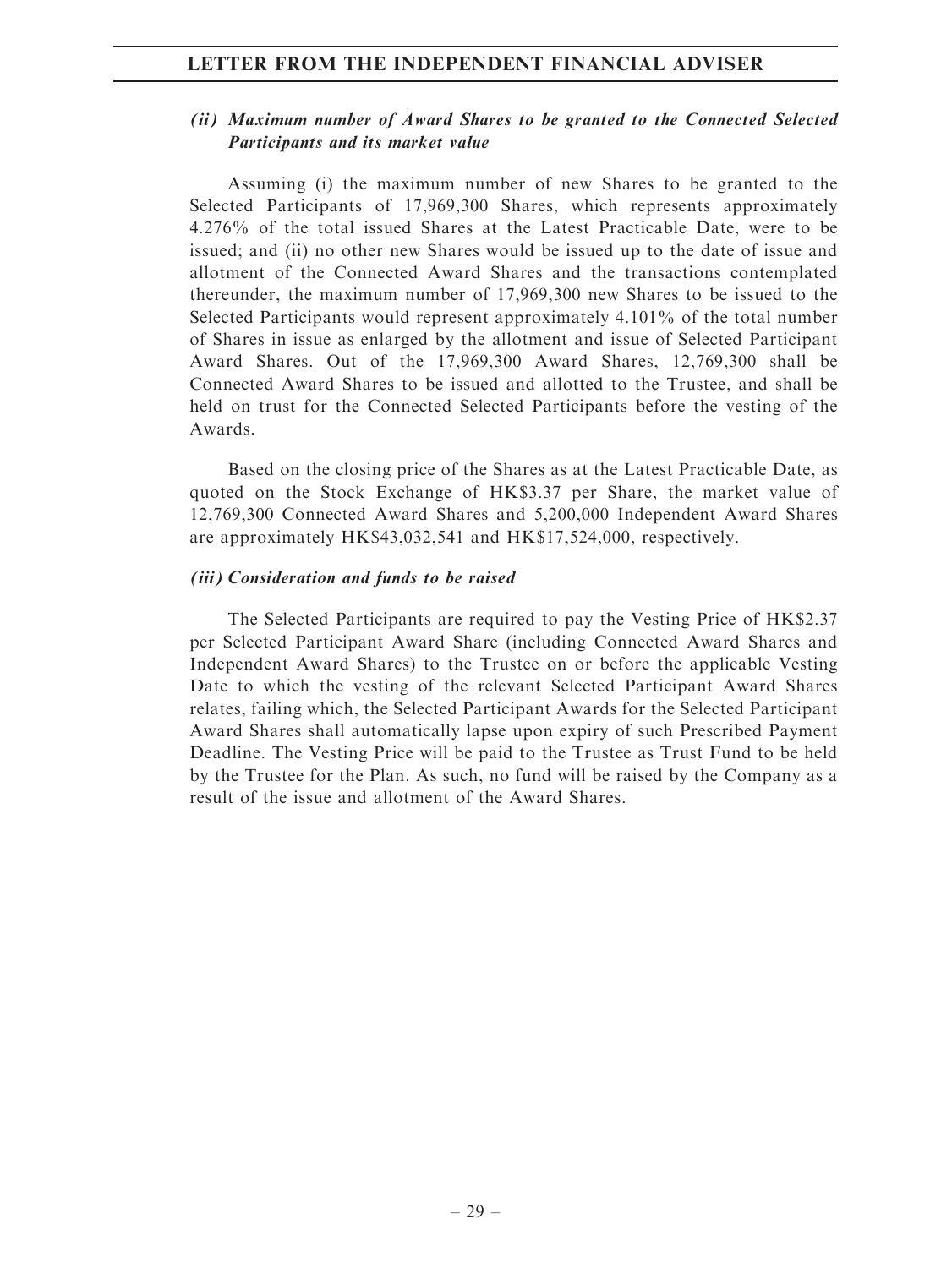#### (iv) Vesting

Vesting shall subject to the acceptance by each of the Selected Participants and the vesting conditions as set out in the Letter from the Board being fully satisfied, the Selected Participant Award Shares shall be vested on the following date:

| <b>Vesting Year</b> | <b>Vesting Date</b>                                                                                                                                                                                          | Percentage of<br><b>Selected</b><br>Participant<br><b>Award Shares</b><br>to be vested |
|---------------------|--------------------------------------------------------------------------------------------------------------------------------------------------------------------------------------------------------------|----------------------------------------------------------------------------------------|
| 2022                | The Business Day immediately after the 30th<br>day of the date of publication of the annual<br>results announcement of the Company for the<br>year ending 31 December 2021 pursuant to<br>the Listing Rules. | 25%                                                                                    |
| 2023                | The Business Day immediately after the 30th<br>day of the date of publication of the annual<br>results announcement of the Company for the<br>year ending 31 December 2022 pursuant to<br>the Listing Rules. | 25%                                                                                    |
| 2024                | The Business Day immediately after the 30th<br>day of the date of publication of the annual<br>results announcement of the Company for the<br>year ending 31 December 2023 pursuant to<br>the Listing Rules. | 25%                                                                                    |
| 2025                | The Business Day immediately after the 30th<br>day of the date of publication of the annual<br>results announcement of the Company for the<br>year ending 31 December 2024 pursuant to<br>the Listing Rules. | 25%                                                                                    |

#### (v) Vesting Conditions

Subject as provided under the Plan, (i) vesting of 50% of the Award Shares on a particular Vesting Date is unconditional; and (ii) vesting of the remaining 50% of the Awarded Shares on a particular Vesting Date is conditional upon the personal level performance targets as set out below being fully satisfied:

Personal level performance target is assessed based on one or more of the indicators as prescribed by the Board. The attributes of the personal level performance target relates to the business performance of the Group and/or the Selected Participants which may include, among others, business performance of the air freight, ocean freight and international express and parcel business,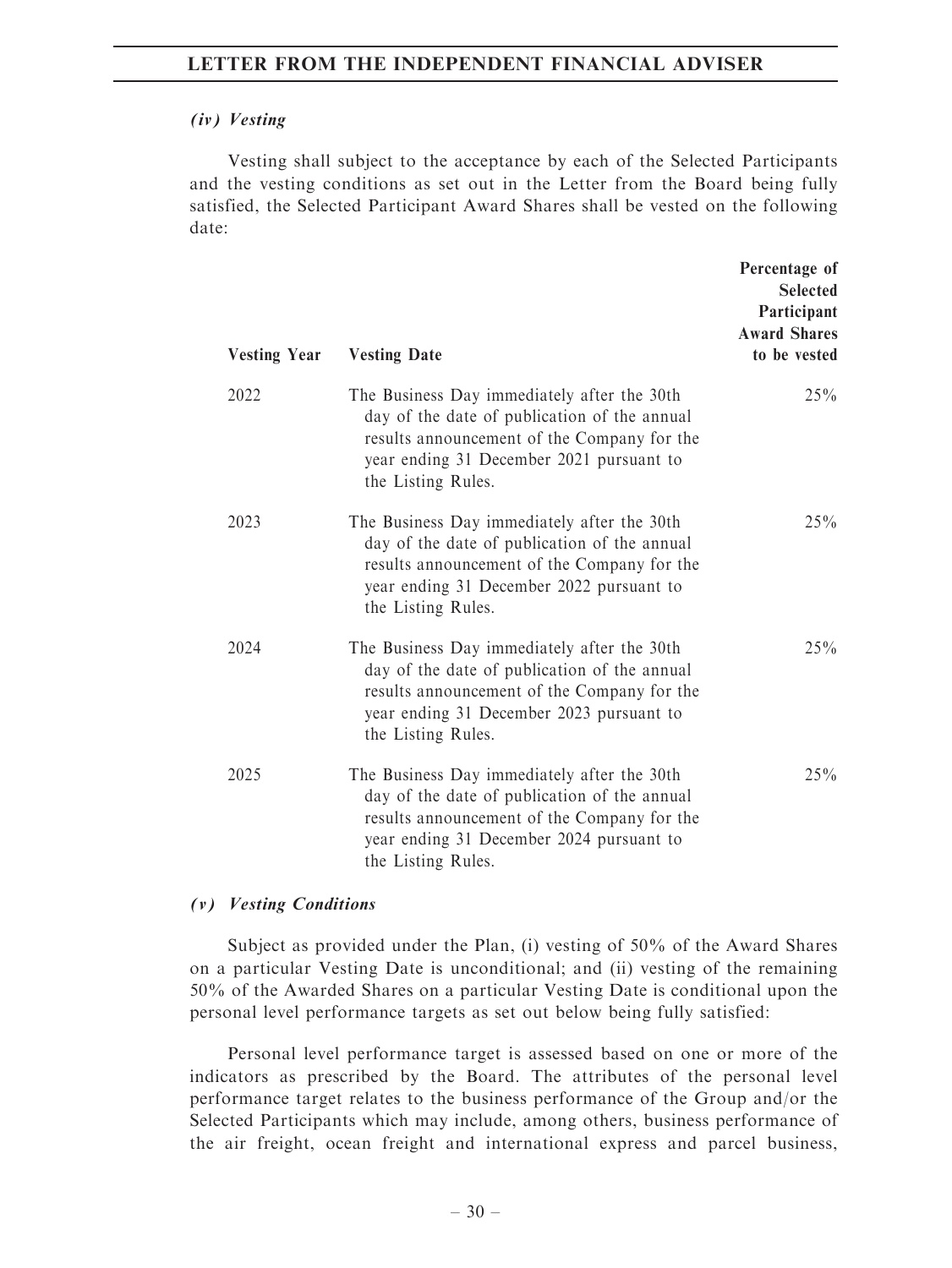profits, tonnage volume of the Group, the number of sizable customers sourced by the Selected Participants and the Selected Participants' contribution to the reduction of operation costs of the Group. As the personal level performance target will provide incentive to the Selected Participants to make contribution to the development and growth of the Group, the Board considers that the attributes set could achieve the purpose of the Plan. The vesting of the remaining 50% of the Awarded Shares on a particular Vesting Date based on the Selected Participant's personal level performance target in respect of the relevant Vesting Year in the appraisal conducted by the chairman of the Company before each of the date of the publication of the annual results announcement of the Company for the financial years ending 2021, 2022, 2023 and 2024 will be as follows:

| <b>Overall Score</b>                            | Percentage of the remaining 50%<br>of the Awarded Shares to be<br>vested on a particular Vesting Date |
|-------------------------------------------------|-------------------------------------------------------------------------------------------------------|
| Less than $60$                                  | Nil                                                                                                   |
| Equal to or greater than 60<br>but less than 90 | (Note)<br>Overall Score achieved/100                                                                  |
| Equal to or greater than 90                     | $100\%$                                                                                               |

Note: For illustration purposes only, the percentage of the remaining 50% of the Award Shares to be vested on a particular Vesting Date if such Selected Participants achieved an overall score of 65 would be 32.5% (i.e.  $(65/100) \times 50\% = 32.5\%$ ). As such 32.5% of the remaining 50% of the Award Shares will be vested in such scenario.

If the overall score of a Selected Participant is below 90, the relevant Selected Participant Award Shares that do not vest for the relevant Vesting Year in accordance with the table above shall automatically forthwith lapse on the date when the Company by way of written notice informs the Selected Participant of his/her overall score in respect of the relevant Vesting Year on the respective dates of the publication of the annual results announcement of the Company for the years ending 31 December 2021, 2022, 2023 and 2024.

For further information on the Awards of the Selected Participant Award Shares, including market price of the Shares, nominal value of the Award Shares and other information, such as the treatment of Selected Participated Award in the event the Selected Participant ceases to be an employee by reason as described in the Plan, please refer to the Letter from the Board.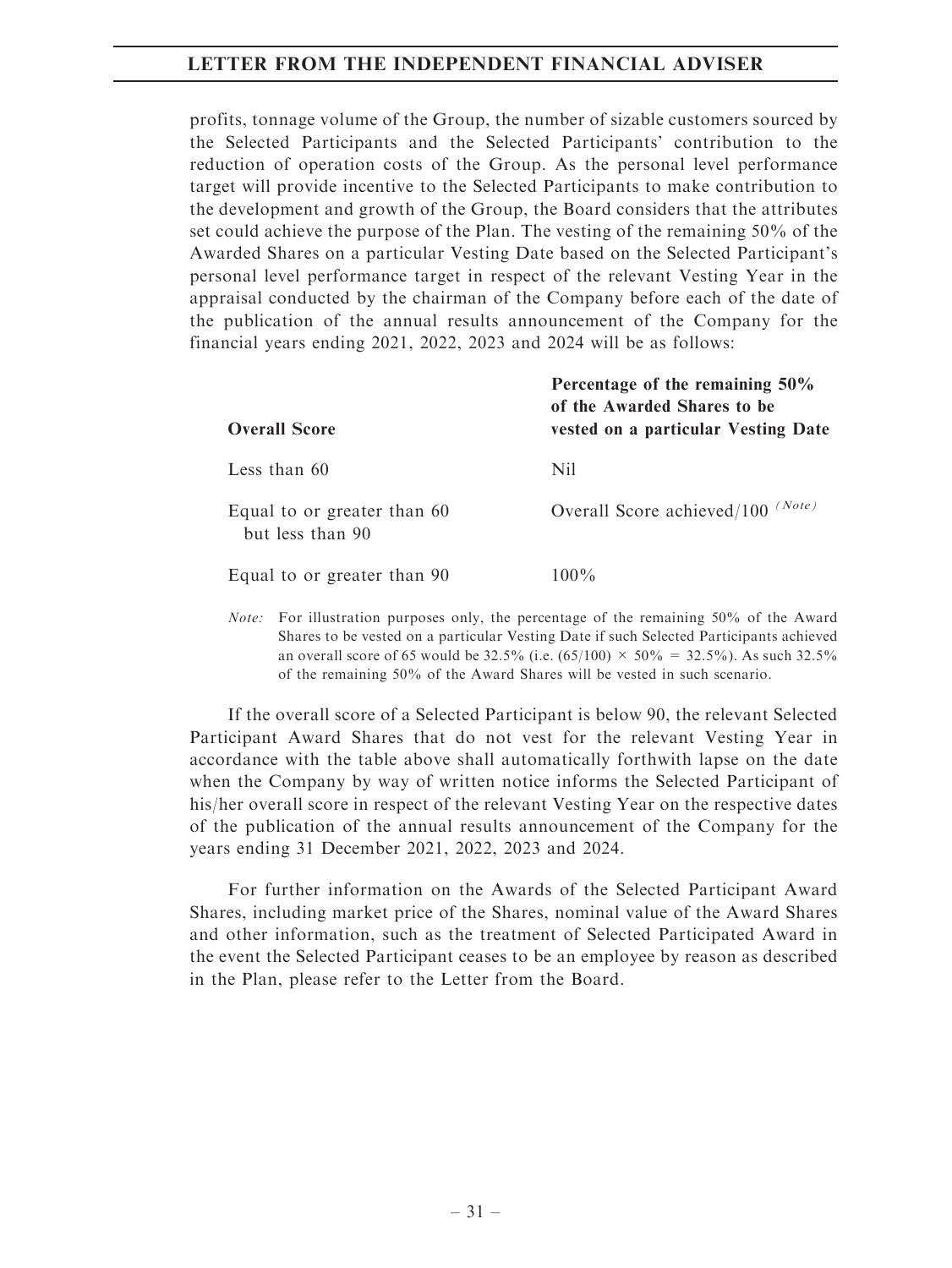#### 3. Our analysis

As set out in the Letter from the Board, (i) vesting of the Award Shares is subject to the acceptance by each of the Selected Participants and the vesting conditions as set out in the Letter from the Board being satisfied; and (ii) two of the 20 Selected Participants did not accept the Award Shares, none of whom is a Connected Selected Participant. On this basis, as at the Latest Practicable Date, there are 18 remaining Selected Participants (the ''Remaining Selected Participants'').

We understand from the Management that the award of the Selected Participant Award Shares to the Remaining Selected Participants was after consideration of their respective roles, contributions and remuneration packages with reference to, among others, the Remaining Selected Participants' performance appraisal in accordance with the Group's internal assessment procedures for the relevant year.

In this connection, we have obtained from the Management a template of the appraisal form for performance assessment of the Selected Participants, including the Connected Selected Participants and the Independent Selected Participants. We noted that the area of performance assessment is person specific included business-related performance targets and operation related performance targets, of which a score is given to each area of assessment.

Based on our discussion with the Management and our work performed, we noted that the purpose of setting out business-related performance targets and operation related performance targets as part of the personal level performance assessment, which are linked to various financial performance of the Group and determined with reference to the job responsibilities of the subject individual, are to provide an objective mean to evaluate the contribution of the Selected Participants (including the Connected Selected Participants). Furthermore, vesting of 50% of the Awarded Shares on a particular Vesting Date is conditional upon certain personal level performance targets as set out above has been satisfied in respect of the relevant Vesting Year before each of the date of the publication of the annual results announcement of the Company for the financial years ending 2021, 2022, 2023 and 2024, such would provide reward for past performance and contribution as well as provide incentive for future contribution for the subject individuals with a view to attract and retain talent for the continual operation and development of the Group, which would also align the interests of the Selected Participants with that of the Group (i.e. the continuous development and growth of the Group over time). Therefore, we are of the view that the personal level performance targets as one of the vesting conditions can achieve the purpose of the Plan.

We also noted from the Letter form the Board that the vesting conditions applied to the Connected Selected Participants and the Independent Selected Participants are similar. We have discussed the vesting conditions and the personal level performance score with the Management and have been advised that the scoring assessment method is applied to both the Connected Selected Participants and Independent Selected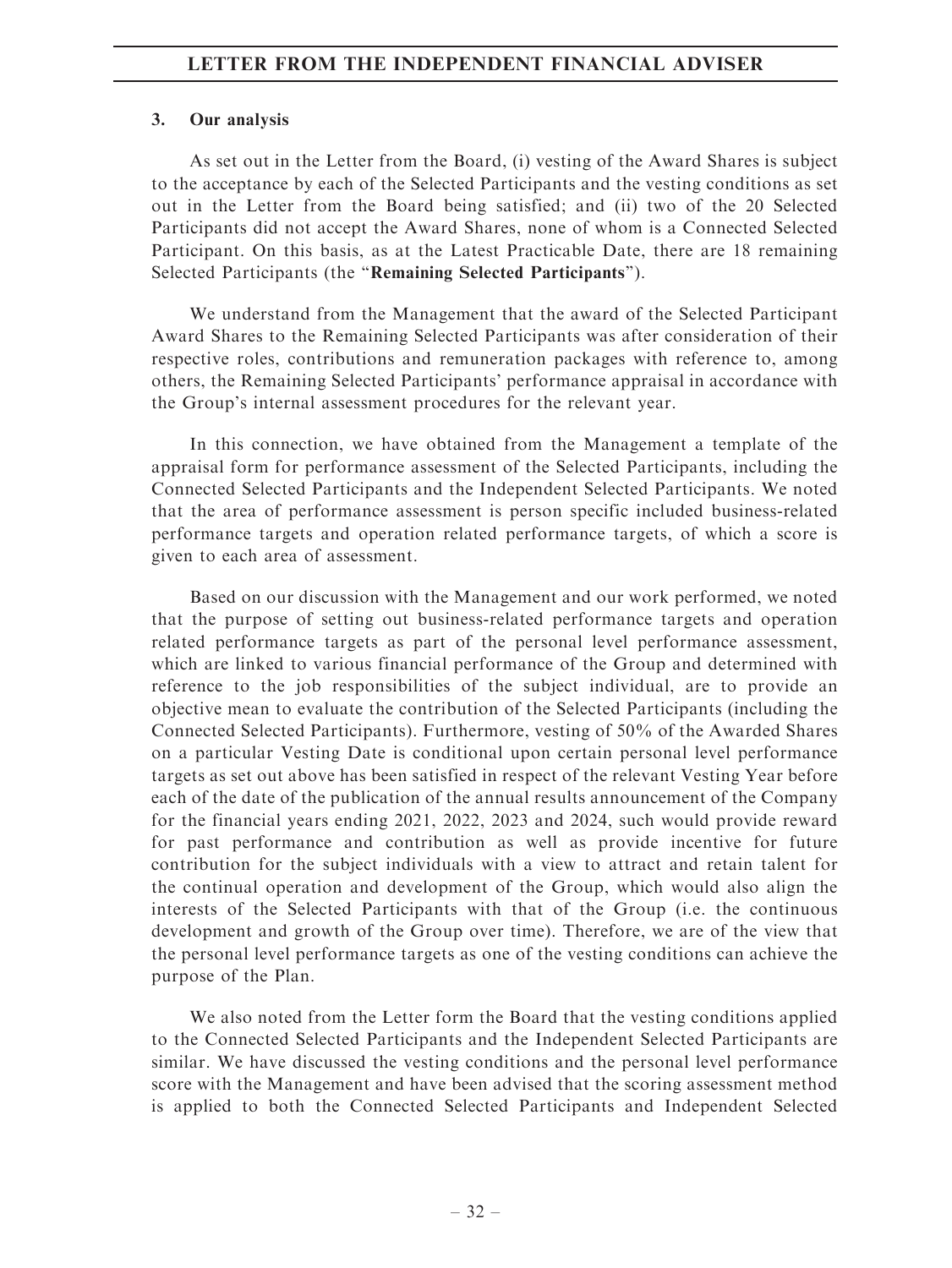Participants. Under such performance assessment method, performance is assessed against prescribed key performance measures and targets which are in accordance with the Company's business plan as set by the Management.

In addition, we also understand from the Management that, in accordance with the Company's remuneration policy, the remuneration package of both the Connected Selected Participants and the Independent Selected Participants consisted of, where applicable, (i) a fixed remuneration in the form of a monthly salary; (ii) discretionary performance-related bonus each year as a short-term incentive subject to the performance of the relevant individuals; and (iii) share options under the share option schemes and/or share awards under the Plan which aligns the interests of the Connected Selected Participants and the Independent Selected Participants with the long-term financial performance of the Company and the interests of Shareholders through the ownership of Shares. In this connection, we noted from the annual report of the Company for the year ended 31 December 2020 and as advised by the Management that the remuneration package of the Selected Participants, which included both the Connected Selected Participants and the Independent Selected Participants, is based on, where relevant, market trends, performance, qualifications and experience of individuals.

For information purposes only, based on the closing price of HK\$3.37 per Share as quoted on the Stock Exchange as at the Latest Practicable Date, the market value of the 12,769,300 Award Shares granted to and accepted by the Connected Selected Participants were approximately HK\$43,032,541.

We understand from the Management that other alternative forms of remuneration to the Selected Participants, such as salary and bonus, were also considered, however given the reasons as set out under paragraph headed ''Reasons for and benefits in the grant of Award Shares'' in the Letter from the Board, the Directors consider that the Awards as a whole to be a more appropriate method of remuneration to align the interests of the Selected Participants with that of the Company and the Shareholders as a whole.

In view of our analysis in respect of the vesting of the Award Shares set out above, in particular, the vesting of the Award Shares to both the Connected Selected Participants and the Independent Selected Participants depends on his/her role and responsibilities and subject to the personal level performance target, we are of the view that the grant of the Connected Award Shares to the Connected Selected Participants being subject to vesting conditions, including personal level performance targets being achieved, is reasonable as it serves the purpose of the Plan, such as providing incentives to the respective Selected Participants (including the Connected Selected Participants) and will allow the Group to attract and retain talents for the continual operation and development of the Group.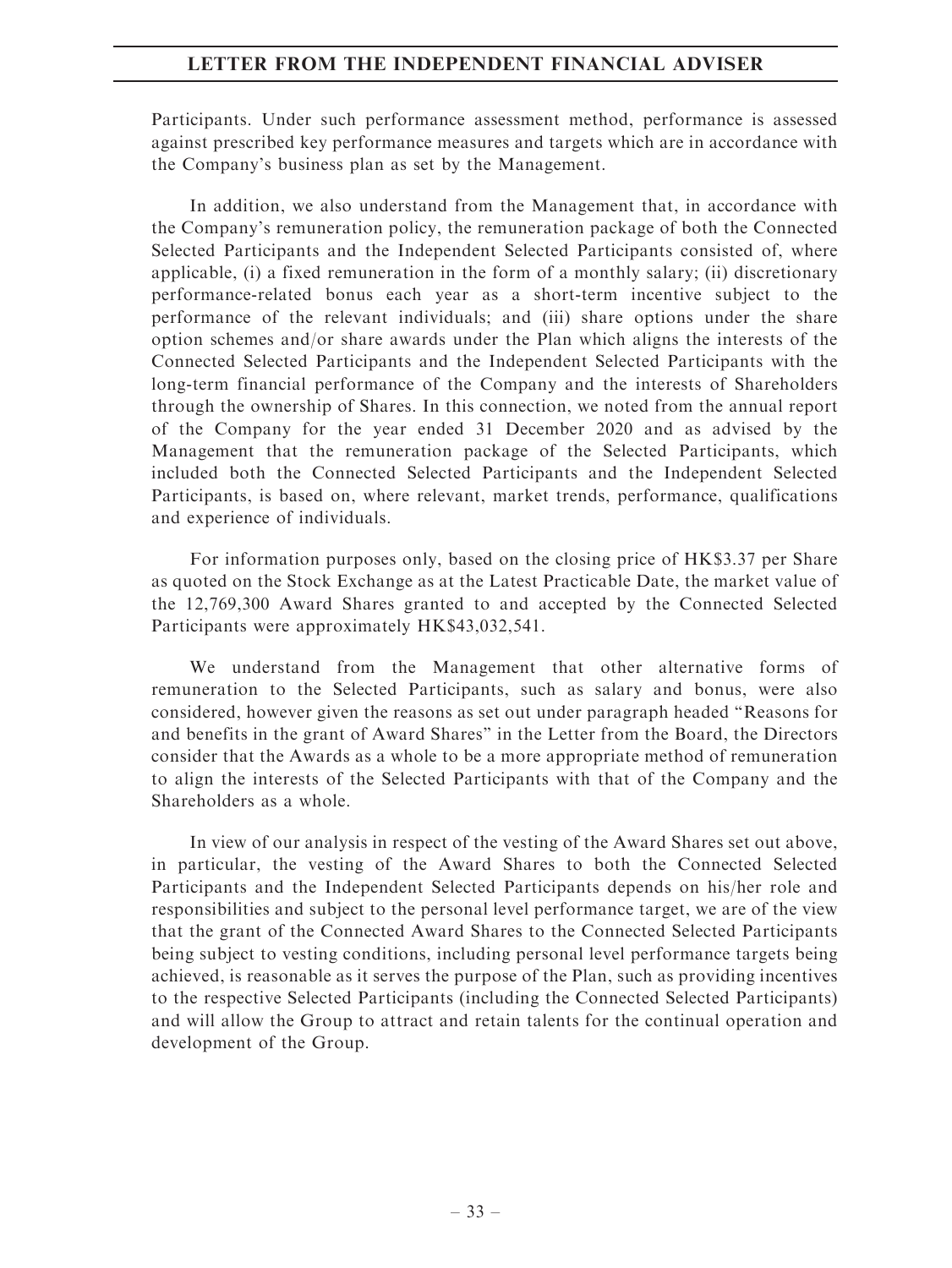With a view to further assess the fairness and reasonableness of the terms of the Award, we have reviewed announcements of Main Board listed companies for a threemonth period immediately prior to the date of the Announcement, being 10 June 2021 (the ''Review Period''), whereby shares of the relevant subject listed company were granted to their connected person(s), such as member(s) of the board and/or director(s) at its subsidiary level (the "Criteria"). It is noted that such identified share awards granted to connected person(s) may be carried out at the same time as share awards to non-connected person(s) under certain Comparable Grants (defined hereafter), such as senior management and other employees, under their respective share award schemes. Based on the Criteria, we have identified an exhaustive list of 21 grants of share award (the ''Comparable Grants'').

It should be noted that although the size, business nature, scale of operations and prospects of the Company may not be the same as the Comparable Grants, this analysis is conducted with the view to identify a general reference to the recent market practice in relation to similar type of share awards, hence we consider the Comparable Grants to be a representative sample for the purpose of our analysis. Set out below is a summary of the Comparable Grants based on the information contained in the respective transaction announcement issued by the subject listed company:

|    | Date of<br>announcement | Company name<br>(stock code)                          | Number of grantee(s)<br>as disclosed in the share<br>award announcement | Percentage of total/<br>maximum number of<br>awarded shares/<br>restricted awarded<br>shares to total<br>number of shares in<br>issue on the date of<br>the announcement<br>(approx.) | Percentage of total/<br>maximum number of<br>awarded shares to<br>connected person(s) to<br>total number of shares<br>in issue on the date of<br>the announcement<br>${\rm (approx.)}$ | Vesting date/period                                                                                                                                                                                                                                                                                                        | Discount of<br>the vesting<br>price to the<br>closing price<br>of share as at<br>the date of<br>announcement |
|----|-------------------------|-------------------------------------------------------|-------------------------------------------------------------------------|---------------------------------------------------------------------------------------------------------------------------------------------------------------------------------------|----------------------------------------------------------------------------------------------------------------------------------------------------------------------------------------|----------------------------------------------------------------------------------------------------------------------------------------------------------------------------------------------------------------------------------------------------------------------------------------------------------------------------|--------------------------------------------------------------------------------------------------------------|
| 1. | 12 March 2021           | SITC International Holdings<br>Company Limited (1308) | 634 grantees, including<br>4 connected persons                          | 0.180%                                                                                                                                                                                | 0.023%                                                                                                                                                                                 | 9 March 2024                                                                                                                                                                                                                                                                                                               | 100%                                                                                                         |
| 2. | 16 March 2021           | Chong Hing Bank Limited<br>(1111)                     | 58 grantees, including<br>3 connected persons                           | 0.075%                                                                                                                                                                                | $0.005\%$                                                                                                                                                                              | 25% on 16 March 2021<br>25% on 16 March 2022<br>25% on 16 March 2023<br>25% on 16 March 2024                                                                                                                                                                                                                               | 100%                                                                                                         |
| 3. | 19 March 2021           | Standard Chartered Plc.<br>(2888)                     | 2 connected persons                                                     | 0.136%                                                                                                                                                                                | 0.039%                                                                                                                                                                                 | Minimum 12 months<br>retention period/in five<br>equal tranches on the<br>third, fourth, fifth, sixth<br>and seventh anniversaries<br>of the award/in five equal<br>tranches on the third,<br>fourth, fifth, sixth and<br>seventh anniversaries after<br>a minimum of seven years,<br>subject to performance<br>conditions | 100%                                                                                                         |
| 4. | 24 March 2021           | WuXi Biologics (Cayman)<br>Inc. $(2269)$              | 1625 grantees, including<br>8 connected persons                         | 0.150%                                                                                                                                                                                | 0.036%                                                                                                                                                                                 | Not disclosed                                                                                                                                                                                                                                                                                                              | 100%                                                                                                         |
| 5. | 25 March 2021           | China Modern Dairy<br>Holdings Limited (1117)         | 160 grantees, including 2<br>connected persons                          | 0.330%                                                                                                                                                                                | $0.034\%$                                                                                                                                                                              | 25 March 2022                                                                                                                                                                                                                                                                                                              | 100%                                                                                                         |
| 6. | 26 March 2021           | NetDragon Websoft<br>Holdings Limited (777)           | 1 grantee, who is a<br>connected person                                 | 0.022%                                                                                                                                                                                | $0.022\%$                                                                                                                                                                              | 26 March 2021                                                                                                                                                                                                                                                                                                              | 100%                                                                                                         |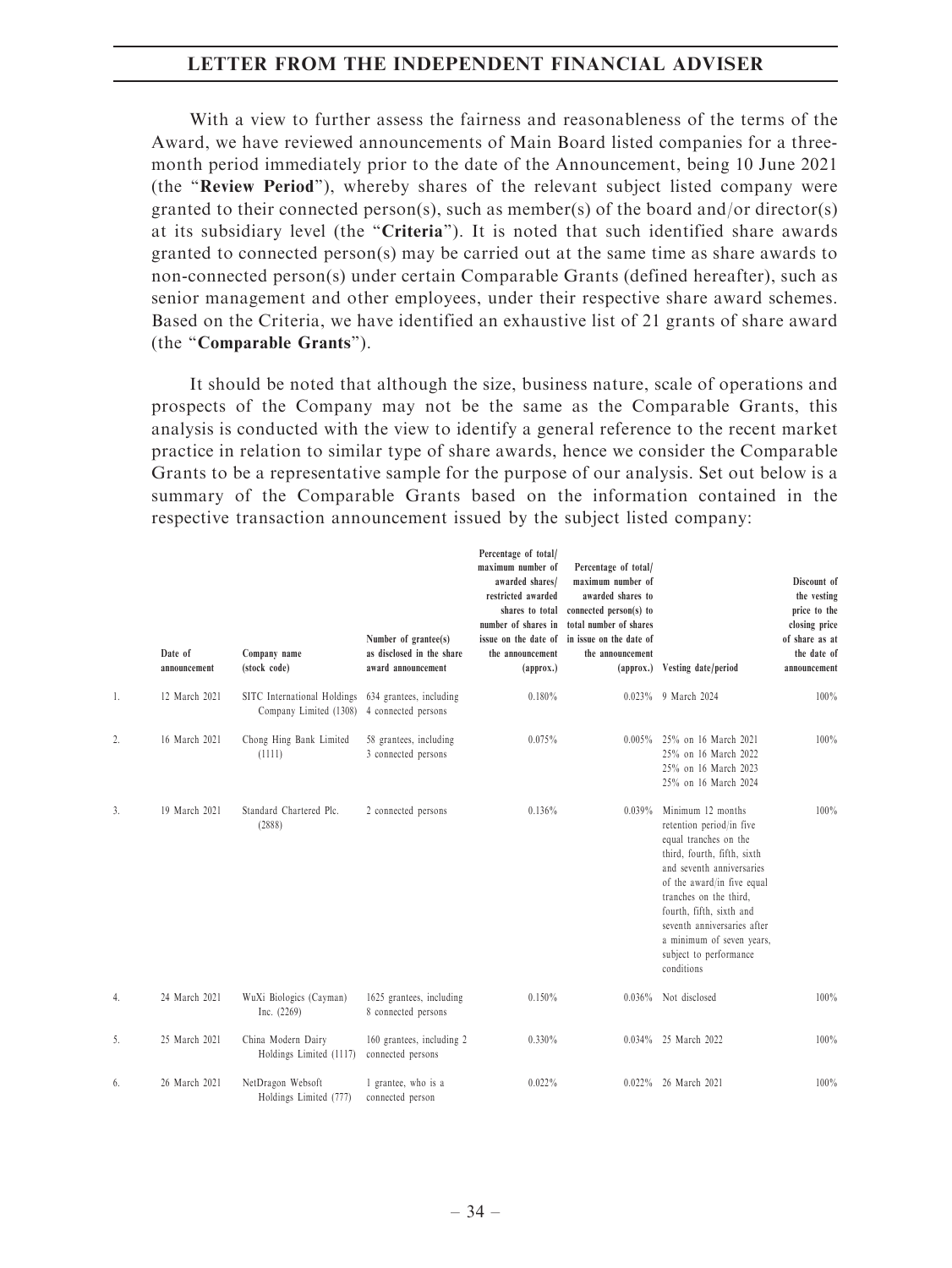|     | Date of<br>announcement | Company name<br>(stock code)                                                  | Number of grantee(s)<br>as disclosed in the share<br>award announcement | Percentage of total/<br>maximum number of<br>awarded shares/<br>restricted awarded<br>shares to total<br>number of shares in<br>issue on the date of<br>the announcement<br>(approx.) | Percentage of total/<br>maximum number of<br>awarded shares to<br>connected person(s) to<br>total number of shares<br>in issue on the date of<br>the announcement<br>(approx.) | Vesting date/period                                                                                                                                                               | Discount of<br>the vesting<br>price to the<br>closing price<br>of share as at<br>the date of<br>announcement |
|-----|-------------------------|-------------------------------------------------------------------------------|-------------------------------------------------------------------------|---------------------------------------------------------------------------------------------------------------------------------------------------------------------------------------|--------------------------------------------------------------------------------------------------------------------------------------------------------------------------------|-----------------------------------------------------------------------------------------------------------------------------------------------------------------------------------|--------------------------------------------------------------------------------------------------------------|
| 7.  | 29 March 2021           | <b>BOE</b> Varitronix Limited<br>(710)                                        | 72 grantees, including<br>five connected persons                        | 0.860%                                                                                                                                                                                | 0.177%                                                                                                                                                                         | 40% on 28 April 2021<br>30% on 28 April 2022<br>30% on 28 April 2023                                                                                                              | 100%                                                                                                         |
| 8.  | 31 March 2021           | Fosun International Limited<br>(656)                                          | 88 grantees, including 21<br>connected persons                          | 0.153%                                                                                                                                                                                | 0.095%                                                                                                                                                                         | 33% on 31 March 2022<br>33% on 31 March 2023<br>34% on 31 March 2024                                                                                                              | 100%                                                                                                         |
| 9.  | 31 March 2021           | Hong Kong Television<br>Network Limited (1137)                                | 1 grantee, who is a<br>connected person                                 | 5.000%                                                                                                                                                                                | $5.000\%$                                                                                                                                                                      | 20% on 31 December 2021<br>20% on 31 December 2022<br>20% on 31 December 2023<br>20% on 31 December 2024<br>20% on 31 December 2025                                               | 100%                                                                                                         |
| 10. | 8 April 2021            | Elife Holdings Limited (223) 9 grantees, including                            | 1 connected person                                                      | 2.840%                                                                                                                                                                                | 0.160%                                                                                                                                                                         | 25% on 8 April 2021<br>25% on 1 July 2021<br>25% on 1 October 2021<br>25% on 1 January 2022                                                                                       | 100%                                                                                                         |
| 11. | 9 April 2021            | Bison Finance Group<br>Limited (888)                                          | 12 grantees, including<br>5 connected persons                           | 3.704%                                                                                                                                                                                | not less than<br>$0.971\%$ (Note 1)                                                                                                                                            | Within 10 business days<br>upon acceptance of grant                                                                                                                               | 100%                                                                                                         |
| 12. | 12 April 2021           | Riverine China Holdings<br>Limited (1417)                                     | Not less than 17<br>grantees, including<br>2 connected persons          | $2.030\%$ (Note 2)                                                                                                                                                                    | $0.426\%$ (Note 3)                                                                                                                                                             | To be vested after the<br>annual result of the<br>company for the year<br>ending 31 December 2022                                                                                 | 100%                                                                                                         |
| 13. | 15 April 2021           | China Mengniu Dairy<br>Company Limited (2319) 1 connected person              | Not disclosed, including                                                | 0.130%                                                                                                                                                                                | 0.004%                                                                                                                                                                         | 50% on 15 April 2022<br>50% on 15 April 2023,<br>both subject to other<br>vesting conditions,<br>including the group's<br>performance targets                                     | 100%                                                                                                         |
| 14. | 20 April 2021           | China Environmental<br>Technology and<br>Bioenergy Holdings<br>Limited (1237) | 13 grantees, including<br>2 connected persons                           | 8.500%                                                                                                                                                                                | 3.783%                                                                                                                                                                         | Not subject to any vesting<br>conditions                                                                                                                                          | 100%                                                                                                         |
| 15. | 20 April 2021           | i-Control Holdings Limited<br>(1402)                                          | 1, who is a connected<br>person                                         | 0.050%                                                                                                                                                                                |                                                                                                                                                                                | 0.050% 30% on 20 April 2022<br>30% on 20 April 2023<br>40% on 20 April 2024,<br>subject to a lock-up period<br>of six (6) months<br>commencing on the<br>respective vesting dates | 100%                                                                                                         |
| 16. | 22 April 2021           | Midea Real Estate Holding<br>Limited (3990)                                   | 31 grantees, including<br>4 connected persons                           | 0.425%                                                                                                                                                                                | $0.098\%$                                                                                                                                                                      | 1 April 2022, subject to the<br>achievement of certain<br>performance targets                                                                                                     | 100%                                                                                                         |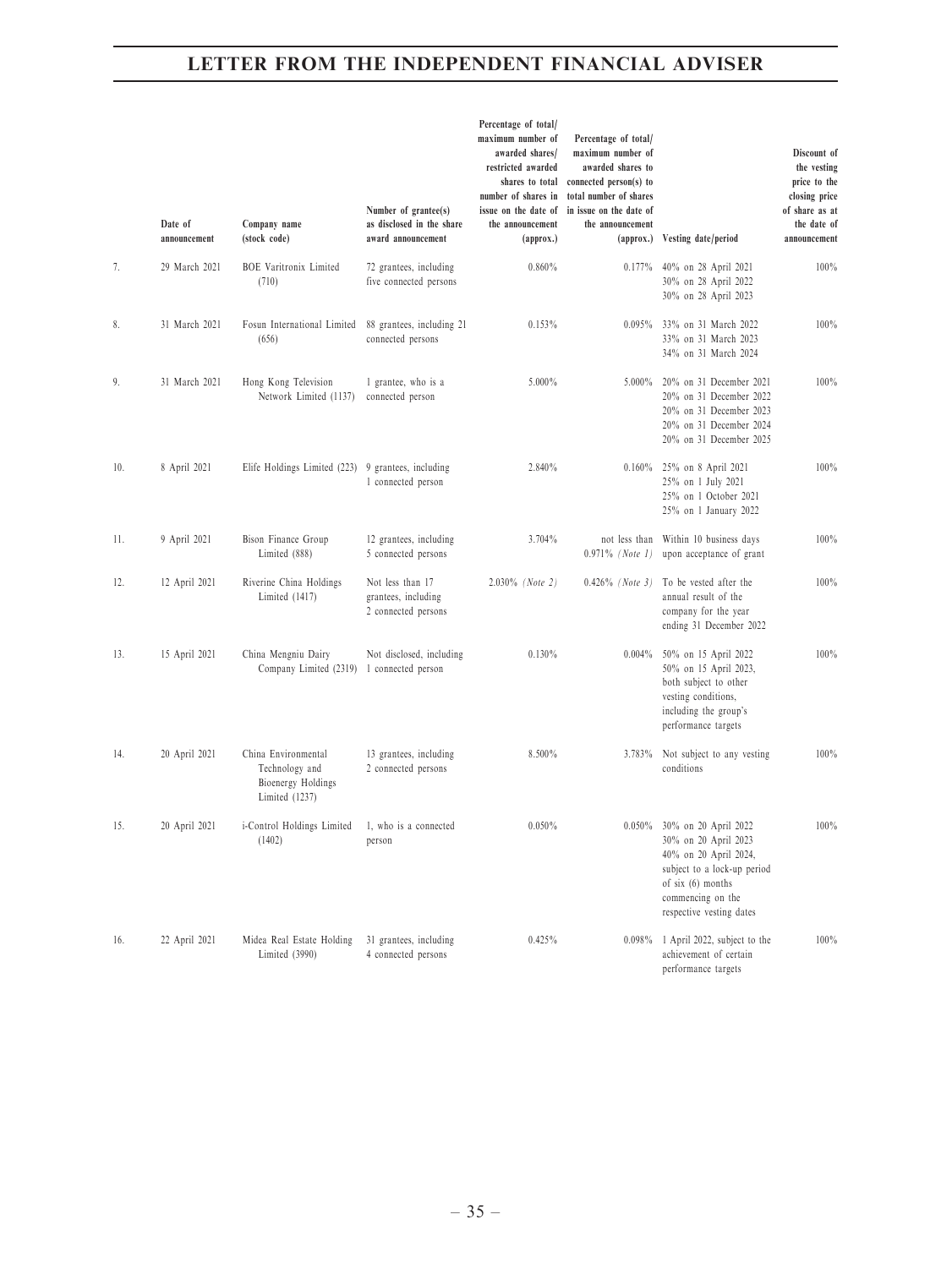|     | Date of<br>announcement | Company name<br>(stock code)                                        | Number of grantee(s)<br>as disclosed in the share<br>award announcement        | Percentage of total/<br>maximum number of<br>awarded shares/<br>restricted awarded<br>shares to total<br>number of shares in<br>issue on the date of<br>the announcement<br>(approx.) | Percentage of total/<br>maximum number of<br>awarded shares to<br>connected person(s) to<br>total number of shares<br>in issue on the date of<br>the announcement<br>${\rm (approx.)}$ | Vesting date/period                                                                                                                                                                                                                                                                                                                                                                                                              | Discount of<br>the vesting<br>price to the<br>closing price<br>of share as at<br>the date of<br>announcement |
|-----|-------------------------|---------------------------------------------------------------------|--------------------------------------------------------------------------------|---------------------------------------------------------------------------------------------------------------------------------------------------------------------------------------|----------------------------------------------------------------------------------------------------------------------------------------------------------------------------------------|----------------------------------------------------------------------------------------------------------------------------------------------------------------------------------------------------------------------------------------------------------------------------------------------------------------------------------------------------------------------------------------------------------------------------------|--------------------------------------------------------------------------------------------------------------|
| 17. | 6 May 2021              | IGG INC (799)                                                       | 23 grantees, including<br>9 connected persons                                  | 0.270%                                                                                                                                                                                | $0.252\%$                                                                                                                                                                              | For grantees who are<br>connected persons:<br>50% on the date of the<br>annual general meeting to<br>be convened in 2022<br>$50\%$ on the date of the<br>annual general meeting to<br>be convened in 2023                                                                                                                                                                                                                        | 100%                                                                                                         |
|     |                         |                                                                     |                                                                                |                                                                                                                                                                                       |                                                                                                                                                                                        | For certain grantees:<br>50% on 6 May 2022<br>50% on 6 May 2023                                                                                                                                                                                                                                                                                                                                                                  |                                                                                                              |
|     |                         |                                                                     |                                                                                |                                                                                                                                                                                       |                                                                                                                                                                                        | For other grantees:<br>25% on 6 May 2022<br>25% on 6 May 2023<br>25% on 6 May 2024<br>25% on 6 May 2025                                                                                                                                                                                                                                                                                                                          |                                                                                                              |
| 18. | 18 May 2021             | Shinelong Automotive<br>Lightweight Application<br>Limited $(1930)$ | 24 grantees, including<br>4 connected persons                                  | 1.400%                                                                                                                                                                                | 0.359%                                                                                                                                                                                 | 30% on 18 November 2021<br>30% on 18 November 2022<br>40% on 18 November 2023                                                                                                                                                                                                                                                                                                                                                    | 49.2%                                                                                                        |
| 19. | 19 May 2021             | TCL Electronics Holdings<br>Limited (1070)                          | 226 grantees including 32<br>connected persons                                 | 4.635%                                                                                                                                                                                | 2.620%                                                                                                                                                                                 | 40% on 20 June 2022<br>30% on 20 June 2023<br>30% on 20 June 2024, or<br>40% on 20 June 2023<br>30% on 20 June 2024<br>30% on 20 June 2025, and<br>subject to certain vesting<br>conditions                                                                                                                                                                                                                                      | 100%                                                                                                         |
| 20. | 20 May 2021             | Haidilao International<br>Holding Ltd. (6862)                       | More than 1517 grantees,<br>including 17 connected<br>persons                  | 3.000%                                                                                                                                                                                | $0.300\%$                                                                                                                                                                              | Ten years from 20 May<br>2021                                                                                                                                                                                                                                                                                                                                                                                                    | 100%                                                                                                         |
| 21. | 26 May 2021             | AsiaInfo Technologies<br>Limited (1675)                             | Certain number of<br>grantees, including<br>1 connected person                 | 1.700%                                                                                                                                                                                | $0.500\%$                                                                                                                                                                              | Between 26 May 2022 and<br>26 May 2024                                                                                                                                                                                                                                                                                                                                                                                           | 100%                                                                                                         |
|     |                         |                                                                     | Maximum<br>Minimum<br>Average                                                  | 8.500%<br>$0.022\%$<br>1.695%                                                                                                                                                         | 5.000%<br>$0.004\%$<br>0.712%                                                                                                                                                          |                                                                                                                                                                                                                                                                                                                                                                                                                                  |                                                                                                              |
|     |                         | The Company                                                         | 20 Selected Participants,<br>including five Connected<br>Selected Participants | 4.312%                                                                                                                                                                                | $3.064\%$                                                                                                                                                                              | (i) $50\%$ of the Award<br>Shares on a particular<br>Vesting Date is<br>unconditional; and (ii) the<br>remaining 50% of the<br>Award Shares, subject to<br>the fulfilment of certain<br>conditions, the Business<br>Day immediately after the<br>30th day of the date of<br>publication of the annual<br>results announcement of<br>the Company for the year<br>ending 31 December 2021,<br>2022, 2023 and 2024,<br>respectively | 49.9%                                                                                                        |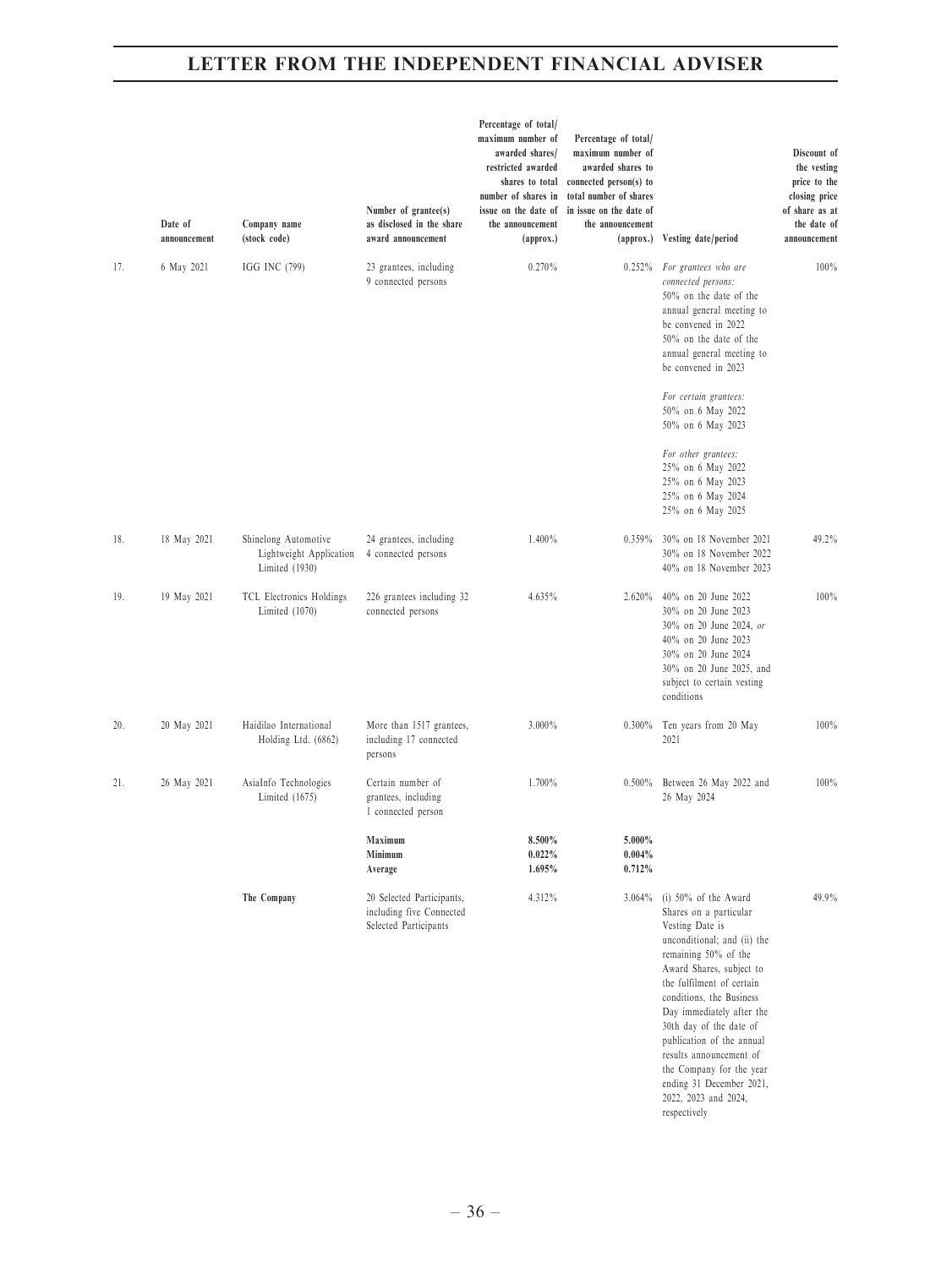Notes:

- 1. Number of shares granted to two of the five connected persons were not disclosed.
- 2. 2.03% represents approximately 8,218,000 shares, of which 1,644,000 shares have been reserved for the purpose of incentive award for the selected 17 awardees, including 2 connected persons, subject to vesting conditions.
- 3. None of the 1,644,000 shares reserved for the purpose of incentive award has been included in this figure.

As shown from the table above, we noted that the vesting date/period of the Comparable Grants ranged from immediate vesting to up to around ten years after the date of grant. As set out in the Letter from the Board, the Connected Award Shares shall be vested as to (i) 50% of the Award Shares on a particular Vesting Date, which shall be unconditional; and (ii) the remaining 50% of the Award Shares, subject to the fulfilment of certain conditions, on the Business Day immediately after the 30th day of the date of publication of the annual results announcement of the Company for the year ending 31 December 2021, 2022, 2023 and 2024, respectively, which is within range of the vesting period of the Comparable Grants. Given the vesting of a significant portion of the Connected Award Shares (i.e. 50% of the subject Award Shares) is subject to the fulfilment of certain conditions and to take place over a number of financial years, such would provide incentives for the selected participants to continue their contribution towards the ongoing operation and development of the Group.

In addition, we noted that (i) the proportion of award shares of the Comparable Grants granted to the grantees ranged between approximately 0.022% and 8.500% of the total number of shares in issue as at the date of relevant announcement; and (ii) the size of award shares of the Comparable Grants granted to the grantees who were connected persons ranged between approximately 0.004% and 5.000% of the total number of shares in issue as at the date of the relevant announcement. The Award Shares and Connected Award Shares represent approximately 4.312% and 3.064% of the total number of Shares in issue as at the Date of Grant, respectively, such are within the respective range of the Comparable Grants. Furthermore, based on our review of the relevant announcements in relation to the Comparable Grants, we also noted that the share awards for a significant number of Comparable Grants do not require the subject awardees to pay a vesting price for their award shares, while the Selected Participants, whether they are Independent Selected Participants or Connected Selected Participants, are required to pay a Vesting Price of HK\$2.37 Selected Participant Award Share to the Trustee.

In connection with the Vesting Price, we noted that the Vesting Price of HK\$2.37 per Selected Participant Award Share payable to the Trustee applies to both Connected Selected Participants and Independent Selected Participants. As part of our work, we also considered the discount of the Vesting Price to the closing Share price as at the date of Announcement of approximately 49.9% is within that of the Comparable Grants, which ranged from 100% discount (i.e. at a nil vesting price) to approximately 49.2% discount to the closing price of the date of the subject share award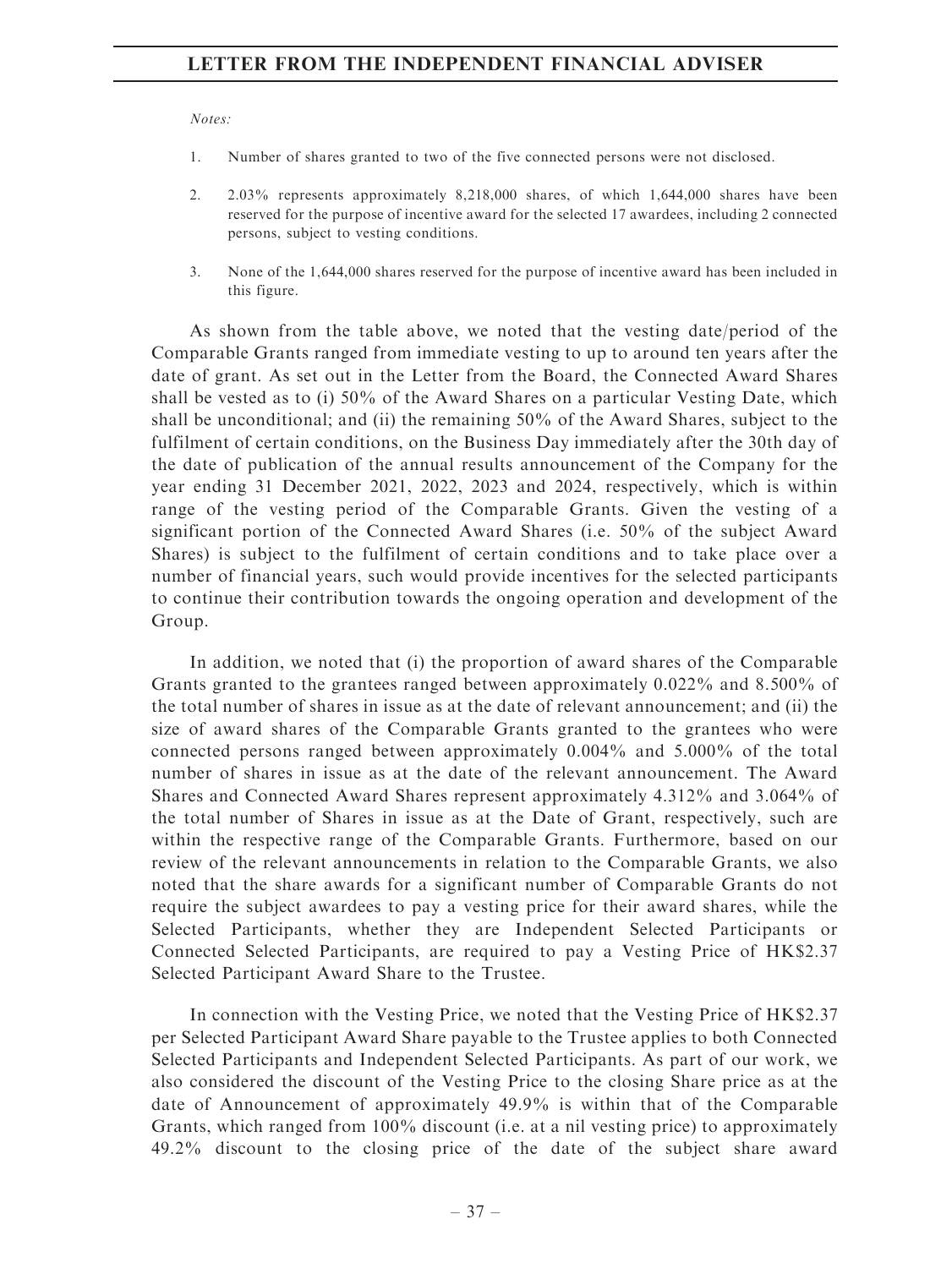announcement, under the subject share award. On this basis, we are of the view that the Vesting Price, which is no less favourable than those from the Comparable Grants is fair and reasonable and in the interests of the Company and the Independent Shareholders as a whole.

As such, having considered (i) the Vesting Period is broadly in line with the vesting period of the Comparable Grants; (ii) the proportion of the Connected Award Shares to the total number of issued Shares is within the respective range of the relevant Comparable Grants; and (iii) the discount of the Vesting Price to the closing Share price as at the date of the Announcement is within the range of the relevant Comparable Grants, we are of the view that the vesting period, the proportion of the Connected Award Shares and the Vesting Price are reasonable and in line with general market practice.

# 4. Dilution effect on the shareholding of the Company and possible financial effects

# (a) Dilution effect

As set out in the Letter from the Board, all of the Award Shares granted to and accepted by the Remaining Selected Participants shall be satisfied by way of issue and allotment of new Shares under the specific mandate, (i) the Selected Participant Award Shares of 17,969,300 Shares, granted to and accepted by the Remaining Selected Participants, represented approximately 4.276% of the total number of Shares in issue at the Latest Practicable Date and approximately 4.101% of the total number of Shares in issue as enlarged by the issue and allotment of the Selected Participant Award Shares; and (ii) the Connected Award Shares of 12,769,300 Shares, granted to and accepted by the five Connected Selected Participants, represented approximately 3.039% of the total number of Shares in issue at the Latest Practicable Date and approximately 2.914% of the total number of Shares in issue as enlarged by the issue and allotment of the Award Shares.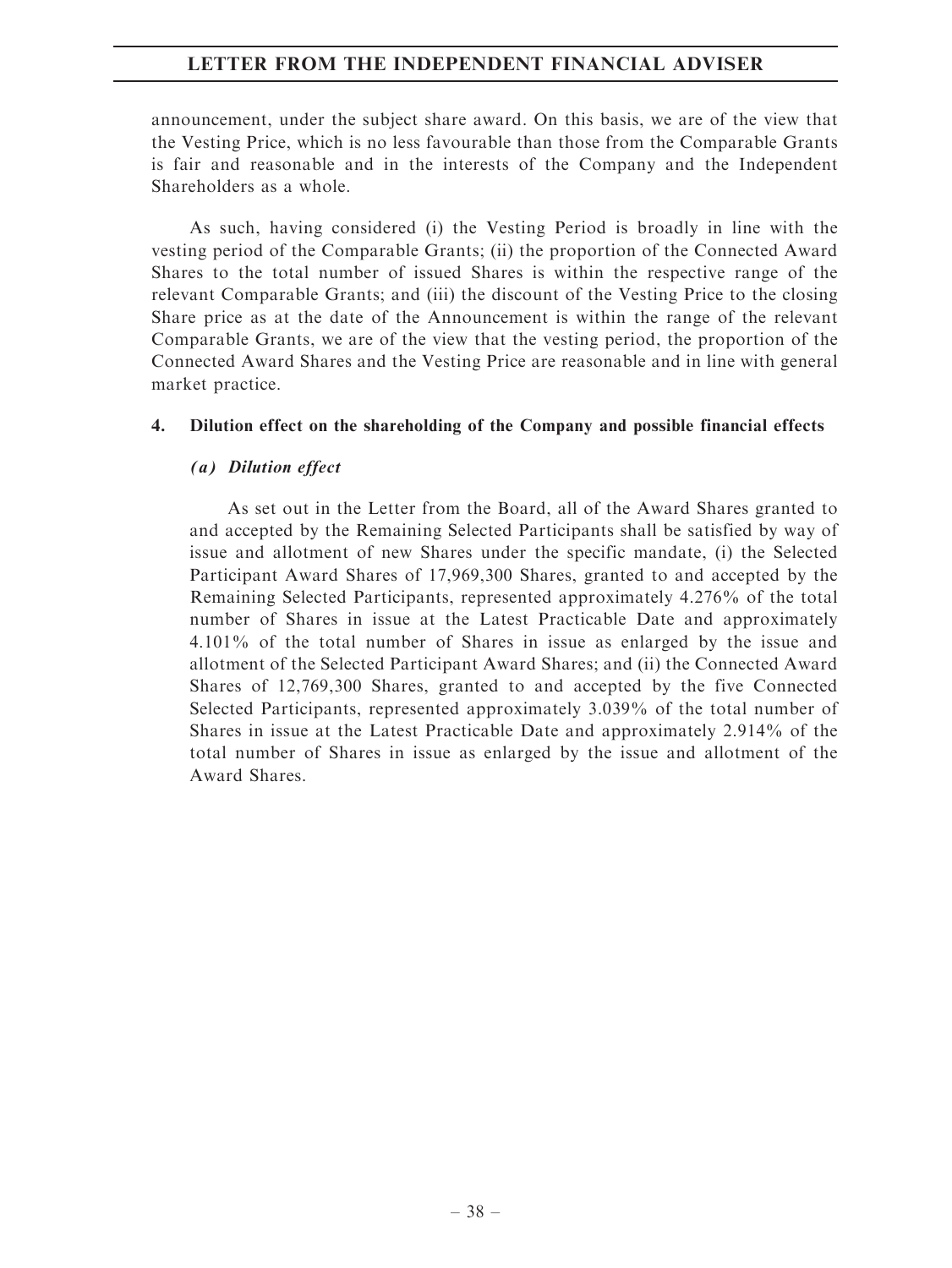For illustration purposes only, the table below, which has been extracted from the Letter from the Board, sets out the shareholding structure of the Company based on each of the following scenarios and taking no account of any other issue or repurchase of Shares by the Company:

|                                  |                         |                          | Upon full vesting of the |       | Upon full vesting of the |       | Upon full vesting of all |       |
|----------------------------------|-------------------------|--------------------------|--------------------------|-------|--------------------------|-------|--------------------------|-------|
|                                  | As at the Latest        |                          | <b>Connected Award</b>   |       | <b>Independent Award</b> |       | the Selected Participant |       |
| Shareholder                      | <b>Practicable Date</b> |                          | Shares only $(Note 1)$   |       | Shares only (Note 2)     |       | <b>Award Shares</b>      |       |
|                                  | Number of               |                          | Number of                |       | Number of                |       | Number of                |       |
|                                  | <b>Shares</b>           | $\%$                     | <b>Shares</b>            | $\%$  | <b>Shares</b>            | $\%$  | <b>Shares</b>            | %     |
| <b>Controlling Shareholder</b>   |                         |                          |                          |       |                          |       |                          |       |
| YTO Global Holdings              |                         |                          |                          |       |                          |       |                          |       |
| Limited (Note 3)                 | 268,229,408             | 63.84                    | 268,229,408              | 61.95 | 268,229,408              | 63.05 | 268,229,408              | 61.22 |
| <b>Connected Selected</b>        |                         |                          |                          |       |                          |       |                          |       |
| Participants                     |                         |                          |                          |       |                          |       |                          |       |
| Huang Yifeng (Note 4)            | 700,000                 | 0.17                     | 3,717,600                | 0.86  | 700,000                  | 0.17  | 3,717,600                | 0.85  |
| Li Xianjun (Note 5)              |                         |                          | 3,334,100                | 0.77  |                          |       | 3,334,100                | 0.76  |
| Sun Jian $\,^{(Note \ 6)}$       |                         |                          | 4,017,600                | 0.93  |                          |       | 4,017,600                | 0.92  |
| Chen Dong $^{(Note 7)}$          |                         | $\overline{\phantom{0}}$ | 1,600,000                | 0.37  |                          |       | 1,600,000                | 0.37  |
| Wong Pui Wah <sup>(Note 8)</sup> | 560,000                 | 0.13                     | 1,360,000                | 0.31  | 560,000                  | 0.13  | 1,360,000                | 0.30  |
| Sub-total $(A)$ :                | 1,260,000               | 0.30                     | 14,029,300               | 3.24  | 1,260,000                | 0.30  | 14,029,300               | 3.20  |
| Public                           |                         |                          |                          |       |                          |       |                          |       |
| Independent Selected             |                         |                          |                          |       |                          |       |                          |       |
| Participants                     | 286,000                 | 0.07                     | 286,000                  | 0.07  | 5,486,000                | 1.29  | 5,486,000                | 1.25  |
| Other public                     |                         |                          |                          |       |                          |       |                          |       |
| Shareholders                     | 150,414,592             | 35.79                    | 150,414,592              | 34.74 | 150,414,592              | 35.36 | 150,414,592              | 34.33 |
| Sub-total (B):                   | 150,700,592             | 35.86                    | 150,700,592              | 34.81 | 155,900,592              | 36.65 | 155,900,592              | 35.58 |
| Total:                           | 420,190,000             | 100                      | 432,959,300              | 100   | 425,390,000              | 100   | 438,159,300              | 100   |

Notes:

- 1. Without taking into account any Independent Award Shares which may be vested on the Independent Selected Participants.
- 2. Without taking into account any Connected Award Shares which may be vested on the Connected Selected Participants.
- 3. YTO Global Holdings Limited is wholly owned by Yuan Jun, which is in turn wholly owned by YTO Express. YTO Express is controlled by Yuantong Jiaolong, which is in turn owned as to 51% and 49% by Mr. Yu Huijiao, a non-executive Director and the Chairman of the Board and his spouse, respectively.
- 4. Mr. Huang Yifeng is an executive Director.
- 5. Mr. Li Xianjun is a non-executive Director.
- 6. Mr. Sun Jian is an executive Director and the chief executive officer of the Company.
- 7. Mr. Chen Dong is a non-executive Director.
- 8. Ms. Wong Pui Wah is the chief financial officer of the Company and a director of certain subsidiaries of the Company.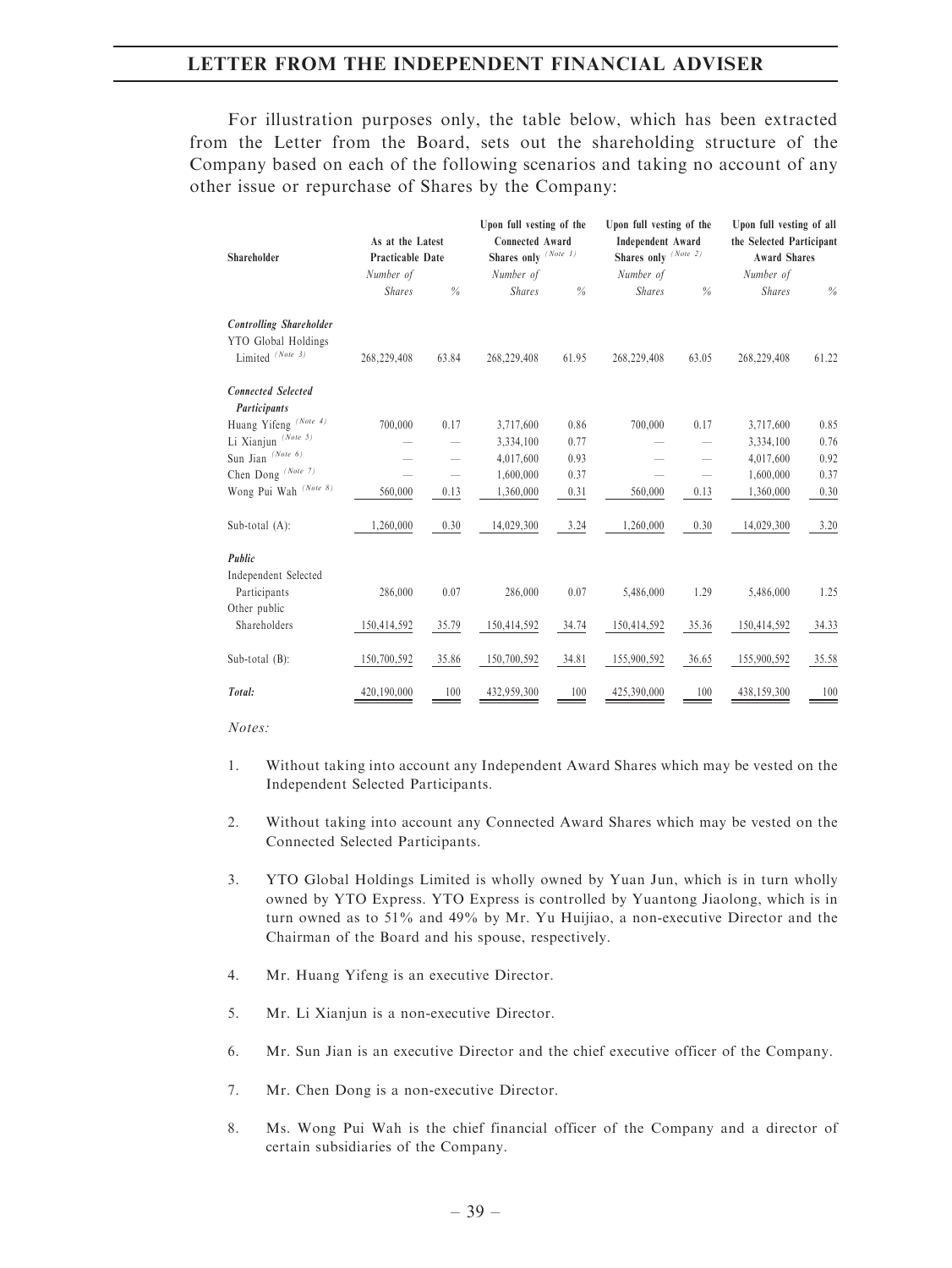Taking into account the reasons for the grant of Connected Award Shares and the transactions contemplated thereunder as set out under the section headed ''1. Background of and reasons for the grant of the Connected Award Shares to the Connected Selected Participants'' in this letter, in particular, the grant of the Award Shares would enable the Group to retain, motivate and incentivise key members of the management for the continual operation and development of the Group as well as to align their interests with that of the Group in the long-term, and the Company will not record material cash outflow for the grant of Award Shares, we concur with the Management that the dilution effect to the Independent Shareholders in the event that the Award Shares are satisfied by the issue of new Shares is reasonable.

# (b) Possible financial effects arising from the grant of the Connected Award Shares

According to the accounting policies of the Company, the value of the Connected Awarded Shares would be allocated and charged as expenses of the Group for the relevant financial year during the Vesting Period. As a result of the grant of the Connected Award Shares, no fund will be raised and no direct cash outflow is expected, save for the relevant expenses relating to the execution and approval of the Plan, including but not limited to, the professional and other fees in relation to the publication and printing of relevant announcements and the Circular and the convene of the EGM.

# RECOMMENDATION

Having considered the principal factors and reasons as set out above, in particular,

- . the grant of the Connected Award Shares to the Connected Selected Participants should facilitate the Group to retain, motivate and incentivise key members of the management for the continual operation and development of the Group as well as align their interests with that of the Group in the long-term;
- . out of the grant of 17,969,300 Award Shares to the Remaining Selected Participants, as at the Latest Practicable Date, (i) 12,769,300 Connected Award Shares were granted and accepted by five Connected Selected Participants; and (ii) 5,200,000 Independent Award Shares were granted and accepted by 13 Independent Selected Participants;
- . both the Connected Selected Participants and Independent Selected Participants, subject to the acceptance of the Awards by the Selected Participants, shall pay the same vesting price per Selected Participant Award Share to the Trustee;
- . subject as provided under the Plan, (i) vesting of 50% of the Award Shares on a particular Vesting Date is unconditional; and (ii) the vesting of the remaining 50% of the Award Shares is conditioned upon the appraisal results of the personal level performance target(s) prescribed by the Board, taking into account the personal level performance target during the relevant financial years ending 2021, 2022, 2023 and 2024, which is broadly in line with the vesting period of the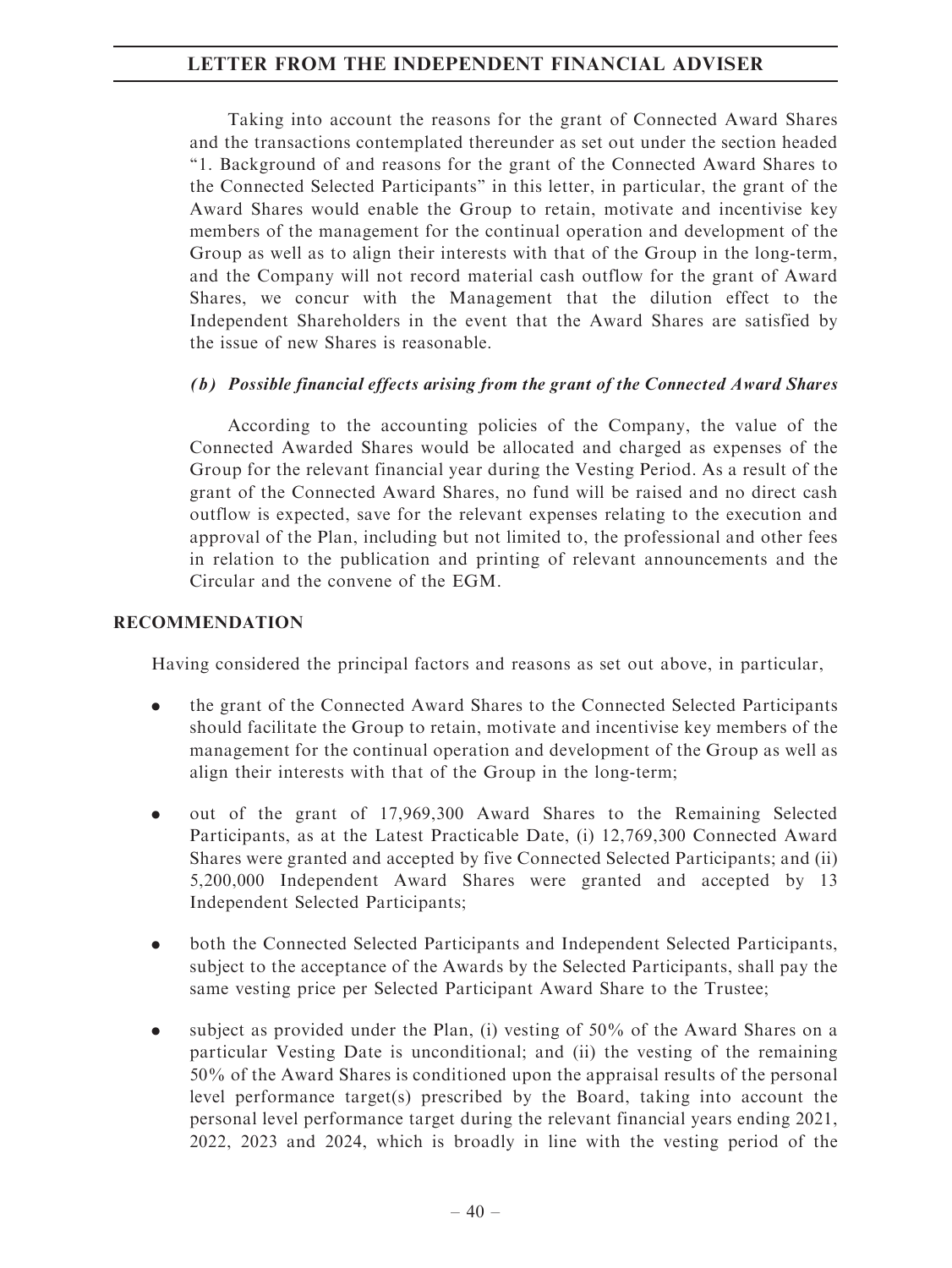Comparable Grants, and the proportion of the Connected Award Shares to the total number of issued Shares is also within the range of the relevant Comparable Grants;

- . the vesting period was determined with a view to provide a performance-driven long-term incentive to motivate and retain key senior management and employees; and
- . the 12,769,300 Connected Award Shares granted to and accepted by the Remaining Selected Participants who are connected person(s) to the Company represented approximately 3.039% of the total number of Shares in issue at the Latest Practicable Date and approximately 2.914% of the total number of Shares in issue as enlarged by the issue and allotment of the Award Shares, and that the dilution effect arising therefrom is considered to be reasonable,

we are of the opinion that the grant of Connected Award Shares to the Connected Selected Participants under the Plan is in the ordinary and usual course of business of the Group, on normal commercial terms, fair and reasonable and in the interests of the Company and the Independent Shareholders as a whole. Accordingly, we advise the Independent Board Committee to recommend, and we ourselves recommend, the Independent Shareholders to vote in favour of the ordinary resolutions to be proposed at the EGM to approve (i) the Awards of the Connected Award Shares to the Connected Selected Participants to be satisfied by the allotment and issue of the Connected Award Shares, and (ii) the grant of the specific mandate for the allotment and issue of the Connected Award Shares to the Connected Selected Participants.

> Yours faithfully For and on behalf of Red Sun Capital Limited Lewis Lai Managing Director

Mr. Lewis Lai is a licensed person registered with the SFC and a responsible officer of Red Sun Capital Limited to carry out type 1 (dealing in securities) and type 6 (advising on corporate finance) regulated activities under the SFO and has over 14 years of experience in the corporate finance industry.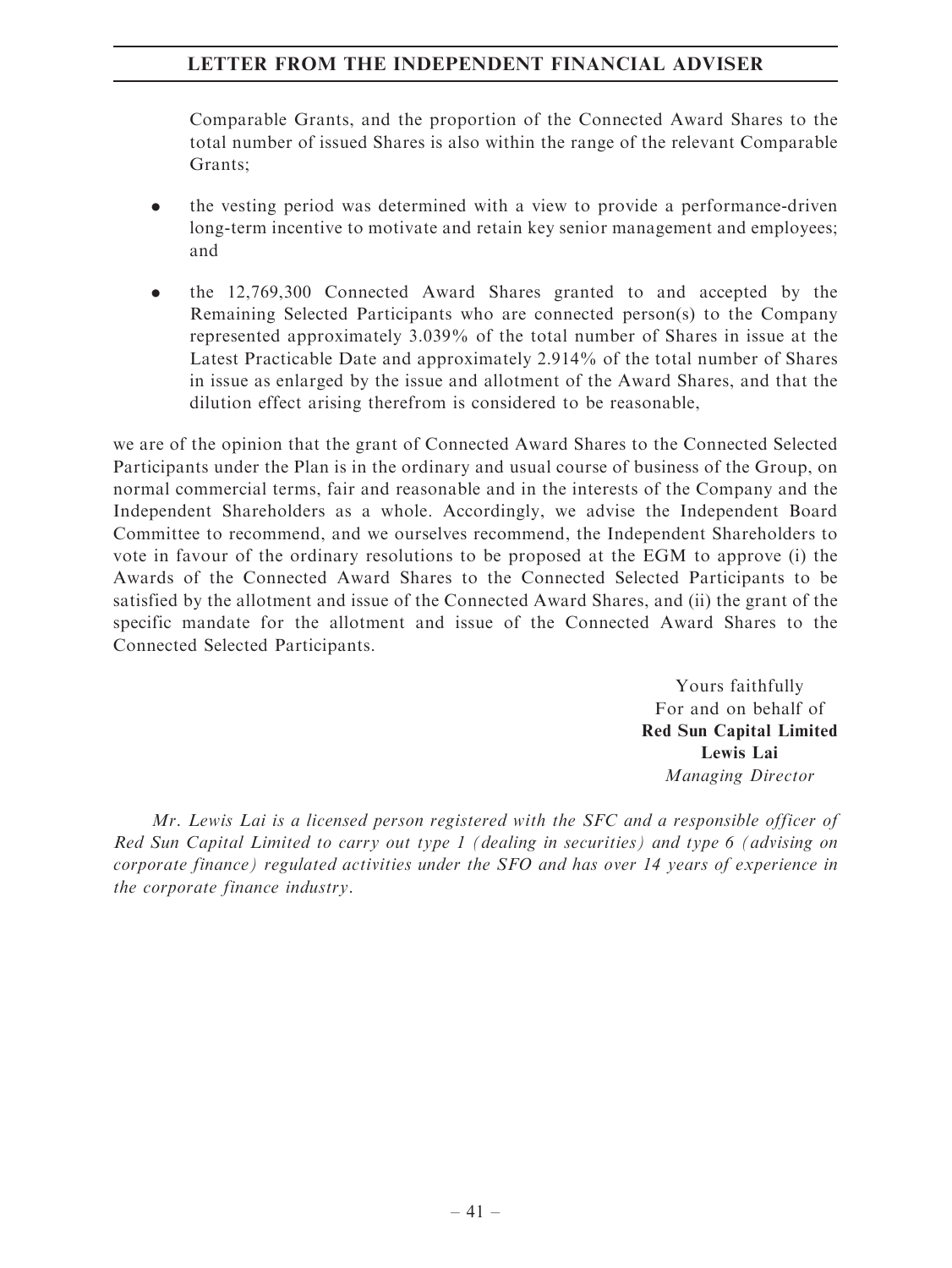#### 1. RESPONSIBILITY STATEMENT

This circular, for which the Directors, collectively and individually accept full responsibility, includes particulars given in compliance with the Listing Rules for the purpose of giving information with regard to the Company. The Directors having made all reasonable enquiries, confirm that to the best of their knowledge and belief the information contained in this circular is accurate and complete in all material respects and not misleading or deceptive, and there are no other matters the omission of which would make any statement herein or this circular misleading.

#### 2. DISCLOSURE OF INTERESTS

#### (a) Disclosure of interests of Directors

As at the Latest Practicable Date, the interests and short positions of the Directors and the chief executives of the Company in the Shares, underlying Shares and debentures of the Company or any associated corporation (within the meaning of Part XV of the SFO) which (i) were required to be notified to the Company and the Stock Exchange pursuant to Divisions 7 and 8 of Part XV of the SFO (including interests and short positions which he is taken or deemed to have under such provisions of SFO); or (ii) were required, pursuant to section 352 of the SFO, to be entered in the register maintained by the Company referred to therein; or (iii) were required, pursuant to the Model Code for Securities Transactions by Directors of Listed Issuers (the ''Model Code'') set out in Appendix 10 to the Listing Rules, to be notified to the Company and the Stock Exchange, were as follows:

#### (A) Long position in ordinary shares of the Company

| Name of Director | Capacity/nature of interest                              | Number of<br>Share(s)<br>involved | Approximate<br>percentage* of<br>shareholding |
|------------------|----------------------------------------------------------|-----------------------------------|-----------------------------------------------|
|                  |                                                          |                                   |                                               |
| Mr. Yu Huijiao   | Interest of controlled<br>corporations ( <i>Note 1</i> ) | 268,229,408                       | 63.84%                                        |
| Mr. Huang Yifeng | Beneficial owner (Note 2)                                | 3,717,600                         | $0.88\%$                                      |
| Mr. Li Xianjun   | Beneficial owner (Note 3)                                | 3,334,100                         | $0.79\%$                                      |
| Mr. Sun Jian     | Beneficial owner (Note 3)                                | 4,017,600                         | $0.96\%$                                      |
| Mr. Chen Dong    | Beneficial owner (Note 3)                                | 1,600,000                         | $0.38\%$                                      |

#### Notes:

- 1. These Shares are held by YTO Global Holdings Limited, a company wholly owned by Yuan Jun. Yuan Jun is a company wholly owned by YTO Express, which is in turn owned as to 34.26% by Yuantong Jiaolong. Yuantong Jiaolong is a company owned as to 51% by Mr. Yu Huijiao and 49% by his spouse, Ms. Zhang Xiaojuan. By virtue of the SFO, Mr. Yu Huijiao and Ms. Zhang Xiaojuan are deemed to be interested in the Shares held by YTO Global Holdings Limited.
- 2. (i) 700,000 Shares are held by Mr. Huang Yifeng; and (ii) 3,017,600 Shares represents the interests in Award Shares granted by the Company on 10 June 2021 and remain unvested.
- 3. These Shares represents the interests in Award Shares granted by the Company on 10 June 2021 and remain unvested.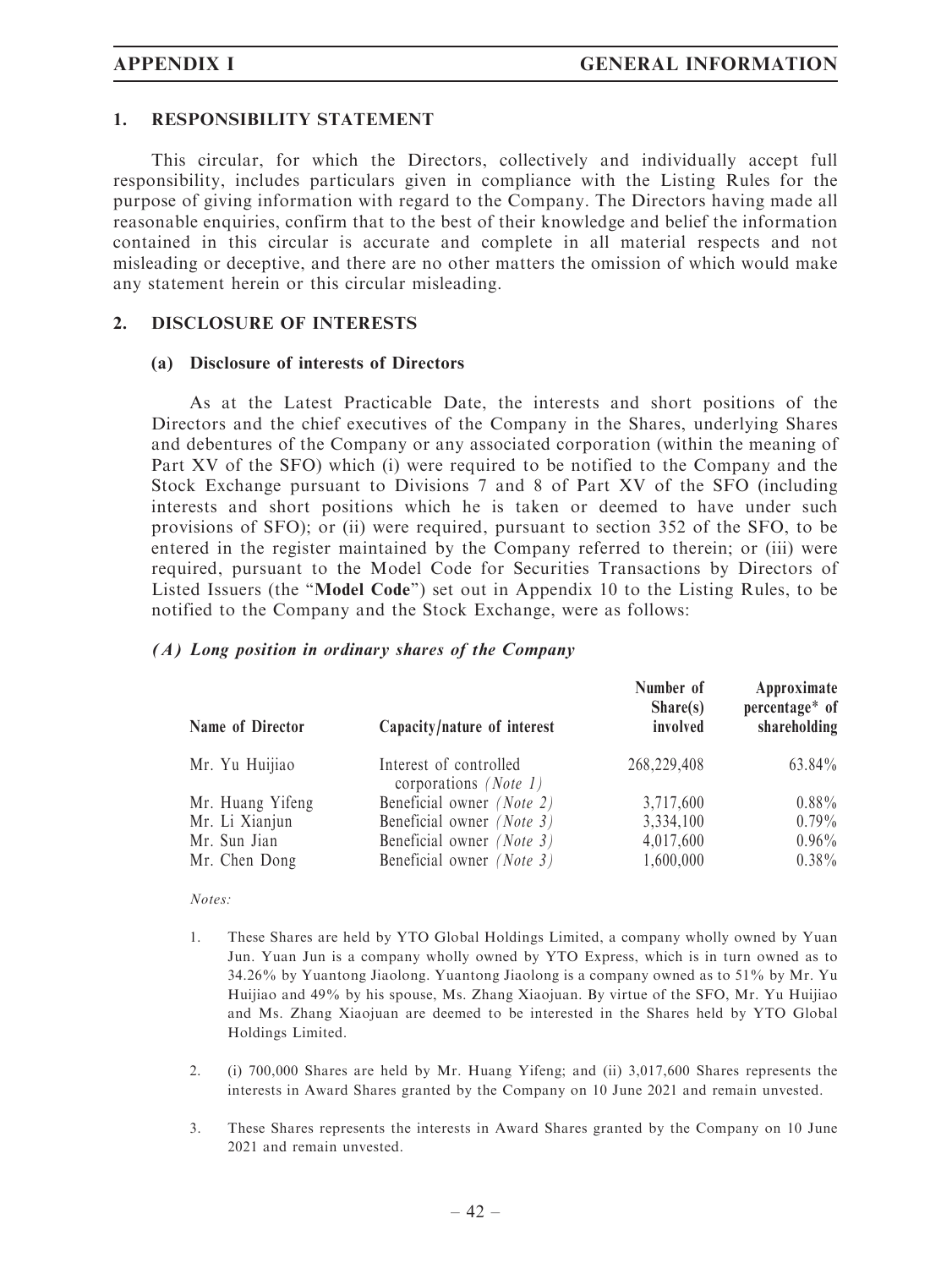| Name of<br><b>Director</b> | Name of associated<br>corporation | Capacity/<br>nature of interest        | Number of share(s)<br>involved/amount of<br>registered capital | Approximate<br>percentage*<br>of shareholding |
|----------------------------|-----------------------------------|----------------------------------------|----------------------------------------------------------------|-----------------------------------------------|
| Mr. Yu Huijiao<br>(Note)   | <b>YTO</b> Express                | Interest of controlled<br>corporations | 1,082,712,613                                                  | $34.26\%$                                     |
|                            |                                   | Beneficial owner                       | 100,673,929                                                    | $3.19\%$                                      |
|                            |                                   | Interest of spouse                     | 74,027,054                                                     | $2.34\%$                                      |
|                            | Yuan Jun                          | Interest of controlled<br>corporations | RMB1.800.000.000                                               | $100.00\%$                                    |
|                            | YTO Global Holdings<br>Limited    | Interest of controlled<br>corporations | 1,600,000,000                                                  | $100.00\%$                                    |

#### (B) Long position in the shares of associated corporations of the Company

- Note: The relationship between Mr. Yu Huijiao and the above associated corporations are set out in note 1 of part (A) of the paragraph headed "2. Disclosure of Interests — (a) Disclosure of interests of Directors  $-$  (A) Long position in ordinary shares of the Company". YTO Global Holdings Limited, YTO Express and Yuan Jun are the direct/indirect holding companies of the Company. In this connection, YTO Express, Yuan Jun and YTO Global Holdings Limited are associated corporations of the Company within the meaning of Part XV of the SFO.
- \* The percentage represents the number of shares involved divided by the number of the Company's/ the Company's associated corporations' issued shares or registered capital as at the Latest Practicable Date.

Save as disclosed above, as at the Latest Practicable Date, none of the Directors and the chief executives of the Company had any interest and short position in the Shares, underlying Shares and debentures of the Company or any associated corporation (within the meaning of Part XV of SFO) which (i) were required to be notified to the Company and the Stock Exchange pursuant to Divisions 7 and 8 of Part XV of the SFO (including interests and short positions which he is taken or deemed to have under such provisions of SFO); or (ii) were required, pursuant to section 352 of the SFO, to be entered in the register maintained by the Company referred to therein; or (iii) were required, pursuant to the Model Code, to be notified to the Company and the Stock Exchange.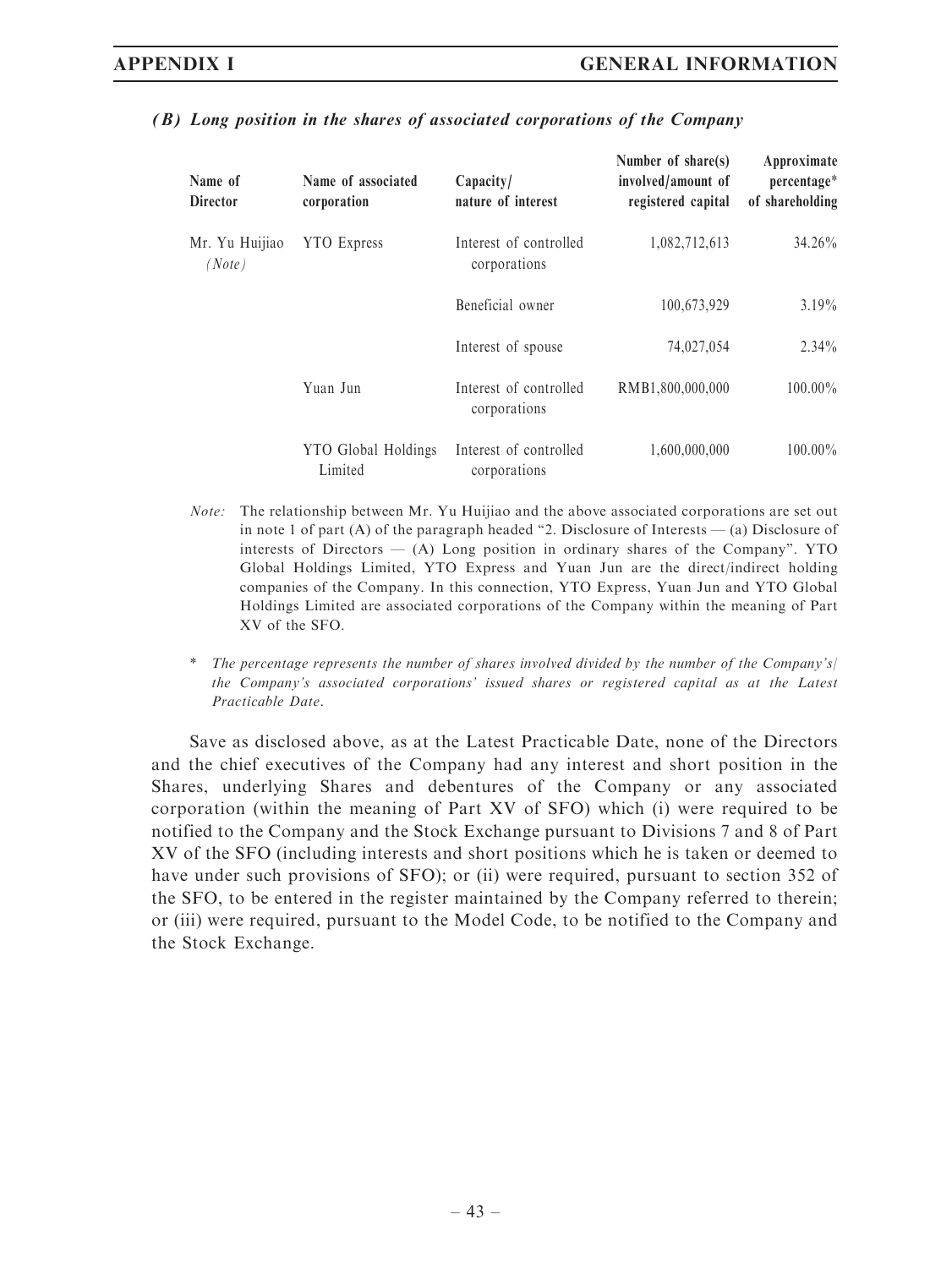#### (b) Disclosure of interests of substantial Shareholders

As at the Latest Practicable Date, so far as is known to the Directors or chief executive of the Company, the following person, other than a Director or the chief executive of the Company, had an interest or a short position in the Shares and underlying Shares which (i) would fall to be disclosed to the Company under the provisions of Divisions 2 and 3 of Part XV of the SFO; or (ii) who were, directly or indirectly, interested in 10% or more of the nominal value of any class of share capital carrying rights to vote in all circumstances at the general meetings of any other members of the Group, were as follows:

| Name of shareholder                   | Capacity/<br>nature of interest        | Number of<br>Share(s)<br>involved | Approximate<br>percentage* of<br>the Company's<br>issued share<br>capital |
|---------------------------------------|----------------------------------------|-----------------------------------|---------------------------------------------------------------------------|
| YTO Global<br>Holdings Limited (Note) | Beneficial owner                       | 268,229,408                       | 63.84%                                                                    |
| YTO Express <i>(Note)</i>             | Interest of controlled<br>corporations | 268,229,408                       | 63.84%                                                                    |
| Yuantong Jiaolong (Note)              | Interest of controlled<br>corporations | 268,229,408                       | 63.84%                                                                    |
| Ms. Zhang Xiaojuan (Note)             | Interest of controlled<br>corporations | 268,229,408                       | $63.84\%$                                                                 |

#### Long position in ordinary shares of the Company:

Note: These interests are also disclosed as the interest of Mr. Yu Huijiao in the paragraph headed ''(a) Disclosure of interests of Directors''.

\* The percentage represents the number of Shares involved divided by the number of issued Shares as at the Latest Practicable Date.

Save as disclosed above, as at the Latest Practicable Date, other than the Directors and the chief executive of the Company whose interests are set out in the paragraph headed "2. Disclosure of Interests  $-$  (a) Disclosure of interests of Directors'' above, no person had an interest or a short position in the Shares, or underlying Shares which would fall to be disclosed to the Company under the provisions of Divisions 2 and 3 of Part XV of the SFO or who were directly or indirectly interested in 10% or more of the nominal value of any class of share capital carrying rights to vote in all circumstances at the general meetings of any other members of the Group.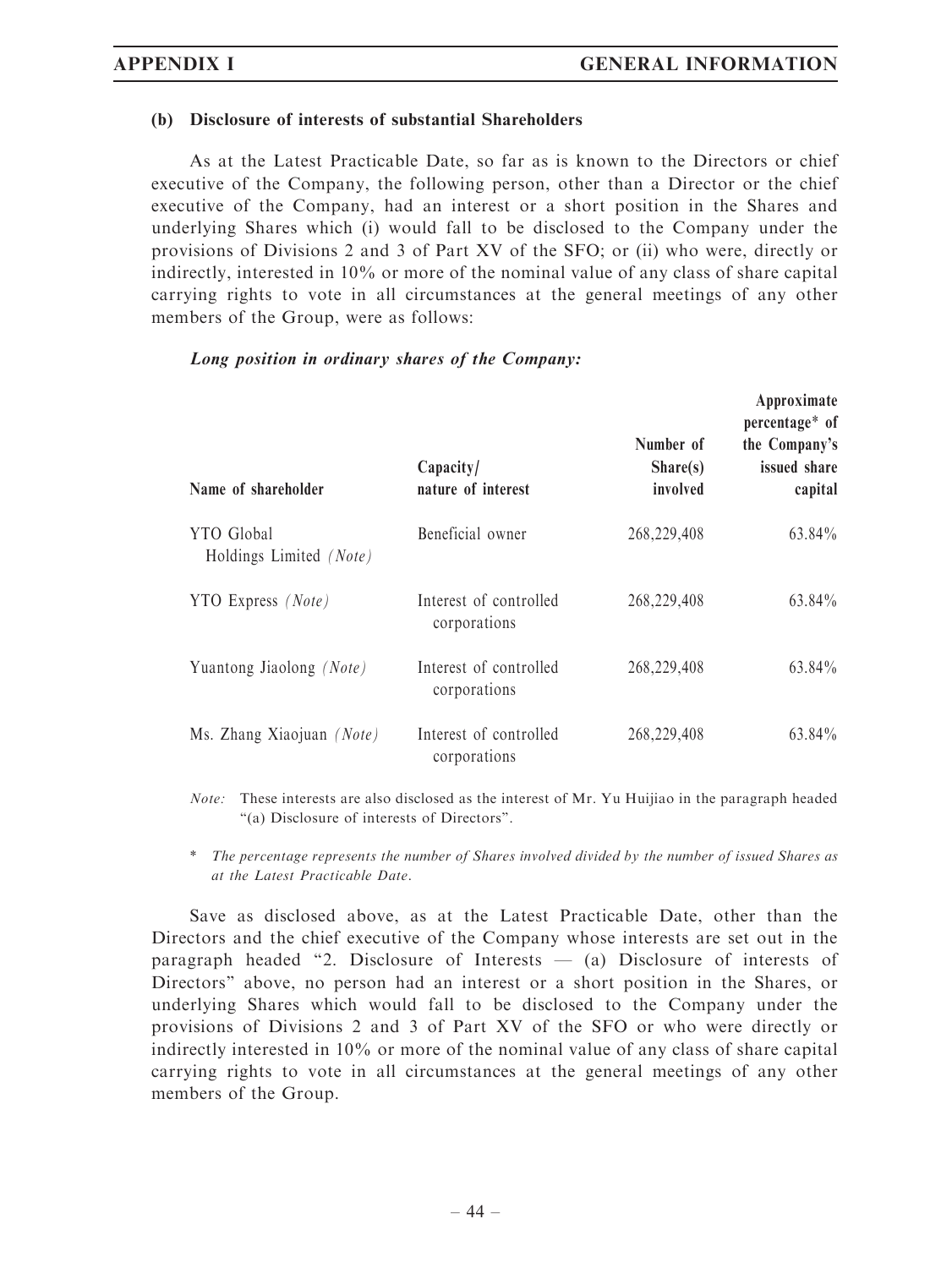#### (c) Directors' service contracts

As at the Latest Practicable Date, none of the Directors has or is proposed to have a service contract with the Company or any of its subsidiaries (other than contracts expiring or determinable by the employer within one year without the payment of compensation (other than statutory compensation)).

#### (d) Interest in contracts and arrangements of significance

None of the Directors had material interest in any contract or arrangement subsisting at the Latest Practicable Date which is significant in relation to the business of the Group.

#### (e) Interest in competing business

As at the Latest Practicable Date, the following Director was considered to have an interest in a business which competes or is likely to compete, either directly or indirectly, with the businesses of the Group (the "Competing Business"), as defined in the Listing Rules, details of which are set out below:

| <b>Name of Director</b>                               | Mr. Yu Huijiao, non-executive Director of the<br>Company, who is also a substantial shareholder of<br><b>YTO</b> Express                                                               |
|-------------------------------------------------------|----------------------------------------------------------------------------------------------------------------------------------------------------------------------------------------|
| Nature and scope of the<br><b>Competing Business</b>  | YTO Express Group is principally engaged in the<br>warehousing and distribution of goods as a leader<br>in the express and courier service market in the<br><b>PRC</b>                 |
| <b>Size of the Competing</b><br><b>Business</b>       | YTO Express is a company listed on the Shanghai<br>Stock Exchange (stock code: 600233), with market<br>capitalization amounted to RMB37.2 billion as at<br>the Latest Practicable Date |
| <b>Management</b> of the<br><b>Competing Business</b> | The positions held by the Directors in YTO<br>Express are as follows:                                                                                                                  |
|                                                       | Mr. Yu Huijiao, chairman of the board of YTO<br>Express and chairman of the board and general<br>manager of Yuantong Jiaolong                                                          |
|                                                       | Mr. Li Xianjun, vice president                                                                                                                                                         |
|                                                       | Mr. Chen Dong, senior director                                                                                                                                                         |
|                                                       | Mr. Pan Shuimiao, director and president                                                                                                                                               |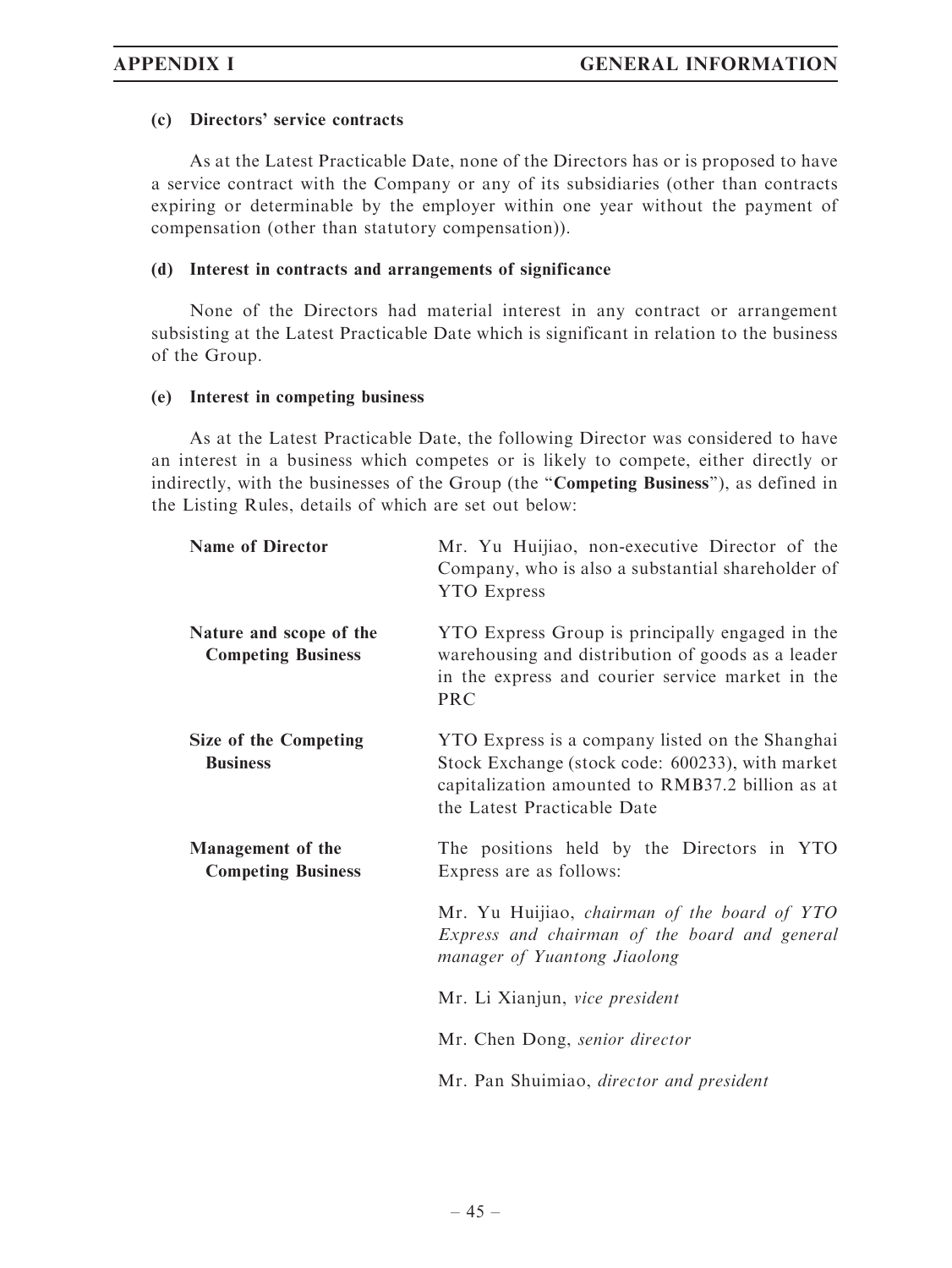# APPENDIX I GENERAL INFORMATION

As at the Latest Practicable Date, since YTO Express Group's main focus was warehousing and distribution of goods through express and courier service in the PRC and apart from intra-group freight forwarding services among YTO Express Group members, YTO Express Group did not carry out any freight forwarding services to and/or business with external parties, the Directors considered that the operations of YTO Express Group did not affect the Group's business.

Save as disclosed, to the best of the knowledge of the Directors, none of the Directors or their respective close associates have any other interest in a business, which competes or may compete with the business of the Group.

#### (f) Interest in assets

As at the Latest Practicable Date, none of the Directors had any interest, direct or indirect, in any asset which has since 31 December 2020, being the date to which the latest published audited financial statements of the Group were made up, been acquired or disposed of by or leased to any member of the Group or are proposed to be acquired or disposed of by or leased to any member of the Group.

# 3. EXPERT

The following is the qualification of the expert who has given, or agreed to the inclusion of, its opinion or advice in this circular:

#### Name Qualification Red Sun Capital Limited A licensed corporation under the SFO to carry out type 1 (dealing in securities) and type 6 (advising on corporate finance) regulated activities

The expert as set out above has given, and has not withdrawn, its written consent to the issue of this circular with the inclusion of its letter and reference to its name in the form and context in which it appears.

As at the Latest Practicable Date, the expert as set out above did not have any beneficial interest in the share capital of any member of the Group, nor did it have any right (whether legally enforceable or not) to subscribe for or to nominate persons to subscribe for any securities in any member of the Group, nor did it have any direct or indirect interest in any asset which has since 31 December 2020, being the date to which the latest published audited financial statements of the Group were made up, been acquired or disposed of by or leased to any member of the Group or are proposed to be acquired or disposed of by or leased to any member of the Group.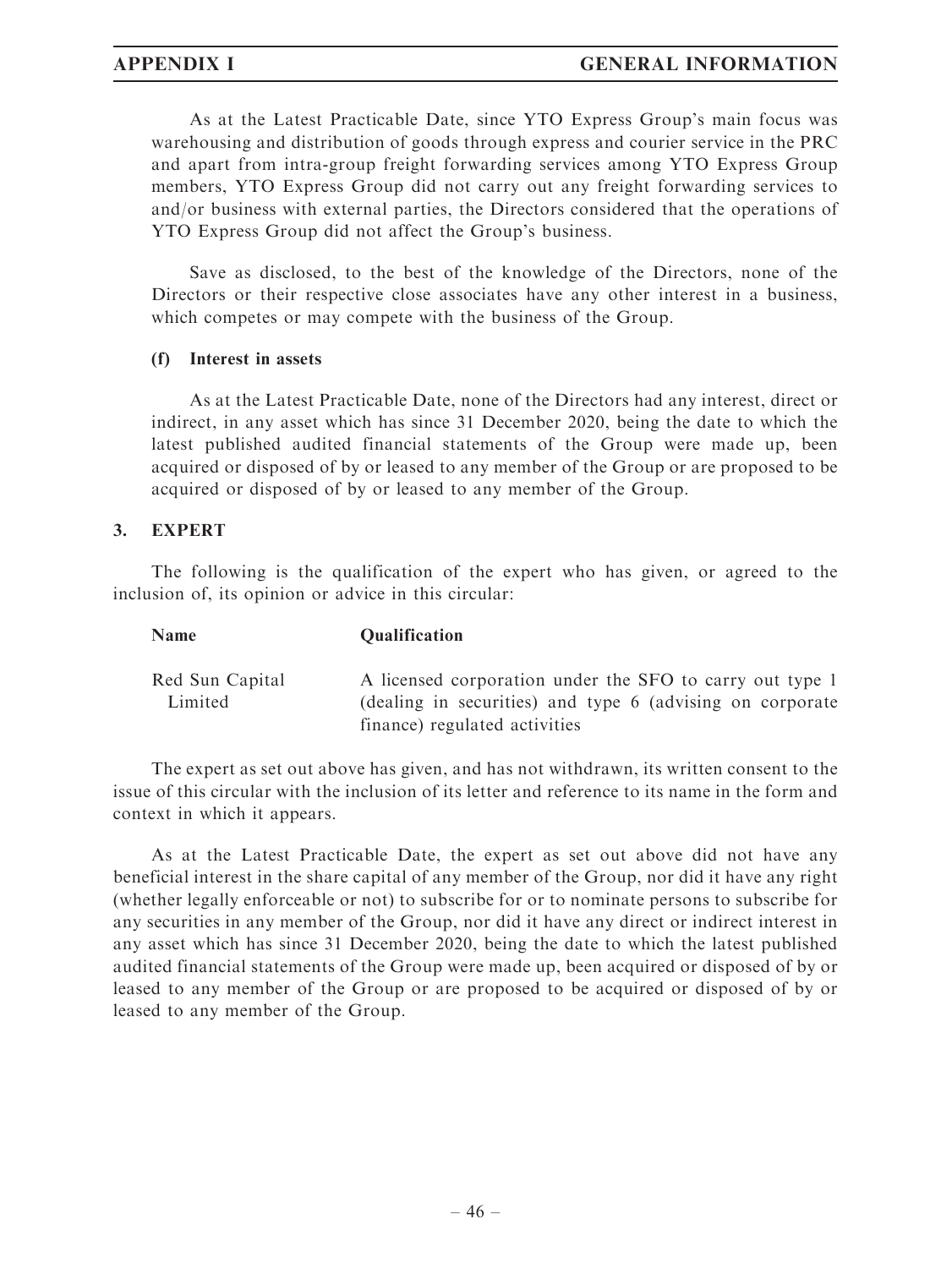#### 4. NO MATERIAL ADVERSE CHANGE

The Directors confirm that there has not been any material adverse changes in the financial or trading position of the Group since 31 December 2020, being the date to which the latest published audited financial statements of the Group were made up.

#### 5. MISCELLANEOUS

- (a) All references to dates in this circular refer to Hong Kong dates.
- (b) In the event of any inconsistency, the English language text of this circular shall prevail over the Chinese language text.

#### 6. DOCUMENTS AVAILABLE FOR INSPECTION

Copies of the following documents are available for inspection during normal business hours from 9:00 a.m. to 5:00 p.m. on any weekday (except public holidays) at the office of the Company at Suite 3610, 36th Floor, Office Tower, Skyline Tower, 39 Wang Kwong Road, Kowloon Bay, Kowloon, Hong Kong, up to and including the date falling on 14 days from the date of this circular:

- (a) a copy of the Plan;
- (b) the Announcement; and
- (c) this circular.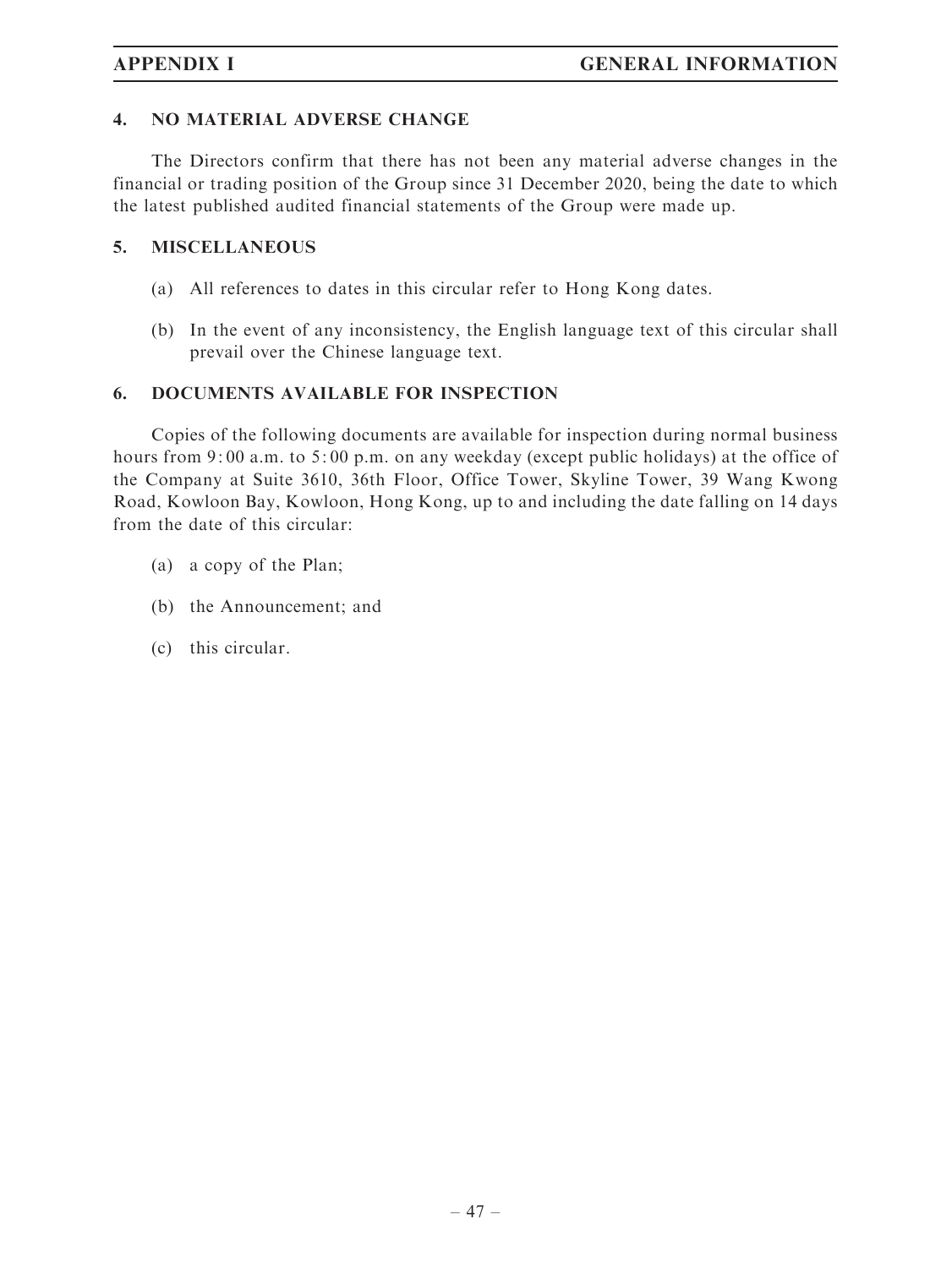

# **YTO EXPRESS (INTERNATIONAL) HOLDINGS LIMITED**

# **圓通速遞(國際)控股有限公司**

*(incorporated in the Cayman Islands with limited liability)*

**(Stock code: 6123)**

# NOTICE OF THE EGM

NOTICE IS HEREBY GIVEN that an extraordinary general meeting (the "EGM") of YTO Express (International) Holdings Limited (''Company'') will be held at Suite 3610, 36th Floor, Office Tower, Skyline Tower, 39 Wang Kwong Road, Kowloon Bay, Kowloon, Hong Kong on Friday, 8 October 2021 at 2: 30 p.m. for the purposes of considering and, if thought appropriate, approving the following ordinary resolutions:

# ORDINARY RESOLUTIONS

# 1. ''THAT

- (a) conditional upon The Stock Exchange of Hong Kong Limited (the ''Stock Exchange'') granting the listing of and permission to deal in an aggregate of 12,769,300 new shares of the Company (the ''Connected Award Shares''), the directors of the Company (the ''Directors'') be and are hereby granted a specific mandate (the "Specific Mandate I") to exercise the powers of the Company to allot and issue the Connected Award Shares to Tricor Trust (Hong Kong) Limited to hold on trust for persons as referred to in the ordinary resolutions numbered 1(b) below, being persons selected by the board of Directors (the "Board") for participation in the share award plan (the ''Plan'') adopted by the Company on 17 August 2018 (a copy of which has been produced at the EGM marked "A" and signed by the chairman of the EGM for the purpose of identification) who are connected persons (as defined in Chapter 14A of the Rules Governing the Listing of Securities on the Stock Exchange) of the Company;
- (b) conditional upon the ordinary resolution numbered  $1(a)$  above having been passed and each as separate resolution, the grant of the following number of Connected Award Shares pursuant to the Plan to each of the following persons be and is hereby approved and confirmed:
	- (A) the grant of 3,334,100 Connected Award Shares pursuant to the Plan to Mr. Li Xianjun;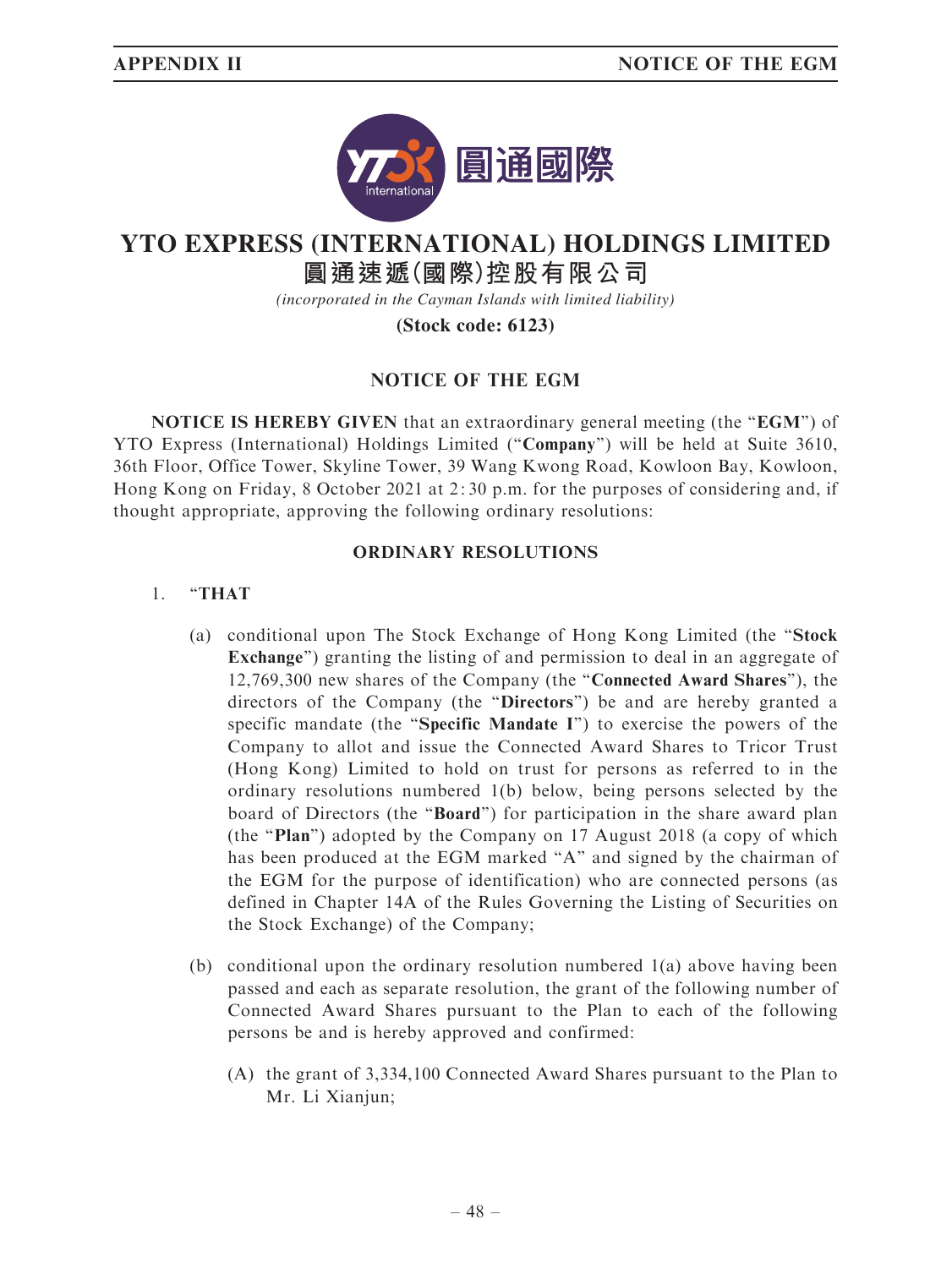- (B) the grant of 4,017,600 Connected Award Shares pursuant to the Plan to Mr. Sun Jian;
- (C) the grant of 3,017,600 Connected Award Shares pursuant to the Plan to Mr. Huang Yifeng;
- (D) the grant of 1,600,000 Connected Award Shares pursuant to the Plan to Mr. Chen Dong;
- (E) the grant of 800,000 Connected Award Shares pursuant to the Plan to Ms. Wong Pui Wah; and
- (c) any one of the Directors be and is hereby authorised for and on behalf of the Company to take any action and execute such other documents as he/she considers necessary, desirable or expedient to carry out or give effect to or otherwise in connection with the allotment and issue of the Connected Award Shares under the Specific Mandate I and the transactions contemplated thereunder.''

### 2. ''THAT

- (a) conditional upon the Stock Exchange granting the listing of and permission to deal in an aggregate of 5,200,000 new shares of the Company (the ''Independent Award Shares''), the Directors be and are hereby granted a specific mandate (the "Specific Mandate  $II$ ") to exercise the powers of the Company to allot and issue the Independent Award Shares to Tricor Trust (Hong Kong) Limited to hold on trust for persons selected by the Board for participation in the Plan who are third parties independent of the Company and connected persons of the Company; and
- (b) any one of the Directors be and is hereby authorised for and on behalf of the Company to take any action and execute such other documents as he/she considers necessary, desirable or expedient to carry out or give effect to or otherwise in connection with the allotment and issue of the Independent Award Shares under the Specific Mandate II and the transactions contemplated thereunder.''

By order of the Board YTO Express (International) Holdings Limited 圓通速遞(國際)控股有限公司 Yu Huijiao Chairman

Hong Kong, 13 September 2021